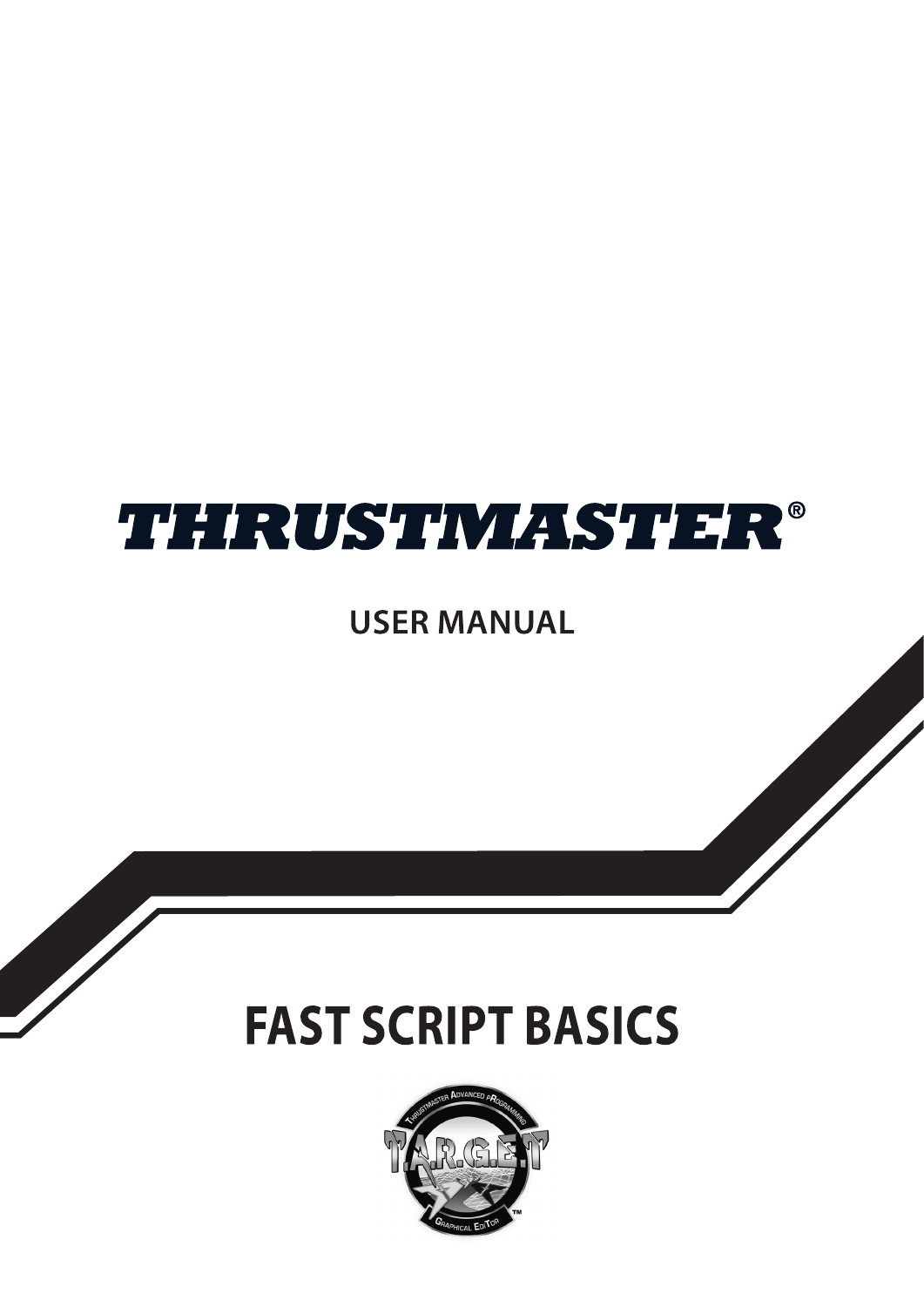

# **CONTENTS**

<span id="page-1-0"></span>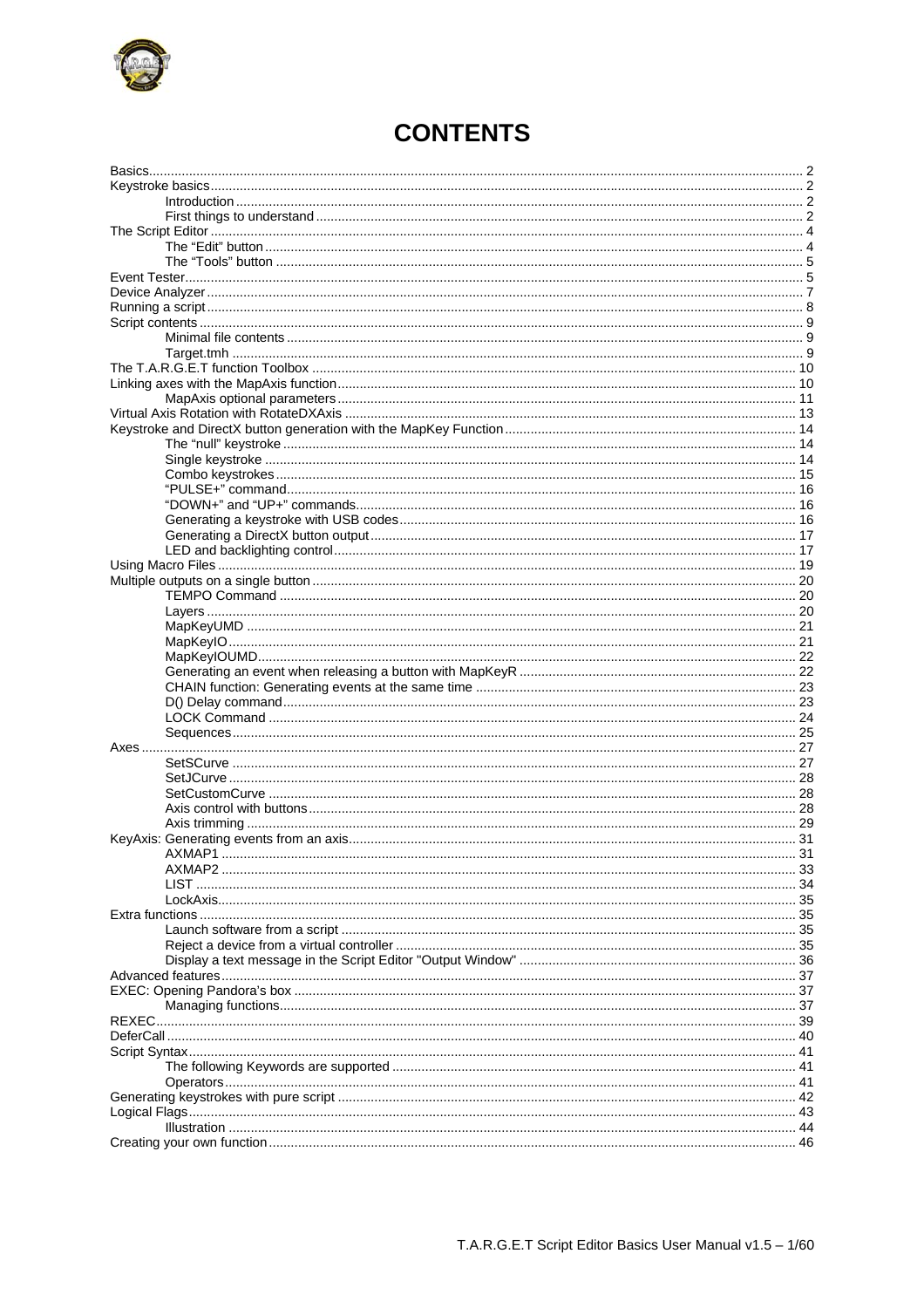# <span id="page-2-0"></span>**Basics**



# **Keystroke basics**

### <span id="page-2-1"></span>**Introduction**

<span id="page-2-2"></span>You can write your own configuration files without the T.A.R.G.E.T graphical user interface (GUI). To do so, we will use our own programming language, which is usually called "script". This language follows on directly from a document written by Dr. James "Nutty" Hallows: this document provided a complete overhaul of what a device programming language might be. With the HOTAS Cougar, Thrustmaster pushed the level of controller programmability to new levels. The basic structure of that script was well-suited to mid-core users, and its features generally satisfied everyone. Over time, however, some advanced coders began to feel frustrated and that the basic structure limited their creativity. This new programming language provides a solution for these users.

This new language is very powerful. You can achieve the same objectives in different ways, by creating your own functions and linking them to certain external languages... there are almost no limits to what you can do.

To make it accessible to everybody, we have included many new functions which provide users with more possibilities than with the HOTAS Cougar. These new functions also provide a good way to discover and learn how to use the script. Most of this manual will be dedicated to describing these functions, as a reference guide. The document then provides examples of using advanced programming. We recommend that you learn the functions provided first.

#### **If you are new to programmable controllers, we suggest that you learn to use the T.A.R.G.E.T graphical user interface (GUI) first. This experience will really help you when you start to learn the script.**

The best way to learn the script is just to practice. While it may seem heavy-going to begin with, you will soon find it simple; in fact, the learning curve is very quick.

Reading this manual will give you an overall understanding of the new script; however, practicing the script is the only way to really learn and understand it. This document gives you all the tools you need to get started.

# <span id="page-2-3"></span>**First things to understand**

T.A.R.G.E.T isn't just a simple graphical user interface – it is also a powerful driver that is able to simulate other physical devices such as a mouse, keyboard or joystick. These devices allow us to simulate all the inputs we need to manage simulator software.

All of the human action on the physical controllers will be merged into one single virtual device, and then sent to the flight simulator software.

This virtual device may be a combination of several Thrustmaster controllers:

Stick + Throttle Stick + Throttle + MFDs, etc.

Here is what happens when you launch a configuration:

- The physical controllers are disconnected (virtually).
- A virtual controller is connected.

You may then launch your flight simulator software.

Advantages of this system:

- Different USB devices can interact directly.
- Configuration is easier in the flight simulator control panel, with just one ID to manage.
- Management is simplified, with one program for all devices.
- Compatibility with older software is increased.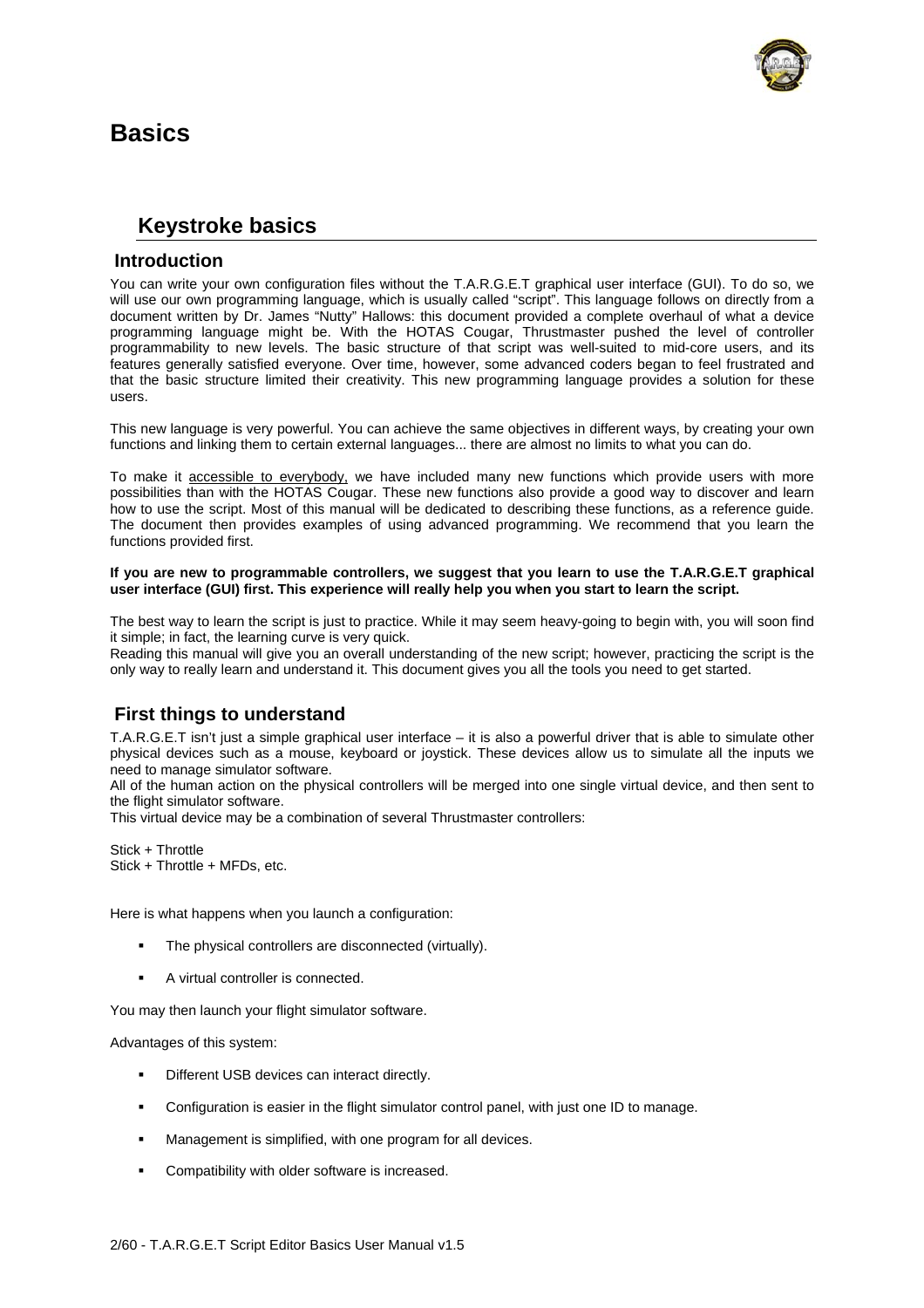

It's not difficult to write a configuration with the script; in fact we have included a number of functions that will make this simple.

If you are familiar with the HOTAS Cougar script, you will notice that all the syntax is new, and that there are few differences that just make things more comfortable and flexible.

*Note: With these functions, you can already build powerful configurations but if necessary, you can create your own functions or rewrite a set of features as a unique function. The possibilities are huge and cannot be covered in a single manual. Once you have learned and used all of the predefined functions and want to look into the new*  language in more detail, we recommend that you spend some time discovering the C programming language. *With a few ideas, a bit of logic and some basic C knowledge, you will realize the real power of the T.A.R.G.E.T script. This manual provides a few samples as examples; each one will show how to achieve your goals, sometimes using different methods.* 

This virtual device and the new language let us do everything we want to do. We can create thousands of programming layers, link to external code and so on. But these features have a price and can quickly become complex. This is exactly what 99% of users hate… so don't get too hung up on code. Instead, focus on your main requirements.

With a little practice, you will find script editing powerful and faster to use than the graphical user interface.

The functions provided were created to easily manage keystroke generation, axis and curve adjustments, which are the essential requirements.

Using the Thrustmaster functions makes the script easy to read. Everyone can use it and while it may look complicated due to the number of characters used, it's really very simple.

Example: MapKey(&Joystick, TG1, 'x');

*If you think that this line generates an "x" keystroke when you press the Joystick's TG1 (trigger first step) button, you are correct and are ready to learn more.* 

### Note for HOTAS Cougar users:

The new script is totally different from the Cougar syntax. You will probably feel "at home" quickly, but try to put the old script out of your mind, as it could reduce your creativity. The T.A.R.G.E.T script is a lower level code and, as such, is much more flexible.

### DirectX limits

Whatever the number of devices inside the virtual controller, this controller will never be able to declare more axes and DirectX buttons than the official DirectX limits (32 buttons and 8 axes). This simply means that if you have more than 8 axes available on the real controllers, you cannot use all the buttons and axes programmed in the DirectX mode. Any unused axes and buttons in DirectX can be used as digital axes and keystroke generators.

Major rules:

**Respect the syntax:** to begin with, you will probably spend more time solving syntax errors than writing your file. Always remember that the script is case sensitive, and that when you open a "(", you must close it with a ")". This is also true for a "{".

The script is a real programming language. The functions included allow you to use it easily, but if you go into more detail, this will be a good way to start learning to program in C.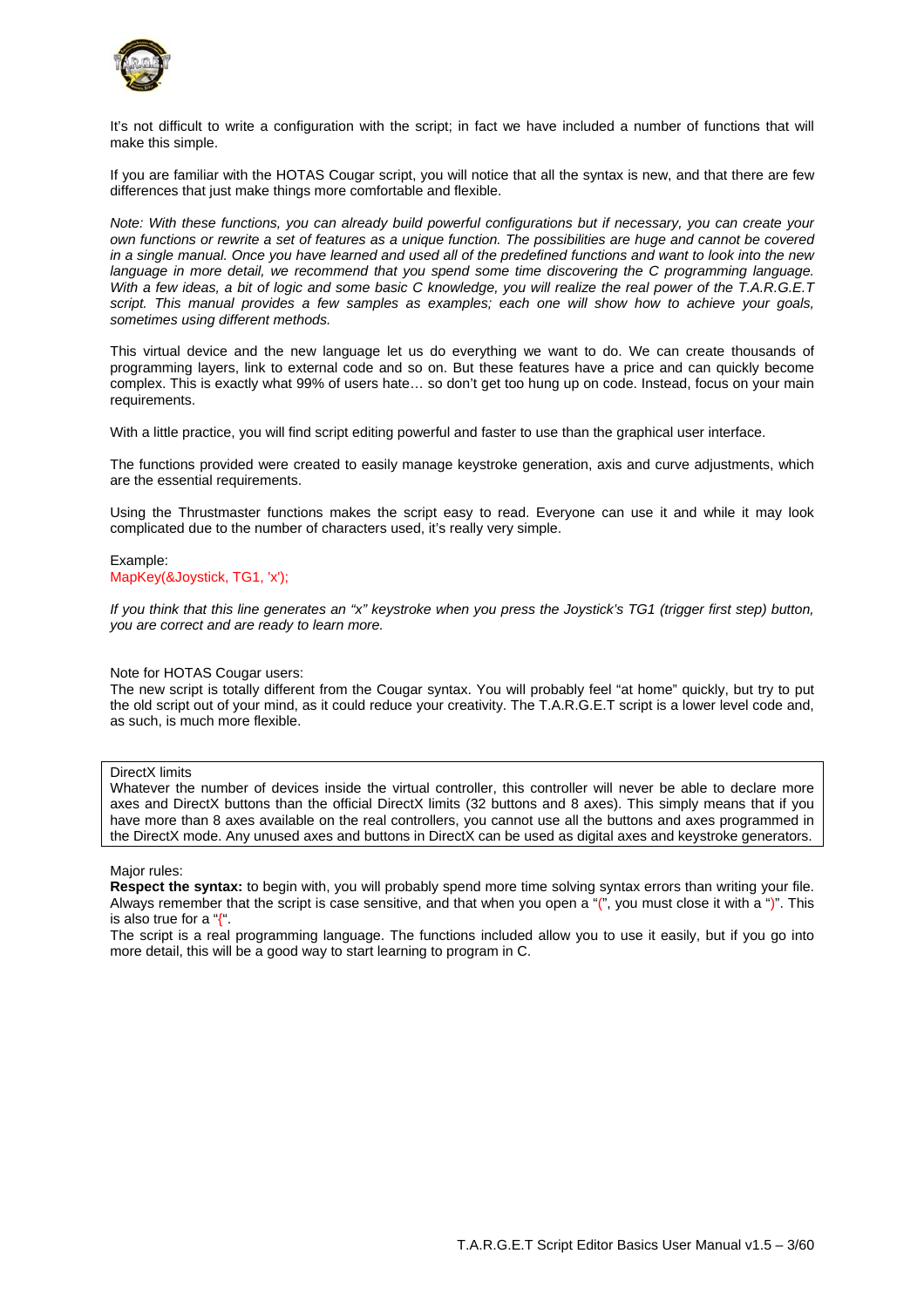

# **The Script Editor**

<span id="page-4-0"></span>The script is made up of text only, but we've built a dedicated editor to make reading and writing easier. You can access it from the Windows desktop or **Start** menuL it's called the T.A.R.G.E.T Script Editor.

| <b>TAXTING</b><br>srgetalnimai teo?<br><b>ELECTRIC</b><br>ARE MAIN (2) (2) (3) (1) alter the physical devices and revers the cletual meered.<br>$-100$<br>(finitialweatHendle)) neturn in<br>// Outlies the synct headler, metum of error<br><b>Children</b><br>Mag. bey events<br>SetfliftButtoniaJeposick, St. «Theostic, SfF, ESt. BSH11// define 31 of /I/O subink, BSF/BOUTER or AUSUS pound<br>PELSON<br>Adrel to virtual said seguing<br>Magdaxia (adeputack, JOTE, DE R. AKES)  <br>Magdaxia (adeputack, JOTE, DE Y. AKES)  <br>Magdaxia (adeputack, THE LOTT, DE 2007 AKES)  <br>Magdaxia (adeputack, THE RIGHT, DE 2007 AKES)  <br>Magdels (atheority, fick, DK KOUT ARTS) /<br>MapAsis(aThroutle, SCT, DK YSOT ANIS);<br>MapAxistaThrottie, THR PC, IN SLIDER ARTS! /<br>J/ Centered Sale Cartex (involte), exis, Seft deedsma, secter Bradsma, studi deedsma, coste, enale)<br>SetSCurve(aJuyetisk, JOSX, 0, 0, 0, 0, 0);<br>Benittmewe(adoprance, JUSY, 0, 0, 0, 0, 0); | GT X |
|--------------------------------------------------------------------------------------------------------------------------------------------------------------------------------------------------------------------------------------------------------------------------------------------------------------------------------------------------------------------------------------------------------------------------------------------------------------------------------------------------------------------------------------------------------------------------------------------------------------------------------------------------------------------------------------------------------------------------------------------------------------------------------------------------------------------------------------------------------------------------------------------------------------------------------------------------------------------------------------|------|
|                                                                                                                                                                                                                                                                                                                                                                                                                                                                                                                                                                                                                                                                                                                                                                                                                                                                                                                                                                                      |      |
|                                                                                                                                                                                                                                                                                                                                                                                                                                                                                                                                                                                                                                                                                                                                                                                                                                                                                                                                                                                      |      |
|                                                                                                                                                                                                                                                                                                                                                                                                                                                                                                                                                                                                                                                                                                                                                                                                                                                                                                                                                                                      |      |
| SenSCurve (aTheontie, SCK, 0, 15, 0, 0, 0);<br>SetSCurve (sThrottle, SCY, 0, 15, 0, 0, 0);<br>SetStarve (albestin, THE FC, 1, 9, 9, 9, 91)<br>7 Silder and College (1) (2001), 2011, 3 (receivation, meaned and value);<br>SetXurve (ERSHALL), TEN (2007, 30, 30); (2013 of the physics<br>public of the physical camps as \$20 of the asts value + linear<br>Prentmanilelint type, allas a, lat al<br>DefaultMappingino, all                                                                                                                                                                                                                                                                                                                                                                                                                                                                                                                                                        |      |
| Conded plugin module "CriProgress Files (s96)iThrustmaster\FRST\Fluginsisys.dll"<br>Compiling script: targetmininal.tmc<br>Happed plugin modale "Crifengram Files (aid) (Thractmarter\Fall\Fingins\rys.dll"<br>Compile Succeeded.                                                                                                                                                                                                                                                                                                                                                                                                                                                                                                                                                                                                                                                                                                                                                    |      |
| <b>RELIA AUCORRITUS</b><br>Line: at Column of                                                                                                                                                                                                                                                                                                                                                                                                                                                                                                                                                                                                                                                                                                                                                                                                                                                                                                                                        |      |

The contents of the Script Editor are simple. On top there is the toolbar. To the left are the files used or linked to your script. The script is in the main area. The lower section contains the "output window". Finally, there is a single line called the "status bar".

The toolbar is used to manage and test files.

|      | $\overline{\phantom{a}}$ |                     |                                 |  |
|------|--------------------------|---------------------|---------------------------------|--|
| enti | <b>Tools</b><br>Edit     |                     |                                 |  |
|      |                          | Compile Run Options | Event Device<br>Tester Analyzer |  |

 $\Box$  This is a shortcut to save the file.



**Lets you "Undo" and "Redo" a script content modification.** 



 Left-click on the **Menu** icon to open a list of available file management actions (**Open**, **Save**, **Save As**, **Close**, **Print**, etc.).

# <span id="page-4-1"></span>**The "Edit" button**

Clicking on the **Edit** button will give you access to the traditional text editing tools:

- **Copy** will store in memory a text selection that you've selected.
- **Cut** will store in memory and delete from the script a text selection that you've selected.
- **Paste** will insert the text selection stored in memory from your previous **Cut** or **Copy** action.
- **Undo** lets you cancel your most recent actions, step by step.
- **Redo** lets you redo the last modification, if you've clicked **Undo**.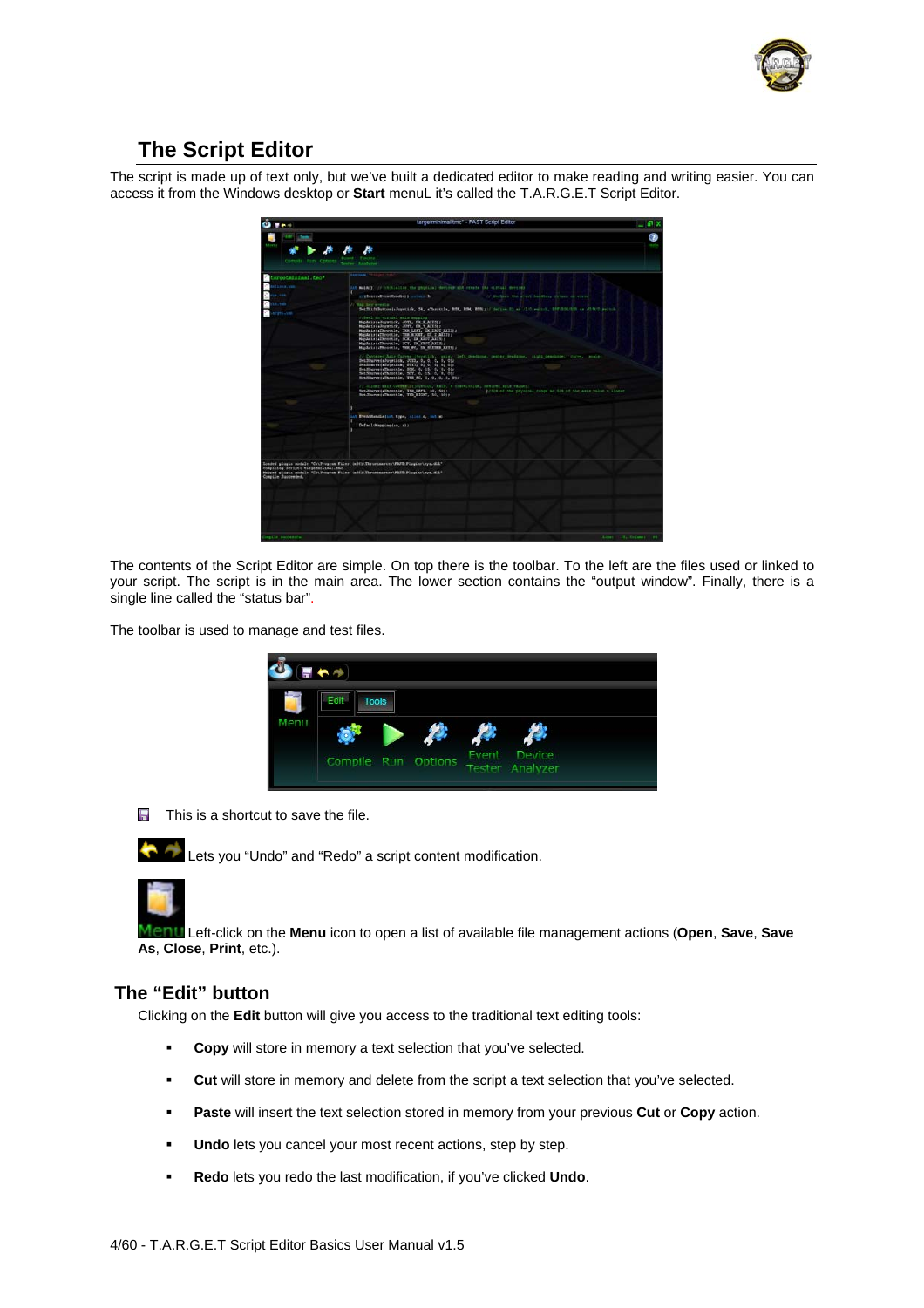

# <span id="page-5-0"></span>**The "Tools" button**

Clicking on the **Tools** button displays the major tools you need to execute and test a script:

- **Compile** is used to compile your file. Your script is transformed into a DLL file, if there are no syntax errors.
- **Run** compiles and runs the DLL file created from your script. When the program is running, your controllers will execute your script.
- **Options** displays the options page. We will learn about these later.
- **Event Tester** launches the Event Tester. This is a tool that is used to control outputs (keystroke and axis values).
- **PED 1** Device Analyzer is software dedicated to DirectX control that displays real controllers' inputs and virtual controller DirectX outputs.

# **Event Tester**

<span id="page-5-1"></span>The Event Tester is an event recorder. We will use it to test the keystroke generation we have programmed on our controllers.

| <b>5</b> Event Tester                                                                                                                                                           | $\mathbf x$  |
|---------------------------------------------------------------------------------------------------------------------------------------------------------------------------------|--------------|
| Settings Clear                                                                                                                                                                  |              |
| Keyboard and mouse events                                                                                                                                                       | Pressed keys |
| Key Press: H<br>Key Release: H [104ms]<br>Key Press: E<br>Key Release: E [80ms]<br>Key Press:<br>Key Release: L [88ms]<br>Key Press: L<br>Key Release: L [72ms]<br>Key Press: 0 |              |
| Key Release: 0 [64ms]                                                                                                                                                           |              |

The Event Tester displays:

- Mouse button event (needs to be activated in the Settings menu).
- Keyboard event press.
- Keyboard event release, and how long the key as been pressed.

The Event Tester uses one line per event, so a momentary press on a key will generate 2 lines.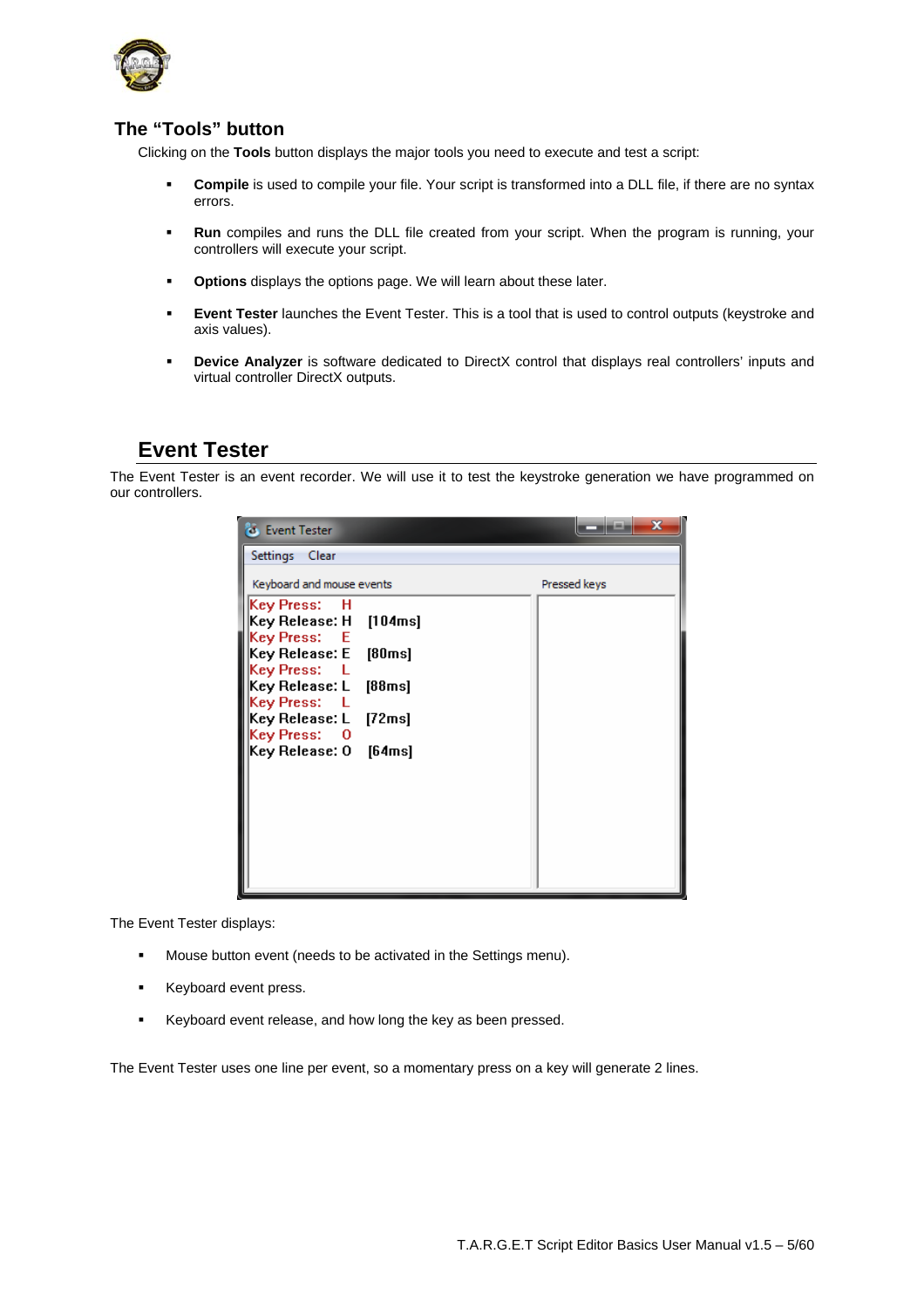

*Example: If I press the "L" key quickly, the Event Tester will display: Key press: L Key release: L* 

| Pressed keys |
|--------------|
|              |
|              |

*If we use a combo keystroke, such as "left control" + "L", we will get: Key press: L\_CTRL Key press: L Key release: L\_CTRL Key release: L* 

| <b>Event Tester</b>                                 |              |
|-----------------------------------------------------|--------------|
| <b>Settings</b><br>- Clear                          |              |
| Keyboard and mouse events                           | Pressed keys |
| <b>Key Press:</b> LCTL<br>Key Press: L              |              |
|                                                     |              |
|                                                     |              |
| Key Release: L [112ms]<br>Key Release: LCTL [488ms] |              |

This is a basic but useful tool to verify that the button behaves in the way that you want.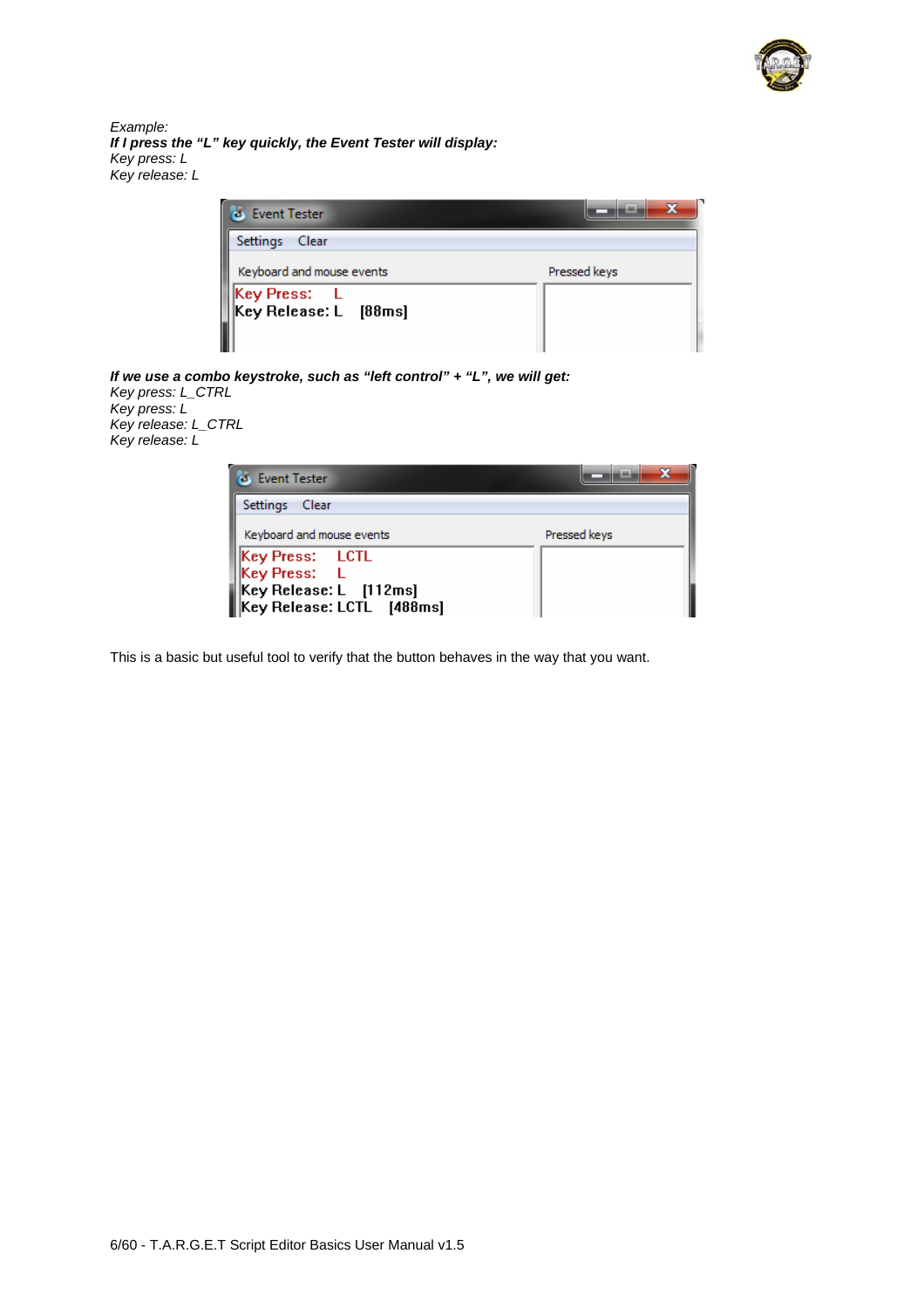

# **Device Analyzer**

<span id="page-7-0"></span>The Device Analyzer is used to check DirectX button and axis mapping. By left-clicking the button in the top left of the window, you can select a device to check. If you have a script configuration running, you can select the virtual "combined" controller.

The display will then be divided in 2 parts:

On the left, the window displays the real controller's status. On the right, the window shows the virtual controller's DirectX outputs.

| $-0.001$<br>Home                                                                                                | <b>IZSMATTACSVA</b>                                                                                                                                                                                                                                                                                                                                                               | <b>START AND IN</b>                                                                                                                                                                                                                                        |  |
|-----------------------------------------------------------------------------------------------------------------|-----------------------------------------------------------------------------------------------------------------------------------------------------------------------------------------------------------------------------------------------------------------------------------------------------------------------------------------------------------------------------------|------------------------------------------------------------------------------------------------------------------------------------------------------------------------------------------------------------------------------------------------------------|--|
| <b>Enumerate HID</b><br>Devices (Ctrl + E)                                                                      |                                                                                                                                                                                                                                                                                                                                                                                   |                                                                                                                                                                                                                                                            |  |
| B Throttle - HOTAS Warthog                                                                                      | Hotas Warthog Combined                                                                                                                                                                                                                                                                                                                                                            | Record to file<br>Create graph                                                                                                                                                                                                                             |  |
| $=$ (s)<br>iii Axes<br>512<br>τ<br>х<br>1023<br>A                                                               | Axes<br>146<br>w<br>x<br>$-32767$                                                                                                                                                                                                                                                                                                                                                 | D Record events<br>32767                                                                                                                                                                                                                                   |  |
| 512<br>o<br>Y<br>1023<br>Ø.<br>٥                                                                                | $-74$<br>ñ<br>٧<br>$-32767$<br>$-32766$                                                                                                                                                                                                                                                                                                                                           | P Record events<br>32767                                                                                                                                                                                                                                   |  |
| 20<br>16383<br>ñ<br>o<br>Rz B                                                                                   | $Z$ $\overline{u}$<br>$-32767$<br>o<br>ŵ<br>Rx                                                                                                                                                                                                                                                                                                                                    | V Record events<br>32767<br>V Record events                                                                                                                                                                                                                |  |
| 16383<br>512<br>ø<br>SliderD<br>1023                                                                            | $-32767$<br>o<br>ń<br>Ry<br>$-32767$                                                                                                                                                                                                                                                                                                                                              | 32767<br>Pecord events<br>32767                                                                                                                                                                                                                            |  |
| a Buttons<br>2<br>з<br>$\overline{\mathbf{5}}$<br>1<br>4                                                        | $-32766$<br>Rz ID<br>$-32767$<br>o                                                                                                                                                                                                                                                                                                                                                | P Record events<br>32767                                                                                                                                                                                                                                   |  |
| 7<br>6<br>8<br>$\bullet$<br>10<br>$\vert$ 12<br>13 <sup>1</sup><br>14 15<br>11                                  | 'n<br>Slider0<br>$-32767$                                                                                                                                                                                                                                                                                                                                                         | P Record events<br>32767                                                                                                                                                                                                                                   |  |
| 18<br>16<br>17<br>19<br>20<br>21<br>22<br>23<br>28<br>24<br>$28$ $29$ 30<br>27<br>26<br>$31 \vert 32$<br>ii POV | Events<br><b>Buttons</b><br>Event<br>I Value<br>12<br>10<br>11<br>13<br>14<br>15 16 17 18<br>1<br>2<br>з<br>5<br>6<br>7<br>ō<br>э<br>٠<br>suttons:<br>Button32<br>25 26<br>$20$ 21<br>22<br>23<br>24<br>27<br>28<br>29<br>$30$ 31<br>32<br>19<br>POU/Hat<br>15<br>x<br>Ÿ<br>Point of View Hat<br>$\boldsymbol{z}$<br>Rx<br>Rv.<br>$R\bar{z}$<br>Slider0<br>Rz<br>$\mathbf x$<br>Y | Record Events<br>Time(ms)<br>$810111136.469 -$<br>10:12:36.469<br>10:12:36.469<br>10:12:36.469<br>$-32766$ 10:12:36.469<br>10:12:36.469<br>10:12:36.469<br>10:12:36.469<br>10:12:36.469<br>$-32766$ 10:12:36.469<br>146 10:12:36.469<br>$-74.10:12:36.469$ |  |
|                                                                                                                 | <b>Michael Kewhoard</b>                                                                                                                                                                                                                                                                                                                                                           |                                                                                                                                                                                                                                                            |  |

With the Device Analyzer you can easily view the effect of an axis mapping, a curve and other axis fine-tuning features.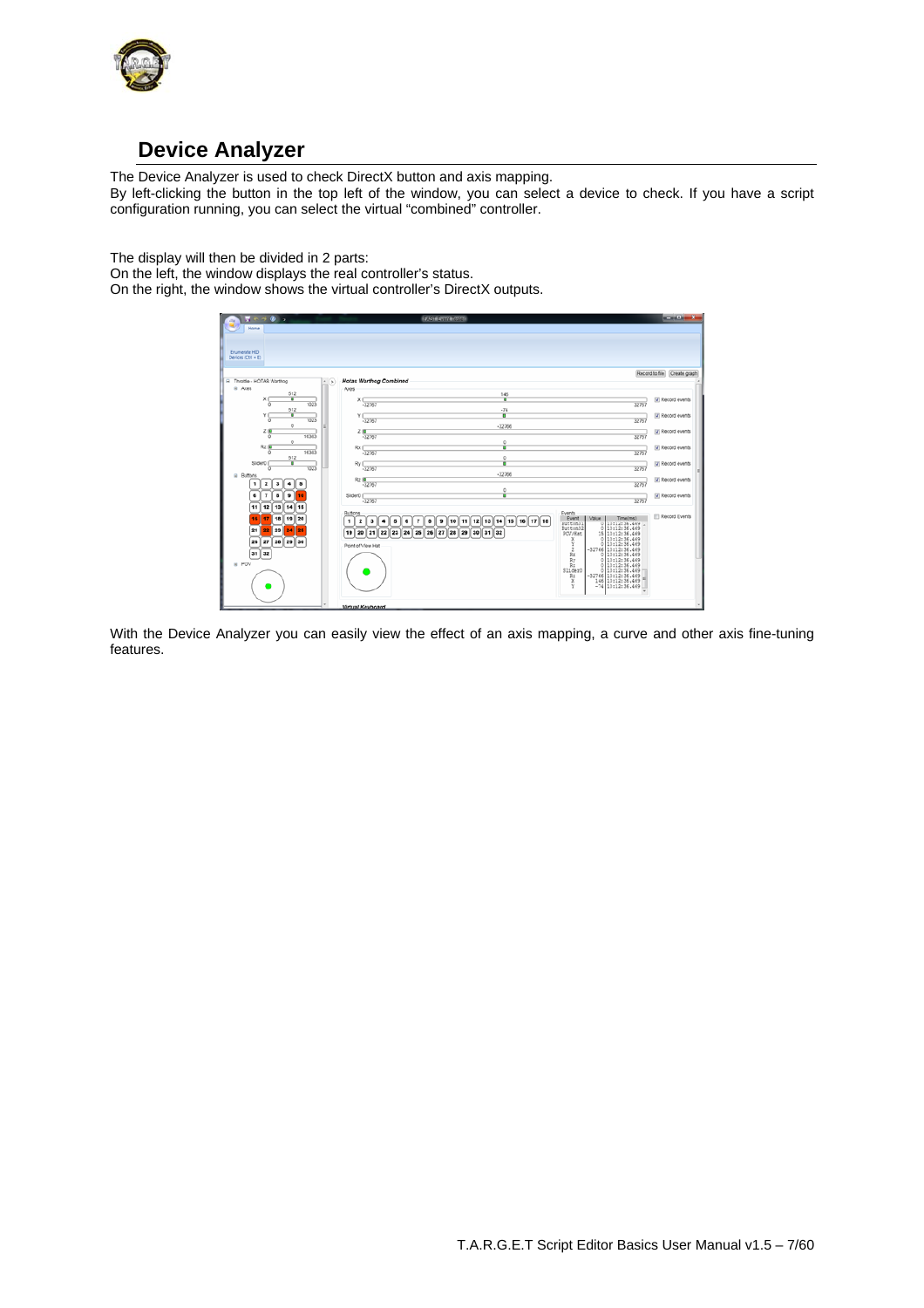

# **Running a script**

<span id="page-8-0"></span>It is now time to launch the T.A.R.G.E.T Script Editor.

Your Windows desktop contains an icon called **T.A.R.G.E.T Script Editor**: double-click on it. After the T.A.R.G.E.T splash screen, you access the main page of the Editor. Please remember that you cannot run the T.A.R.G.E.T graphical user interface (GUI) and the Editor at the same time.

Click the **Menu** icon, and select **Open**.

A T.A.R.G.E.T script is a file with a .tmc extension. This file can come with a .ttm file that contains the keyboard data.

Open the .tmc file of your choice:

- To activate the contents of that file, simply click the **Run** button in the **Tools** toolbar.
- To stop the script, just click the **Stop** button (beside the **Run** button).

Like every program, the script has its own structure. There are a few lines that may look a bit like exotic alien writing to most of us, so we'll just ignore that.

*Note: All data placed behind // will be ignored until the start of the next line. // is used to write a comment or disable a line. In the Editor, these comments will appear in green.* 

*You may also notice that files can include script for devices you do not own. This is not a problem: the script can be run without those devices.*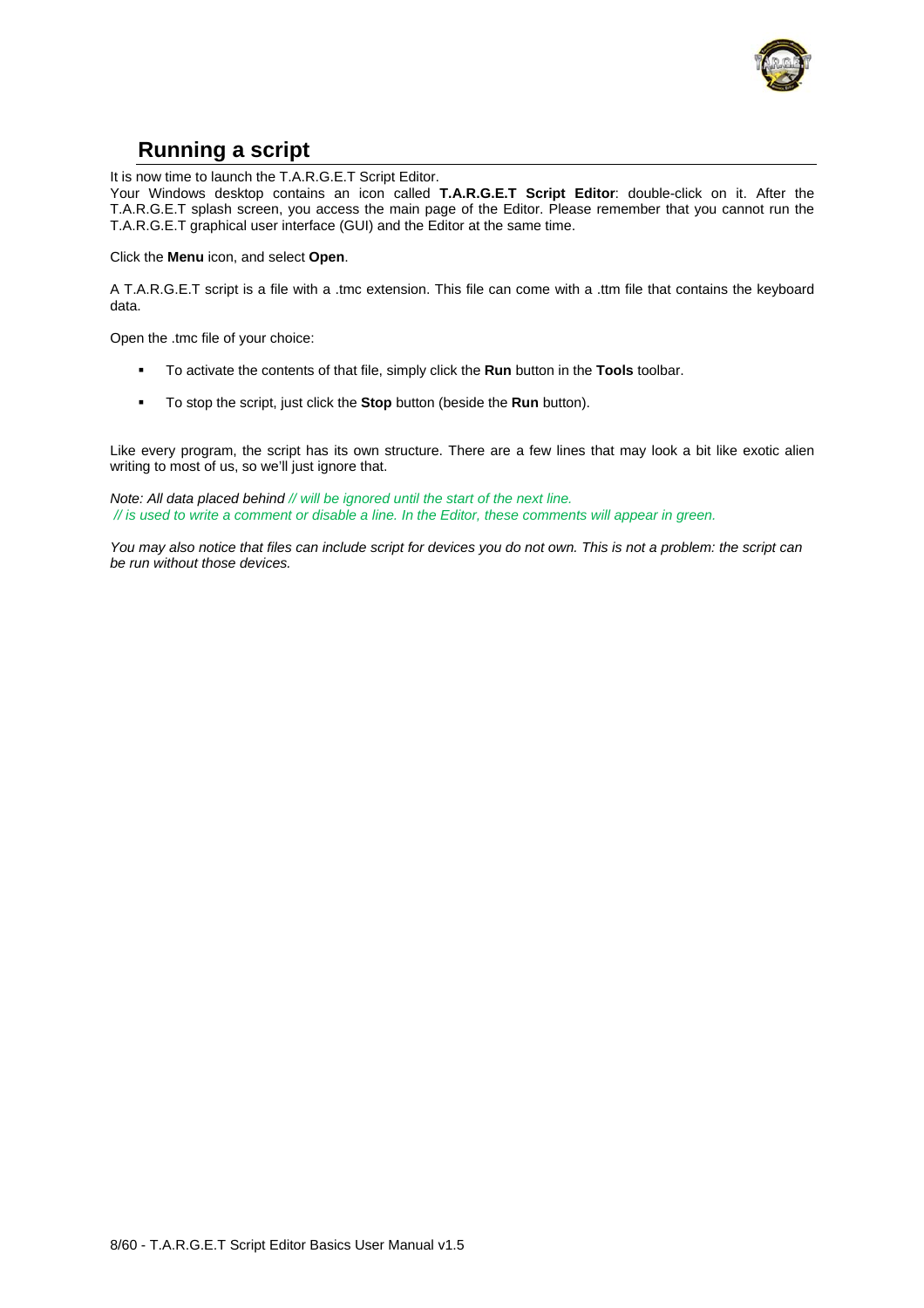

# **Script contents**

### <span id="page-9-0"></span>**Minimal file contents**

<span id="page-9-1"></span>The following code can be executed. It will launch the virtualization of controllers into a single virtual device, but as there's no code dedicated to creating functions or events inside of it, nothing will happen if you move an axis or press a button: it's just the minimum code needed to create a valid T.A.R.G.E.T script file.

include "target.tmh" //here we link this file to the file that contains the default Thrustmaster function code

int main() {

if(Init(&EventHandle)) return 1; // declare the event handler, return on error

```
//script and function functions go here and before the }
} 
int EventHandle(int type, alias o, int x) 
{ 
DefaultMapping(&o, x); 
}
```
If this appears unclear to you, don't worry. All we need to do is fill in the line "//script and function functions go here" with the functions provided.

*NOTE: When writing a file, try to consider the people who will read it. The order of functions is free, but try to avoid combining too many function types, as this will make your file harder to read.* 

# **Target.tmh**

<span id="page-9-2"></span>To get your function to work, you must link your program to a file that contains the code for the Thrustmaster functions. This file is called a "header"; you will need to call it up in all your files, and it will be the first line of the file. It is called Target.tmh. The header files are used to store preformatted functions that you will call up in your main file. This makes the main file's contents lighter and easier to read. We use headers to store standard tools.

**For these examples, we will use a HOTAS Warthog; but don't worry, since – except the names of buttons and axes – other USB devices share the same language.**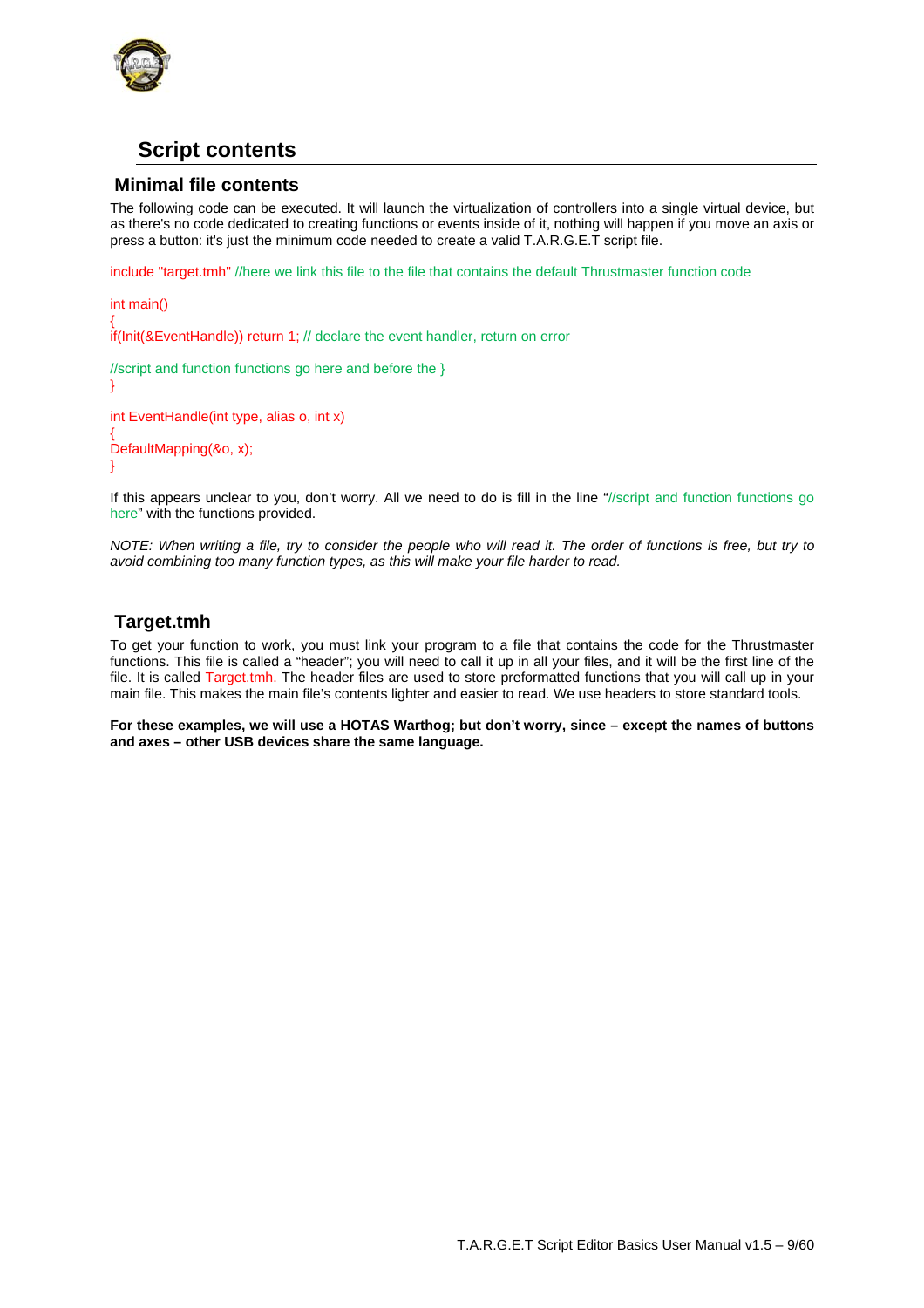

# **The T.A.R.G.E.T function Toolbox**

# **Linking axes with the MapAxis function**

<span id="page-10-1"></span><span id="page-10-0"></span>The first thing to do is to map physical controller axes to virtual controller axes. DirectX has 8 axes. We can link them to any controller axes. To do so, we will use the **MapAxis** command. This function maps a physical axis over a virtual one. By default, all physical axes are unmapped. We will focus on axis response and form later in this manual.

Syntax:

MapAxis(&Input device, physical axis name, dx\_axis name, option1, option2);

| <b>DirectX</b>      | <b>Product Axis Name</b> |                                |                               |                 |  |  |
|---------------------|--------------------------|--------------------------------|-------------------------------|-----------------|--|--|
| Name                | <b>Script Axis Name</b>  | <b>HOTAS</b><br><b>WARTHOG</b> | <b>HOTAS</b><br><b>COUGAR</b> | T-16000M        |  |  |
| X                   | DX X AXIS                | <b>JOYX</b>                    | <b>JOYX</b>                   | <b>JOYX</b>     |  |  |
| Υ                   | DX Y AXIS                | <b>JOYY</b>                    | <b>JOYY</b>                   | <b>JOYY</b>     |  |  |
| <b>RZ</b>           | DX ZROT AXIS             | THR LEFT                       | <b>RUDDER</b>                 | <b>RUDDER</b>   |  |  |
| Z                   | DX Z AXIS                | THR RIGHT                      | <b>THROTTLE</b>               |                 |  |  |
| <b>RX</b>           | DX XROT AXIS             | <b>SCX</b>                     | RDR X                         |                 |  |  |
| <b>RY</b>           | DX YROT AXIS             | <b>SCY</b>                     | RDR Y                         |                 |  |  |
| Slider <sub>0</sub> | DX SLIDER AXIS           | THR FC                         | MAN RNG                       | <b>THROTTLE</b> |  |  |
| Throttle            | DX THROTTLE AXIS         |                                | ANT ELEV                      |                 |  |  |
| <b>MOUSE X</b>      | MOUSE X AXIS             | MOUSE X AXIS                   | MOUSE X AXIS                  | MOUSE X AXIS    |  |  |
| <b>MOUSEY</b>       | MOUSE Y AXIS             | MOUSE Y AXIS                   | MOUSE_Y_AXIS                  | MOUSE_Y_AXIS    |  |  |

# **Table of Axis names**

Let's start by linking the Warthog joystick X axis to the DirectX X axis.

First we need to specify the name of USB controller hosting the axis:

MapAxis(&Joystick,

Then the physical axis name:

MapAxis(&Joystick, JOYX,

And finally, the DirectX axis name:

MapAxis(&Joystick, JOYX, DX\_X\_AXIS

As we have opened a " $($ " we now must close it with a " $)$ " and finish the line with a ";".

MapAxis(&Joystick, JOYX, DX\_X\_AXIS);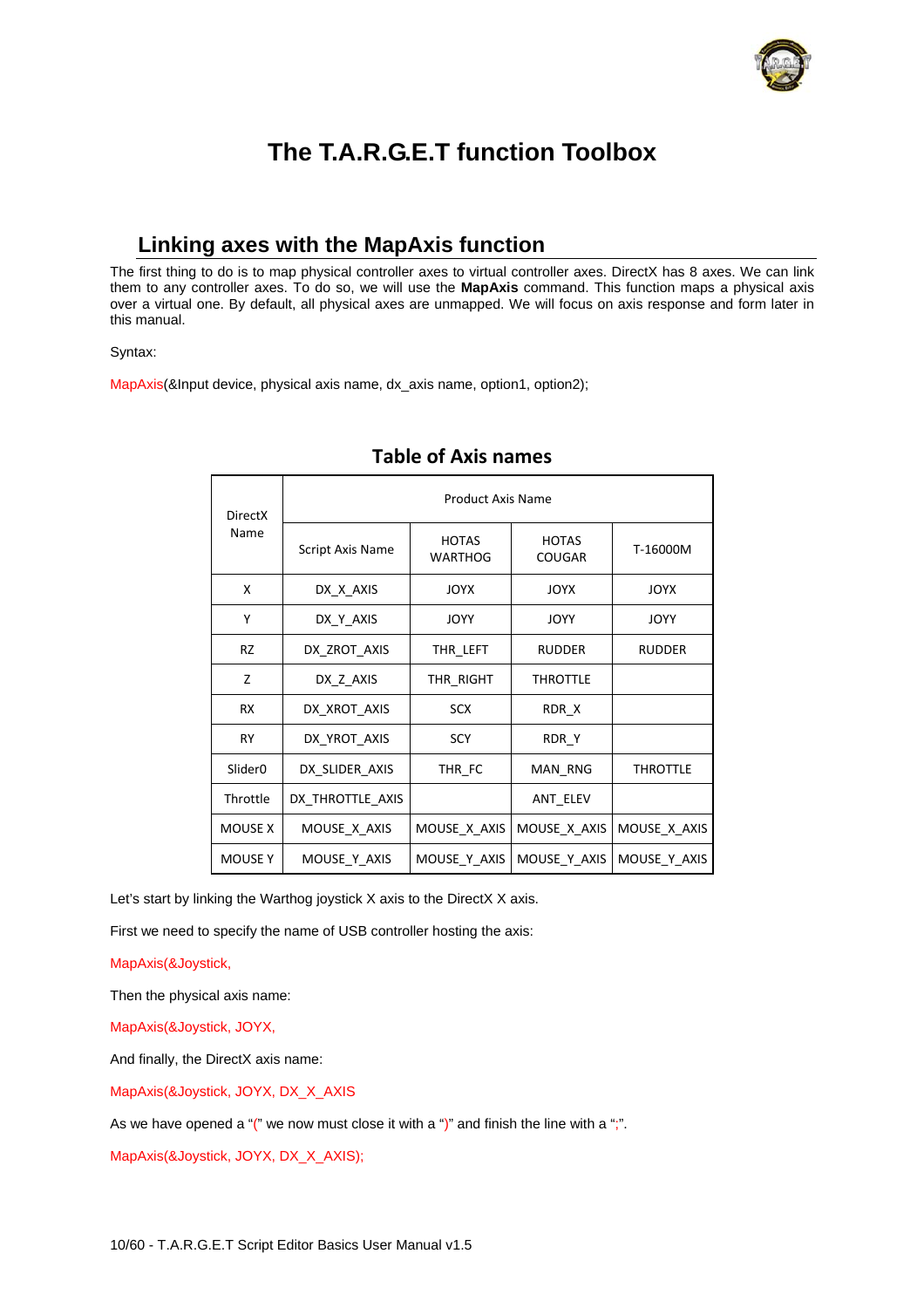

Note the ";": this is the only way to finish a line after a function.

Let's do this for the other HOTAS Warthog axes as well: MapAxis(&Joystick, JOYY, DX\_Y\_AXIS); MapAxis(&Throttle, THR\_LEFT, DX\_ZROT\_AXIS); MapAxis(&Throttle, THR\_RIGHT, DX\_Z\_AXIS); MapAxis(&Throttle, SCX, DX\_XROT\_AXIS); MapAxis(&Throttle, SCY, DX\_YROT\_AXIS); MapAxis(&Throttle, THR\_FC, DX\_SLIDER\_AXIS);

Now that all the axes have been associated with DirectX axes, once you have compiled and executed your script, your joystick and throttle will work as on a single ID joystick.

Our file now looks like this: **include** "target.tmh" //here we link this file to the file that contains function code

**int** main()

{ **if** Init(&EventHandle)) return 1; // declare the event handler, return on error

//script and function functions go here MapAxis(&Joystick, JOYX, DX\_X\_AXIS); MapAxis(&Joystick, JOYY, DX\_Y\_AXIS); MapAxis(&Throttle, THR\_LEFT, DX\_ZROT\_AXIS); MapAxis(&Throttle, THR\_RIGHT, DX\_Z\_AXIS); MapAxis(&Throttle, SCX, DX\_XROT\_AXIS); MapAxis(&Throttle, SCY, DX\_YROT\_AXIS); MapAxis(&Throttle, THR\_FC, DX\_SLIDER\_AXIS);

}

**int** EventHandle **int** type, alias o, **int** x) { DefaultMapping(&o, x); }

*If you run the file and check what happens in the Device Analyzer, you will see that your axes are moving. If you like, you can press a button on the controller and notice that nothing happens. This is simply because the buttons do not have functions assigned yet.* 

### <span id="page-11-0"></span>MapAxis optional parameters

We have only used a few parameters in the previous script. In fact, MapAxis supports the following options:

MapAxis(&Input device, physical axis name, dx\_axis name, AXIS\_NORMAL or AXIS\_REVERSED, MAP\_ABSOLUTE or MAP\_RELATIVE):

- AXIS NORMAL: the axis runs in the default direction.
- AXIS REVERSED: reverses the axis direction.
- **MAP\_ABSOLUTE:** usual behavior of an axis.
- MAP\_RELATIVE: in this particular mode, the axis value will stay at the maximum or minimum value reached until you change your movement direction. This parameter was specially created for Slew Control axes or ministicks which control a Target Designation Cursor. Only use absolute mode when needed.

*Note: this mode provides for realistic handling of the TDC box in Lock On Modern Air Combat, DCS Flaming Cliffs 1 (and 2 without the patch).*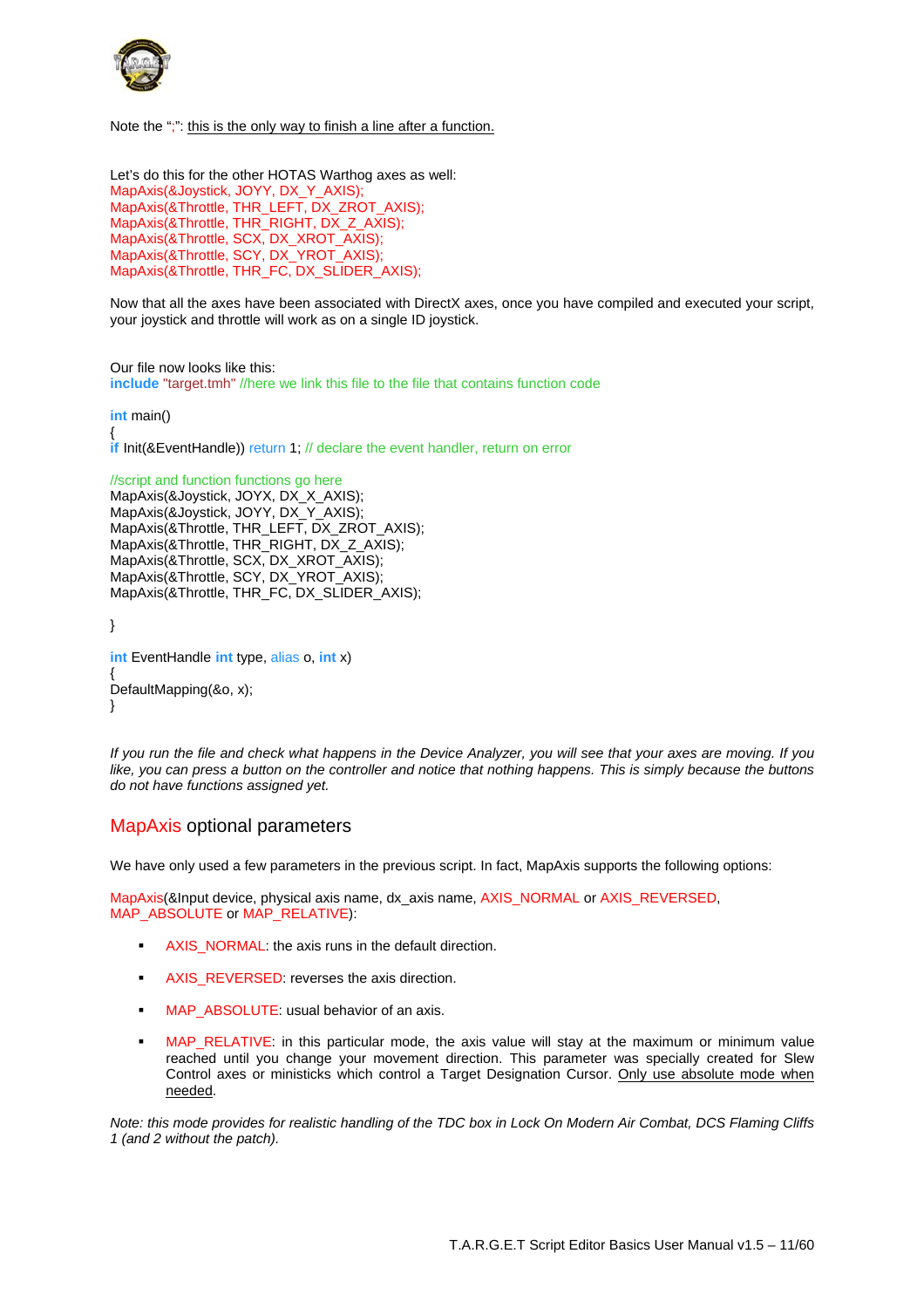

Example: *MapAxis(&Throttle, SCY, DX\_YROT\_AXIS, AXIS\_REVERSED, MAP\_RELATIVE);* 

*MapAxis(&Throttle, SCX, MOUSE\_X\_AXIS, AXIS\_NORMAL, MAP\_RELATIVE);* 

Example of a combination between a HOTAS Warthog joystick and a HOTAS Cougar throttle (TQS). *NOTE: you will notice that the HOTAS Cougar Throttle axes are called up under the joystick device. This is due to the fact that the Cougar Throttle and Joystick are connected to the computer by a single USB cable (via the joystick's base).* 

**include** "target.tmh" **int** main() { **if** Init(&EventHandle)) return 1: //axis mapping Warthog Joystick MapAxis(&Joystick, JOYX, DX\_X\_AXIS, AXIS\_NORMAL, MAP\_ABSOLUTE); MapAxis(&Joystick, JOYY, DX\_Y\_AXIS, AXIS\_NORMAL, MAP\_ABSOLUTE); //Axis Mapping TQS MapAxis(&HCougar, THROTTLE, DX\_Z\_AXIS, AXIS\_NORMAL, MAP\_ABSOLUTE); MapAxis(&HCougar, MAN\_RNG, DX\_SLIDER\_AXIS, AXIS\_NORMAL, MAP\_ABSOLUTE); MapAxis(&HCougar, ANT\_ELEV, DX\_THROTTLE\_AXIS, AXIS\_NORMAL, MAP\_ABSOLUTE); MapAxis(&HCougar, RDR\_X, DX\_XROT\_AXIS, AXIS\_NORMAL, MAP\_ABSOLUTE); MapAxis(&HCougar, RDR\_Y, DX\_YROT\_AXIS, AXIS\_NORMAL, MAP\_ABSOLUTE); MapAxis(&HCougar, RUDDER, DX\_ZROT\_AXIS, AXIS\_NORMAL, MAP\_ABSOLUTE);

```
} 
int EventHandle int type, alias o, int x)
{ 
    DefaultMapping(&o, x); 
}
```
Once we have defined the mapping for our axes, we can start to assign events to buttons. Later on we will see how to customize axis response.

*Note: When writing a file, try to consider the people who will read it. The order of functions is free, but try to avoid combining too many function types, as this will make your file harder to read.* 

Remember that all DirectX axes will still be available, even if not mapped to a physical axis.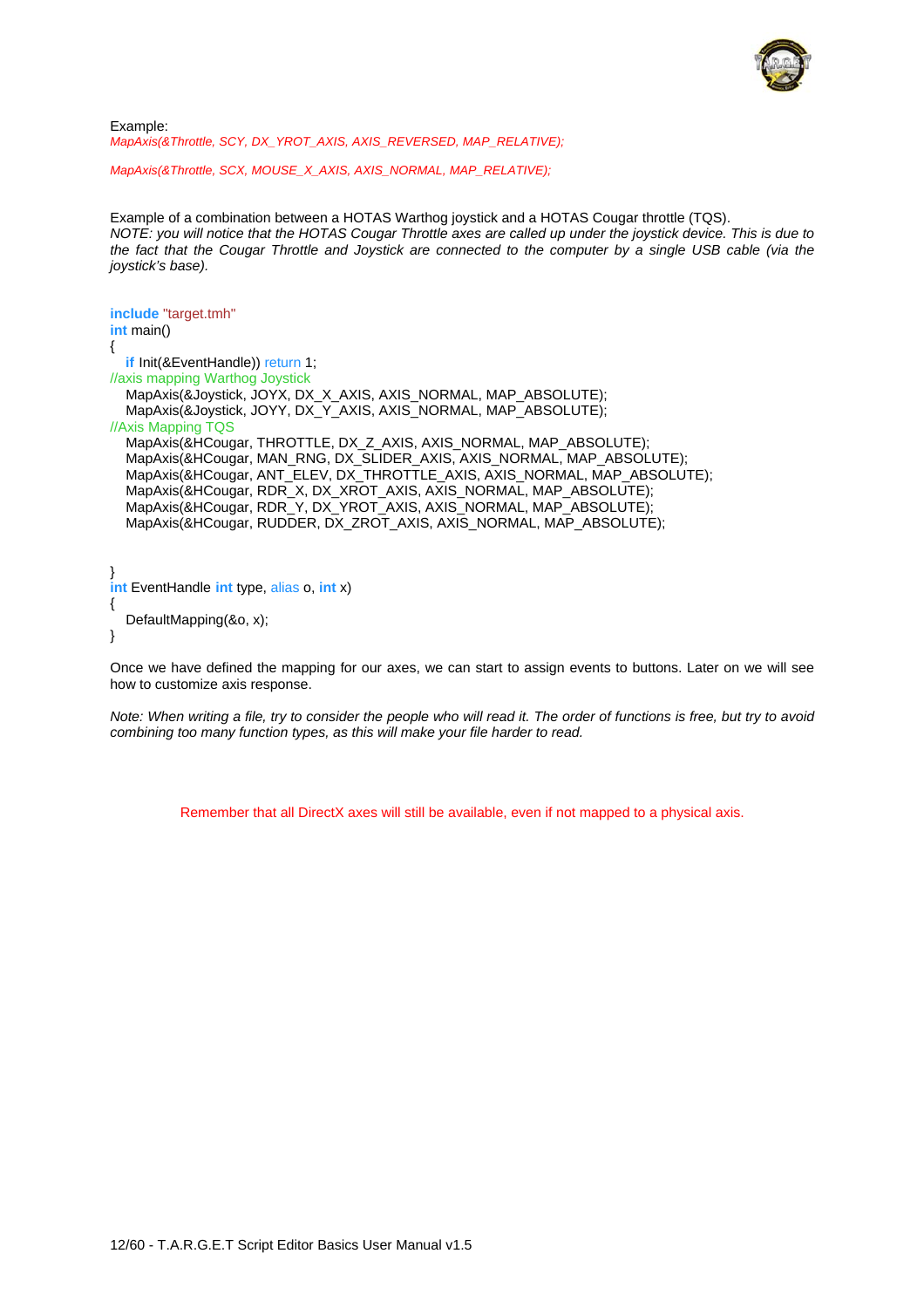

# **Virtual Axis Rotation with RotateDXAxis**

<span id="page-13-0"></span>RotateDXAxis is a little illustration of the power of the script. This function has been created for people who want to twist the joystick grip a little. You may need it if you use the joystick as a center stick (rotated counterclockwise) or as a side stick slightly twisted (clockwise). T.A.R.G.E.T will calculate and project the X and Y axes to keep the direction of axes realistic, whatever the twist angle you're going to apply.

Syntax:

RotateDXAxis(DirectX axis Name, Second DirectX axis name, twist angle value);

*Examples:* 

*RotateDXAxis(DX\_X\_AXIS, DX\_Y\_AXIS, 5); //simulate a 5° twisted side stick like F-16* 

*RotateDXAxis(DX\_X\_AXIS, DX\_Y\_AXIS, -15); //simulate a -15° twisted centred stick for A-10, for example.*

*RotateDXAxis(DX\_X\_AXIS, DX\_Y\_AXIS, 90); //transform X to Y and Y to X*

*NOTE: As this is an important setting, we recommend that you to place it at the top of the MapAxis function list. This will make it easier for other users to see.*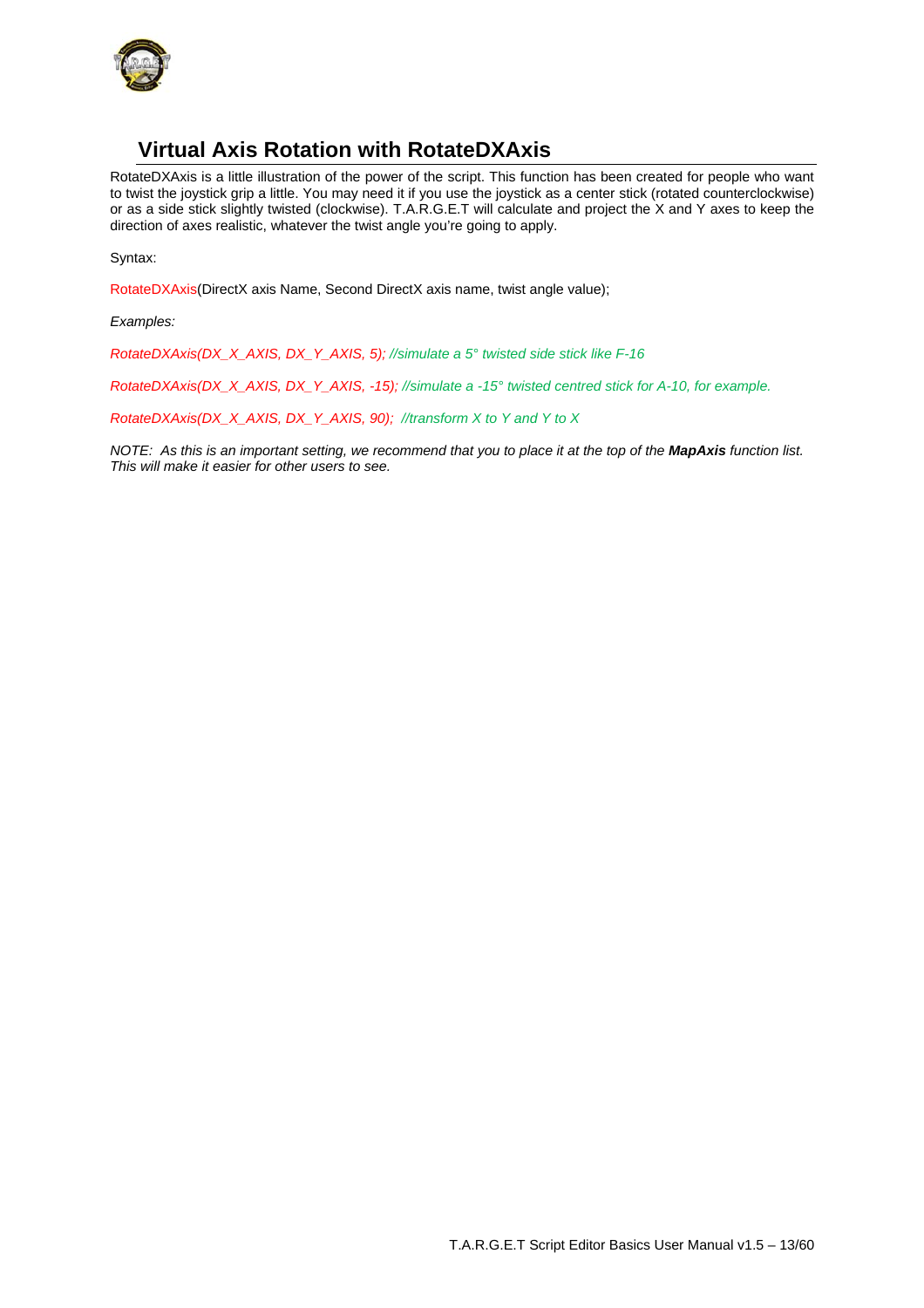

# **Keystroke and DirectX button generation with the MapKey Function**

<span id="page-14-0"></span>Basically, we are going to call up a function used to associate a keystroke with a button. This function is called:

### *MapKey*

We are going to associate MapKey with a button, but we need to know the name of each button and, more particularly, each position.

Therefore, all the buttons have a name and all the toggle switch positions have a name, even those without a DirectX output.

For example: on the Warthog throttle, in the Autopilot panel, the LASTE toggle switch offers 3 positions: the middle one is null under DirectX, the up one is DX 27 and the down one is DX28. With the script, the middle position can receive a function: this really makes programming easier. In parallel to this manual, you will find PDF files describing the names of all buttons for supported devices.

| Printed<br>function | <b>DX Button</b><br>number | <b>Script name</b> |
|---------------------|----------------------------|--------------------|
| PATH                | DX 27                      | <b>APPAT</b>       |
| ALT/HDG             | ΝA                         | APAH               |
| AI T                | DX 28                      | <b>APALT</b>       |

### **MapKey rule**

The **MapKey** function always uses this structure:

Syntax:

*MapKey(&input device, button name, event);* 

*Example: MapKey(&Joystick, TG1, 'a');*

# **The "null" keystroke**

<span id="page-14-1"></span>If you want to generate nothing, it's very easy:

*MapKey(&Joystick, TG1, 0);*

"0" is the null event. In some cases you may want to neutralize a button. To do so, simply ask it to execute "0".

# **Single keystroke**

<span id="page-14-2"></span>First, we must define the button we want to program, for example Trigger 1. We must tell **MapKey** that our button is on the Warthog joystick, and its name is TG1, so:

*MapKey(&Joystick, TG1,* 

We have defined that we want to map Trigger 1 on the joystick, but we still have to specify the output we want. Let's go for an "a" key:

*MapKey(&Joystick, TG1, 'a');*

Note that the keystroke we want to generate is between 2 symbols to avoid any mix-up. These *'* symbols also define that you will put a keystroke here.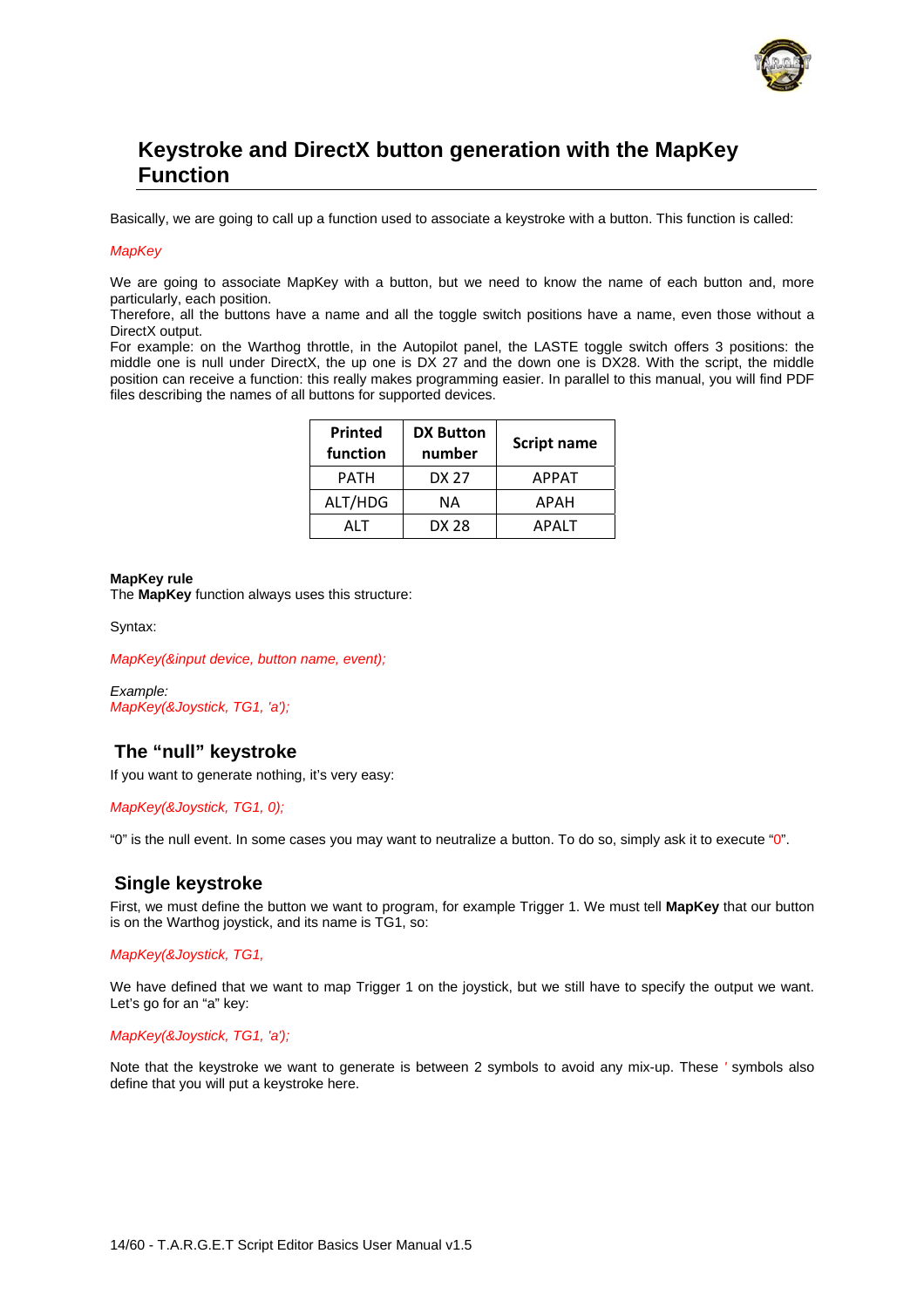

### If you are using someone else's template, all you have to do is to fill in the output area.

Sometimes you will need to enter special keys such as Escape, the space bar and so on. As these are not simple letters or numbers, you will need to use a particular syntax. If you are using these commands, you do not need the ' to "encapsulate" the keystroke.

*Example:* 

*MapKey(&Joystick, S3, BSP); //when I press S3 on the joystick, backspace is pressed*

The following list describes the syntax for the special keys:

L\_CTL R\_CTL L\_SHIFT R\_SHIFT L\_ALT R\_ALT L\_WIN R\_WIN ESC  $F1$  to  $F12$ **PRNTSCRN SCRLCK BRK BSP** TAB 1016 **CAPS** ENT  $SPC$ **INS** HOME **PGUP** DEL END **PGDN UARROW DARROW** LARROW **RARROW NUML**  $KP<sub>0</sub>$  $KP1$  $KP<sub>2</sub>$  $KP3$  $KP4$ KP<sub>5</sub> KP<sub>6</sub> KP7 KP8 KP9 **KPFNT** 

In this way, you are now able to map a button with whatever keystroke you would like.

### <span id="page-15-0"></span>**Combo keystrokes**

Sometimes, to access a particular command in the simulator, you need to use a key combination using two or more keys at the same. These combos normally use toggle keys such as **Control**, **Alt** and **Shift**.

*MapKey(&Joystick, S1, L\_SHIFT+ 'b'); //When S1 on the joystick is pressed, generates a "left shift b" combo* 

Generate B, after an action on the S1 button. Here is another example:

*MapKey(&Throttle, BSF, L\_SHIFT+L\_CTL+ 'c'); //When the Throttle boat switch is in the front position, generates a "left shift left control c" combo*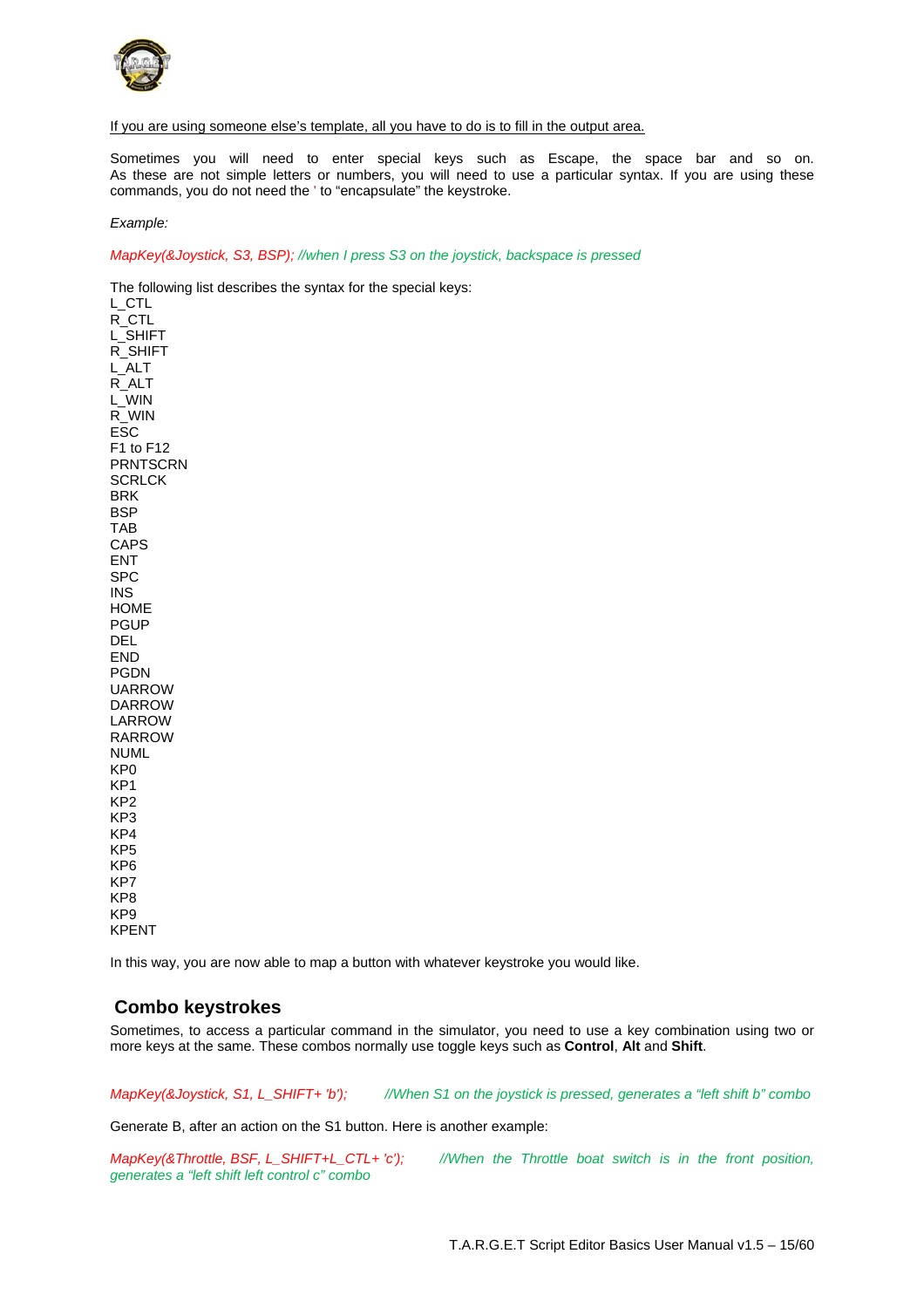

# **"PULSE+" command**

<span id="page-16-0"></span>Adding **PULSE+** in front of a keystroke will transform it into a momentary key press, even if you continue to press the button. By default, a "pulsed" keystroke is held for 25 milliseconds.

*Example:* 

*MapKey(&Joystick, H4P, PULSE+F1);* 

*MapKey(&Throttle, SPDF, PULSE+L\_ALT+'b');* 

*NOTE: If you are new to toggle switches, you must remember that it is not a momentary button. Once it has been switched to "ON", it will stay there. If you've mapped a keystroke on the ON position, it will simulate the fact that you're still holding the key until you flick the switch off. This can be a problem, so to avoid holding down keys unnecessarily, you can use the "PULSE+" command.* 

# **"DOWN+" and "UP+" commands**

<span id="page-16-1"></span>If you want to simulate the fact that you are still holding a keystroke, you can use the **DOWN+** command. However, you must be careful with this kind of function: using it means that the order to simulate that you are holding the key will be given and maintained until you order the key to be released with the command **UP+**. So be sure to have an **UP+** command associated with your **DOWN+** command.

*Example:* 

#### *MapKey(&Joystick, H1U, DOWN+'a'); MapKey(&Joystick, H1D, UP+'a');*

*Now, it's time for a little break. Try to play with these functions, build files and test them out. Once you feel comfortable, you can move on to the next functions.* 

# <span id="page-16-2"></span>**Generating a keystroke with USB codes**

Generating a simple keystroke isn't the best solution. As national keyboard mapping is different, an "a" can be read as a "q" by the software.

To avoid this problem, we can use USB codes: the USB codes refer to the physical position of keys on an American keyboard, and not on what's printed on it. This means that using USB codes is the best way to create a file which is compatible with different international keyboards. They are not complicated to use, but they make the file harder to read. Therefore we recommend that you use //comments to note the associated keystroke.

Syntax:

*MapKey(&input device, button name, usb event);* 

*MapKey(&Joystick, TG2, USB[0x07]); // usb code for "D"* 

In this example, Trigger 2 generates a "d": "07" is the hexadecimal USB code for "d" key. You can find these codes in the appendix to this manual. To call up a USB code, the syntax is: USB[0xXX]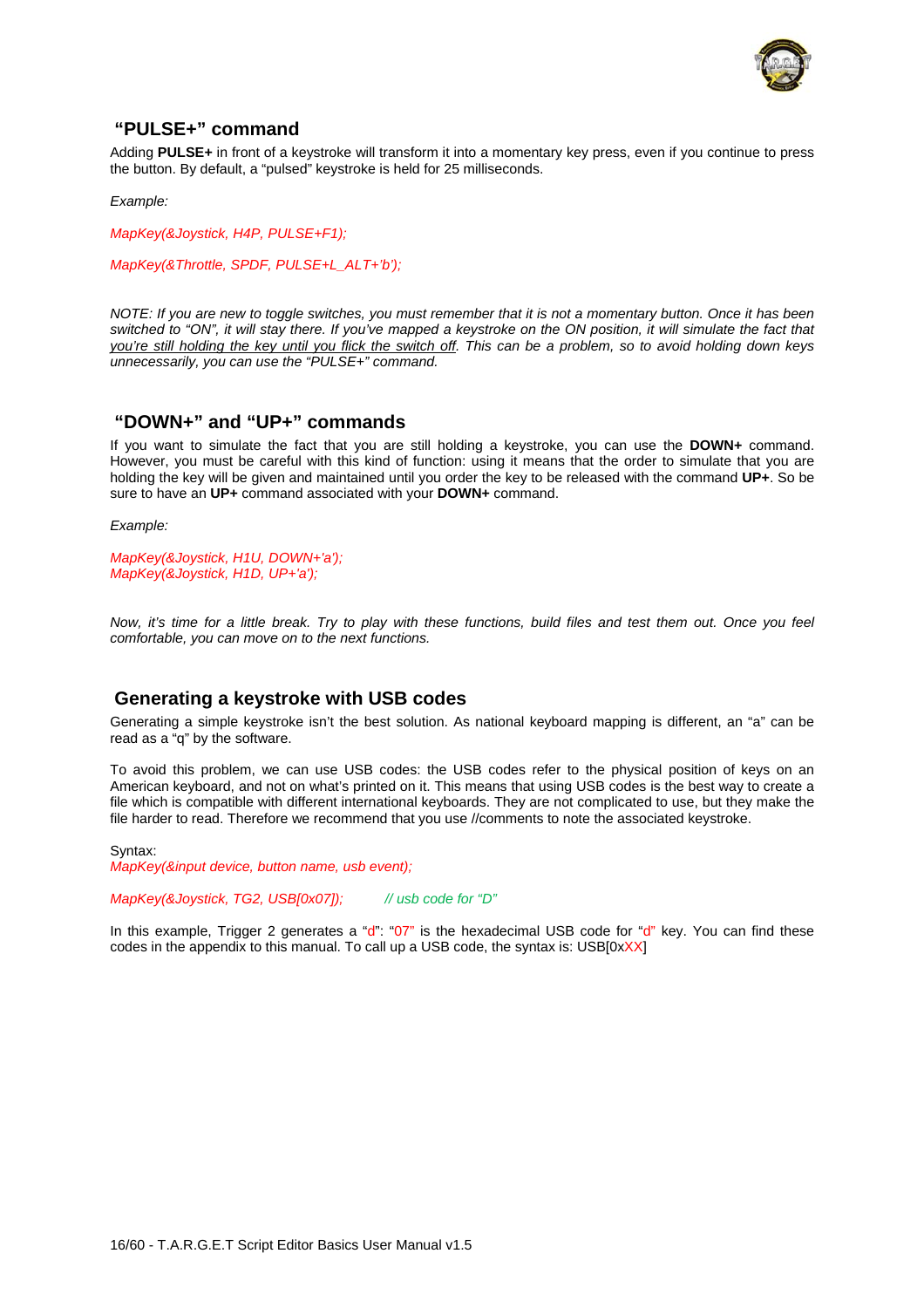

# **Generating a DirectX button output**

<span id="page-17-0"></span>For this, we simply use the MapKey function again: we just have to replace our USB code or keystroke with the DirectX button number. Don't forget that DirectX only offers you buttons 1 to 32 + 8 directions on the hat.

- Syntax of DirectX buttons: DX1, DX2, DX3… DX32.
- Syntax of DirectX Point Of View button: DXHATUP, DXHATUPRIGHT, DXHATRIGHT, DXHATDOWNRIGHT, DXHATDOWN, DXHATDOWNLEFT, DXHATLEFT, DXHATUPLEFT.

Example: *MapKeyIO(&Joystick, TG1, DX1);*

# **LED and backlighting control**

<span id="page-17-1"></span>The script language lets you control the LED state and backlighting intensity of several controllers, such as the HOTAS Warthog Throttle and MFD pack.

T.A.R.G.E.T supports some devices that were developed a long time before the software was created. The MFD lighting support in the T.A.R.G.E.T software is a bonus. If you are experiencing issues like MFDs not responding: stop the script execution, simply unplug and then reconnect the MFDs and then relaunch the script. This can happen if the USB port was in "sleep" mode while the MFDs were not being used.

Turn "ON" a LED Syntax:

*LED(&input device, LED\_ONOFF,LED\_CURRENT operator LEDnumber);* 

The operator is used to control the status:

- will turn "OFF"
- + will turn "ON"
- ^ will revert the LED status

*Example using a MapKey function (here, we turn "ON" LED 1 on the Warthog Throttle when the joystick Hat 2 Up position is pressed): MapKey(&Joystick, H2U, LED(&Throttle, LED\_ONOFF, LED\_CURRENT+LED1));*

Turn "OFF" a LED

*LED(&input device, LED\_ONOFF,LED\_CURRENT-LEDnumber);* 

Notice that we've just changed the + for a - to turn off the LED. Now let's turn "OFF" our Throttle LED1 each time Hat 2 down is pressed.

*MapKey(&Joystick, H2D, LED(&Throttle, LED\_ONOFF, LED\_CURRENT-LED1));*

Change the status of a LED Sometimes, you may want to change the status of a LED, whatever its current state (to make it blink, for example).

*LED(&LMFD, LED\_ONOFF, LED\_CURRENT^LED2)* 

*MapKey(&Joystick, H4P, LED(&RMFD, LED\_ONOFF, LED\_CURRENT^LED2));* 

Each time we press the hat 4 push button, the LED 2 on the right MFD will change its state.

The backlighting intensity is controlled nearly the same way. The difference is that we have different backlight steps.

You can control the Backlighting intensity from null to full. The Warthog throttle offers 6 levels of intensity, while the MFDs have 256 different levels of intensity, from 0 to 255.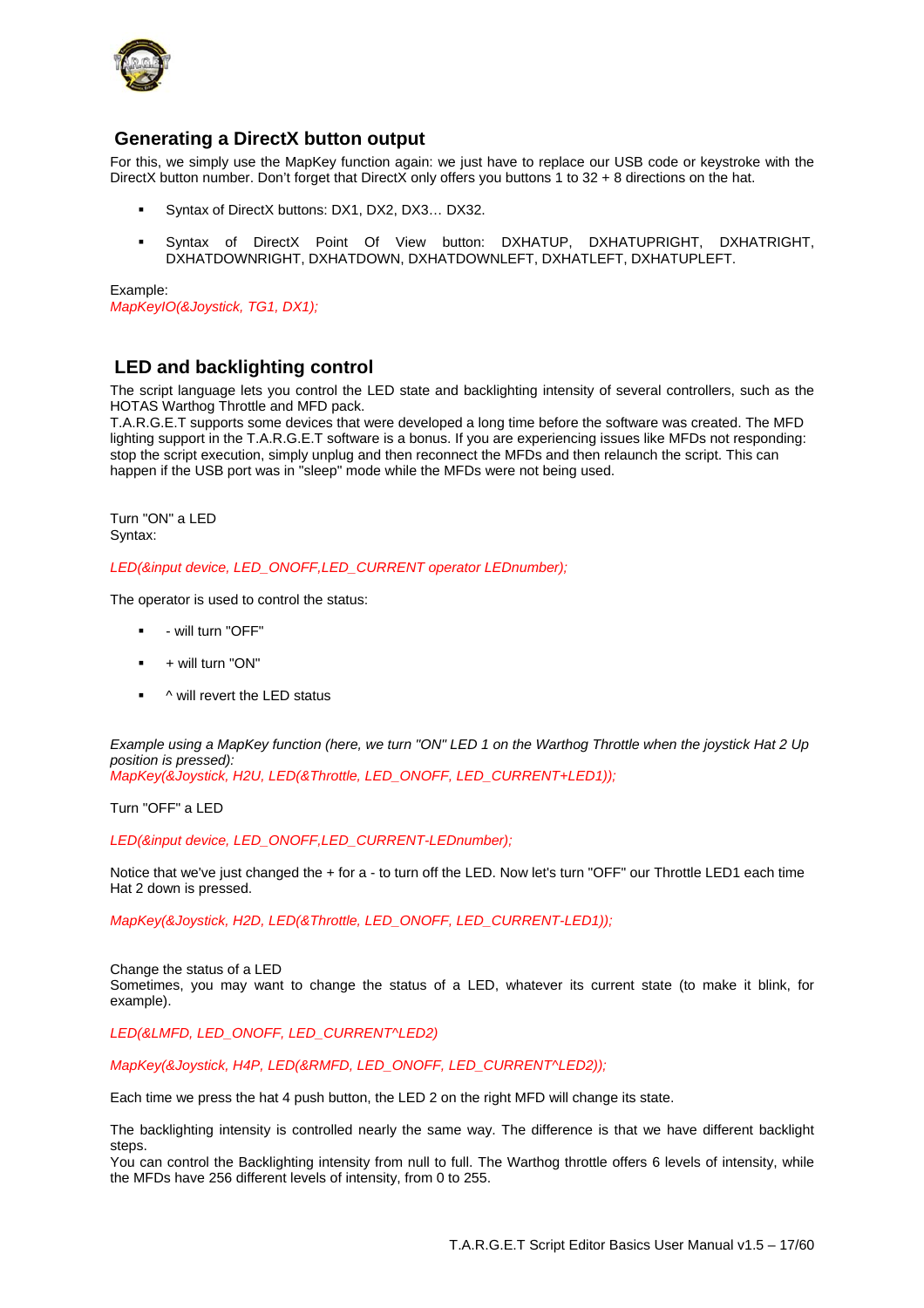

The throttle and the MFDs share the same command, but as the throttle doesn't offer the same number of levels of lighting, you have to divide the full range of values:

0 to 42 is OFF 43 to 85 is level 1 86 to 128 is level 2 129 to 171 is level 3 172 to 214 is level 4 215 to 255 is level 5

Syntax:

*LED(&Input Device, LED\_INTENSITY, value of the intensity)* 

Let's imagine that we want to control the left MFD backlight power with the Warthog throttle EAC switch.

*MapKey(&Throttle, EACON, LED(&LMFD, LED\_INTENSITY, 255)); MapKey(&Throttle, EACOFF, LED(&LMFD, LED\_INTENSITY, 0));* 

#### **Start a configuration with all lights in the right status.**

It's possible to initialize the LED status when launching the script. For this we use the advanced programming code (see later). The commands must be placed in the same part of the script as your MapKey functions.

#### *//initialize backlight power*

*ActKey(PULSE+KEYON+LED(&Throttle, LED\_INTENSITY, 129)); //set Throttle backlight power to middle ActKey(PULSE+KEYON+LED(&LMFD, LED\_INTENSITY, 129)); //set left MFD backlight power to middle ActKey(PULSE+KEYON+LED(&RMFD, LED\_INTENSITY, 129)); //set right MFD backlight power to middle* 

#### *//initialize LED status all "OFF"*

*ActKey(PULSE+KEYON+LED(&Throttle, LED\_ONOFF, LED\_CURRENT-LED1)); //set LED 1 OFF ActKey(PULSE+KEYON+LED(&Throttle, LED\_ONOFF, LED\_CURRENT-LED2)); //set LED 2 OFF ActKey(PULSE+KEYON+LED(&Throttle, LED\_ONOFF, LED\_CURRENT-LED3)); //set LED 3 OFF ActKey(PULSE+KEYON+LED(&Throttle, LED\_ONOFF, LED\_CURRENT-LED4)); //set LED 4 OFF ActKey(PULSE+KEYON+LED(&Throttle, LED\_ONOFF, LED\_CURRENT-LED5)); //set LED 5 OFF ActKey(PULSE+KEYON+LED(&LMFD, LED\_ONOFF, LED\_CURRENT-LED1)); //set left MFD LED 1 OFF ActKey(PULSE+KEYON+LED(&LMFD, LED\_ONOFF, LED\_CURRENT-LED2)); //set left MFD LED 2 OFF ActKey(PULSE+KEYON+LED(&RMFD, LED\_ONOFF, LED\_CURRENT-LED1)); //set right MFD LED 1 OFF ActKey(PULSE+KEYON+LED(&RMFD, LED\_ONOFF, LED\_CURRENT-LED2)); //set right MFD LED 2 OFF*

To take full advantages of the LED possibilities, we recommend that you learn the multiple output function call CHAIN, SEQ... Once you're done, you will be able to interact with the simulator and play with LEDs at the same time, with just one action on a button. You can also control the LED or backlight with an axis (the Throttle friction control, for example) with Axmap2 (please see page 27).

Now you can create files that are almost equal to the "Basic" level of the GUI. Let's move on and conquer the advanced level.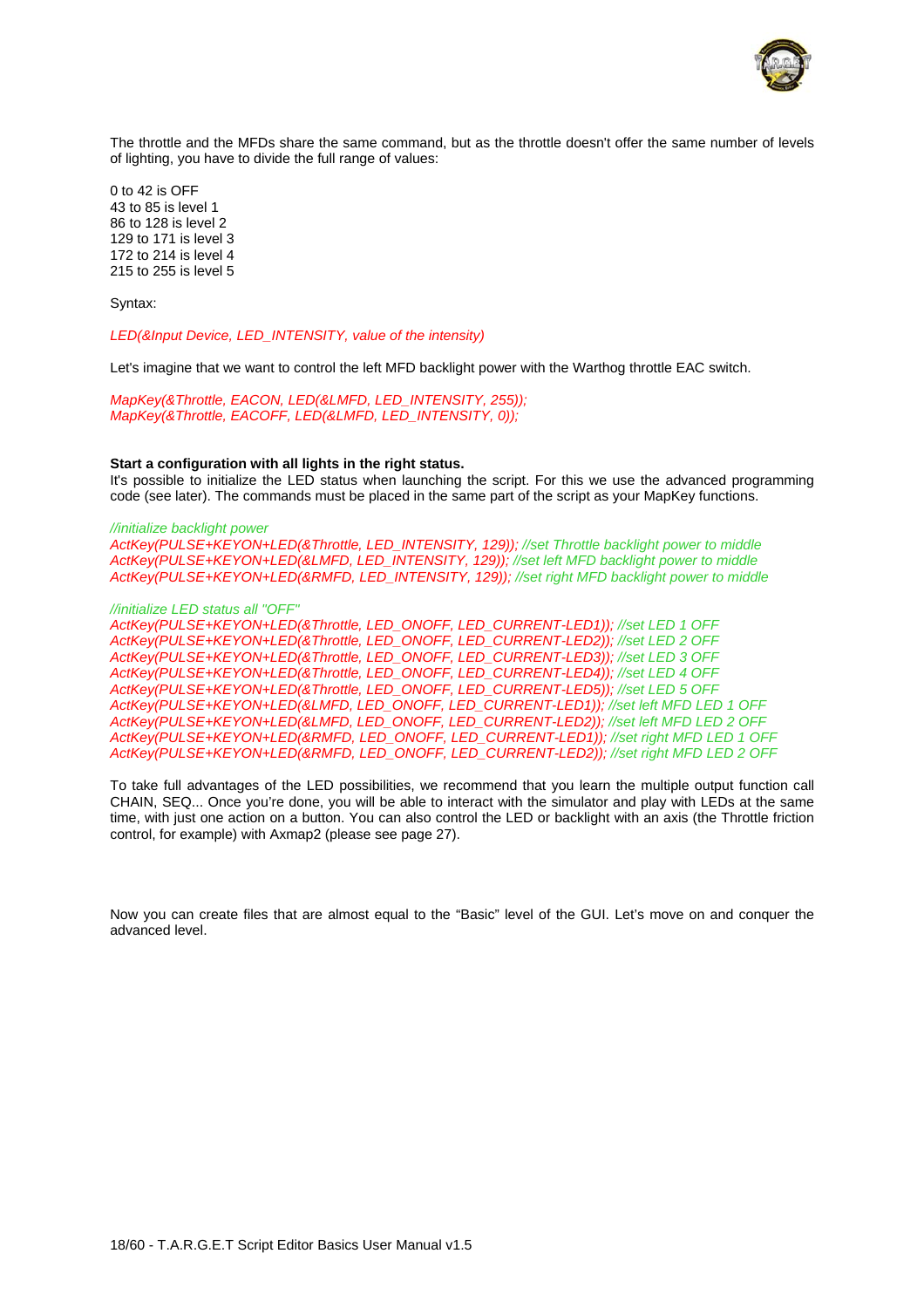

# **Using Macro Files**

<span id="page-19-0"></span>What is a Macro? A Macro can be described as a shortcut to a keystroke combination. This mean that you can give a name to a specific keystroke in the macro file, and from the main file simply call up that name. There are two advantages to using macros: they are much easier to read, and are also easier to adapt if you use custom flight simulator software key mapping.

*Example:* 

Instead of writing: *MapKey(&Joystick, TG1, SPC);* 

You write: *MapKey(&Joystick, TG1, Weapon\_Fire);* 

And in the macro file you will find:

*define Weapon\_Fire USB[0x2C] //Weapon Fire* 

The files used to store macro files are \*.ttm files (for Thrustmaster T.A.R.G.E.T Macro).

If you want to use a macro file with your main TMC file, you must call it up (it must be stored in the same folder as your TMC file). You only have to "include" the file at the beginning of the TMC.

*Example:*  **include** "target.tmh" **include** "FC2\_MIG\_29C\_Macros.ttm"

**int** main()

{

**if** Init(&EventHandle)) **return** : // declare the event handler, return on error

MapAxis(&Joystick, JOYX, DX\_X\_AXIS); MapAxis(&Joystick, JOYY, DX\_Y\_AXIS); ….

*Example of macro file contents:* 

*// Autopilot \*\*\*\*\*\*\*\*\*\*\*\*\*\*\*\*\*\*\*\*\*\** 

*define Autopilot\_Attitude\_Hold L\_ALT+USB[0x1E] //Autopilot - Attitude Hold define Autopilot\_Barometric\_Altitude\_Hold L\_ALT+USB[0x21] //Autopilot - Barometric Altitude Hold define Autopilot USB[0x04] //Autopilot define Autopilot\_Altitude\_And\_Roll\_Hold L\_ALT+USB[0x1F] //Autopilot - Altitude And Roll Hold define Autopilot\_Barometric\_Altitude\_Hold\_H USB[0x0B] //Autopilot - Barometric Altitude Hold 'H' define Autopilot\_Transition\_To\_Level\_Flight\_Control L\_ALT+USB[0x20] //Autopilot - Transition To Level Flight*<br>define Autopilot Disengage L\_ALT+USB[0x26] //Autopilot Disengage define Autopilot\_Disengage L\_ALT+USB[0x26] *define Autopilot\_Radar\_Altitude\_Hold L\_ALT+USB[0x22] //Autopilot - Radar Altitude Hold define Autopilot\_Route\_following L\_ALT+USB[0x23] //Autopilot - 'Route following'* 

*Note:* 

*Mr. Raphael Bodego has built a free, T.A.R.G.E.T-compatible Macro file generator. It covers the main simulators on the market and will make your macro file generation quicker than ever: the software is called Sim2TARGET. It's not an official Thrustmaster product, but it is a useful tool. You can find it at www.checksix-fr.com.*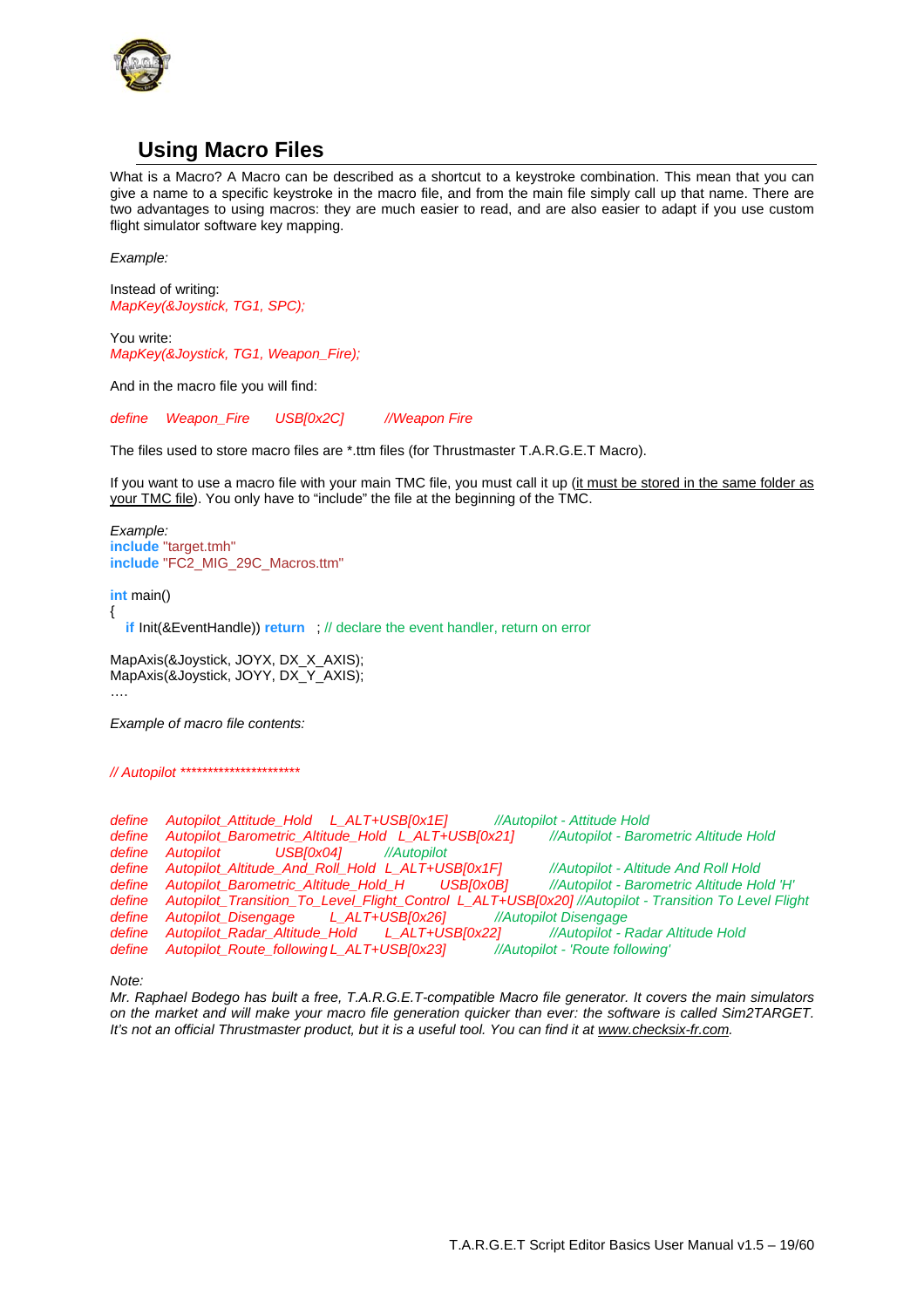

# **Multiple outputs on a single button**

# <span id="page-20-0"></span>**TEMPO Command**

<span id="page-20-1"></span>Tempo is a sub-function of MapKey: it is based on real aviation ergonomics. **TEMPO** gives the pilot the possibility of having 2 functions on a single button. A short press will generate the first output; a long press will generate the other output. This is a feature used on modern fighters.

### Syntax:

TEMPO(key1, key2, delay) delay is optional (500 milliseconds is a good value).

### *Example:*

*MapKey(&Joystick, TG1, TEMPO('x', 'y')); //short press X, long press Y MapKey(&Joystick, TG1, TEMPO('x', 'y', 1000)); //if pressed for more than 1 second* 

# <span id="page-20-2"></span>**Layers**

Another solution to multiply the number of functions on a button is to use layers.

Using layers is like using several parallel programs. You select the layer you want to use by an action on a "master button". The layer selector can be a single button or several buttons, but you will have to set the nature of the button. Keep in mind that in order to access a layer, the associated "master button" must be pressed. For a complete description of the layers, we suggest you to read the dedicated GUI pages in the T.A.R.G.E.T GUI manual.

HOTAS Cougar users know this as I/O/U/M/D modifiers.

T.A.R.G.E.T is dedicated to Thrustmaster flight controllers. There are a lot of control possibilities in using Master layer selector switches:

- On the HOTAS Cougar TQS, we recommend using the Throttle's 3-position switch (called "Dogfight") and the S3 Switch on the Joystick.
- On the HOTAS Warthog Throttle, we recommend using the 3-position Boat Switch and S4 (the Paddle switch) on the Joystick.
- On the T16000M, any button on the base could do the job.
- On the MFD Cougar, the GAIN, SYM, BRT and CON rocker switches are perfect for this function.

*Note: You can also assign the master switches to different items.* 

The default behavior of the layers is momentary: the layer is activated only when you press the master button that calls up the layer. If you use a toggle switch as a master layer selector, the U, M, D layers will work like toggled layers. But if you use a T-16000m, this only offers momentary buttons; therefore you may have to press several buttons at the same time to work in the layers you want.

To manage this issue, the layer can be defined as momentary or toggle:

- Momentary: you have to press a button constantly to access and use the layer's contents.
- **Toggle:** you simply briefly press a button to declare that you are now working in a specific layer.

### **Main layers**

The Main layers are called Up, Middle and Down. By default, you program the Middle layer.

On the HOTAS Cougar we used to call up the U, M and D layers with the Dogfight switch. This switch is a 3 position toggle switch and perfectly suits our needs. As it is a toggle switch, the button stays in the position you've just moved into; you will declare that the UMD layer works as momentary, as the button always selects the layer for you.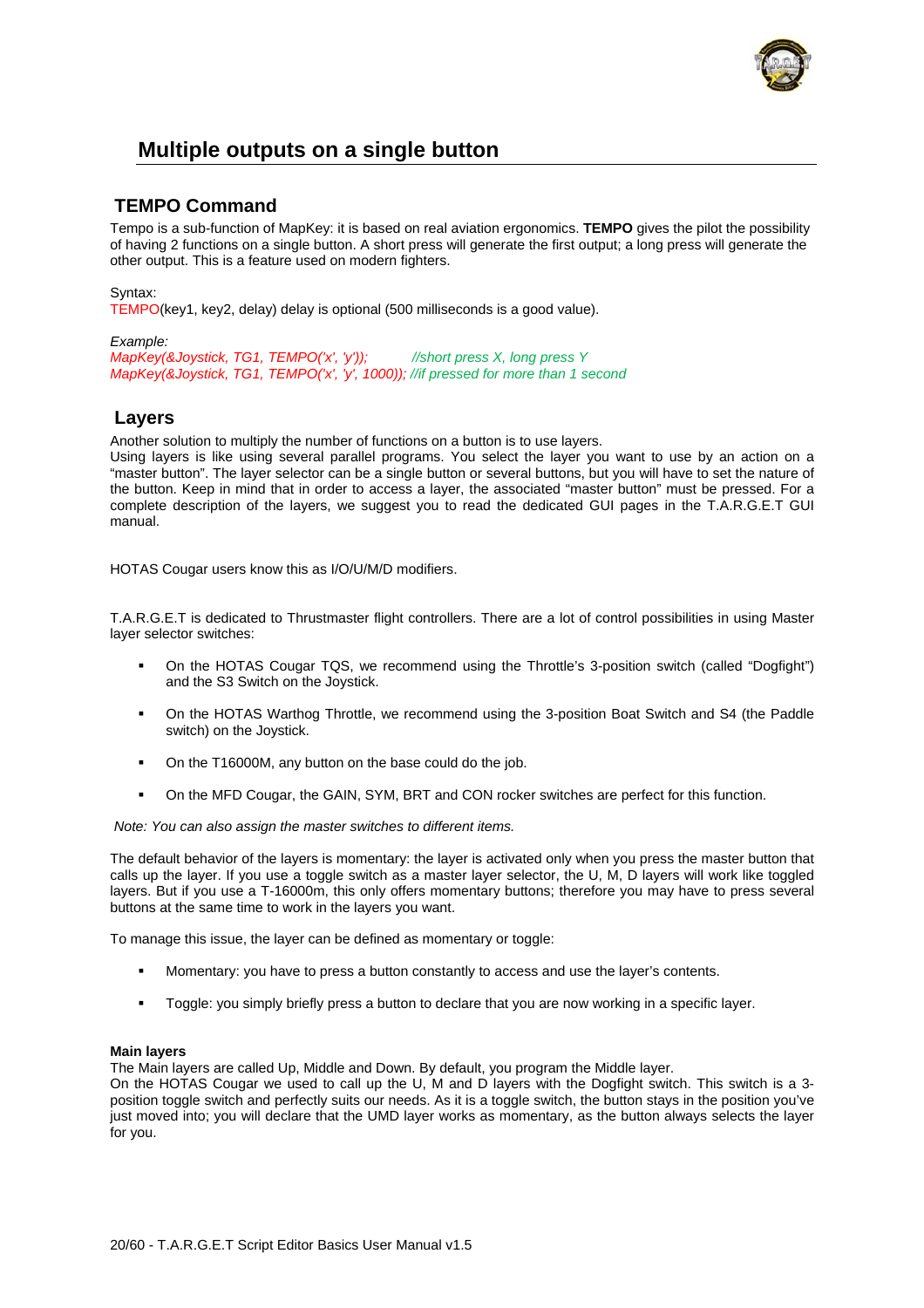

#### **Sub-layer**

Each layer has an internal sub-layer, knows as In/Out for HOTAS Cougar owners. This is traditionally used as a momentary layer, activated from a button used as a kind of "Shift". You can use that layer to control secondary flight simulator functions, like external views and so on.

In our file, we must declare the switches that will control access to the layer. Here we choose the behavior we want, or the kind of switch that controls the selection. We have several possibilities:

S4, PSF and PSB are button position names.

*SetShiftButton(&Joystick, S4, &Throttle, PSF, PSB); // no toggle for U/M, usual HOTAS Cougar setting. All layers are momentary.* 

*SetShiftButton(&Joystick, S3, &Throttle, PSF, PSB, IOTOGGLE); // toggle only for I/O button.* 

*SetShiftButton(&Joystick, S3, &Throttle, PSF, PSB, IOTOGGLE+UDTOGGLE); // toggle for I/O and U/M/D buttons.* 

*SetShiftButton(&Joystick, S3, &Throttle, PSF, PSB, UDTOGGLE); // toggle for U/D buttons.* 

Note: as Middle is the default layer, you do not have to call it or specify anything, since if you're not in the U or the D layer, you can only be in the M layer.

Using layers does not change the way buttons are programmed too much:

# **MapKeyUMD**

<span id="page-21-0"></span>To program the Up, Middle and Down layer only, you will have to call up **MapKeyUMD**

Function(&input device, button name, Up output, Middle output, Down output);

*MapKeyUMD(&Joystick, S4, 'u', 'm', 'd'); //when pressing the S4 button, if layer UMD master switch is Up, generates a "u", if middle generates an "m" and if Down, generates a "d"* 

There are no rules for using these features, but UMD is great for controlling 3 different layers: one for Air to Air, one for Navigation (landing, etc.) and one for Air to Ground.

# **MapKeyIO**

<span id="page-21-1"></span>To program the In/Out only sub-layer, you simply call up **MapKeyIO**: Function(&input device, button name, Out output, In output); *MapKeyIO(&Joystick, S1, L\_SHIFT+ 'b', 'a');* 

If you press the joystick's S1 button, depending on the position of the shift button, you will generate "B" or "a".

- If pressing the shift button (In): will generate a "Lshift  $+ b$ "
- If the shift button is not pressed: will generate an "a"

Now let's imagine that you want to keep the default DirectX mapping on TG1 and generate a "b" when the shift button is pressed.

*MapKeyIO(&Joystick, TG1, DX1, 'b');*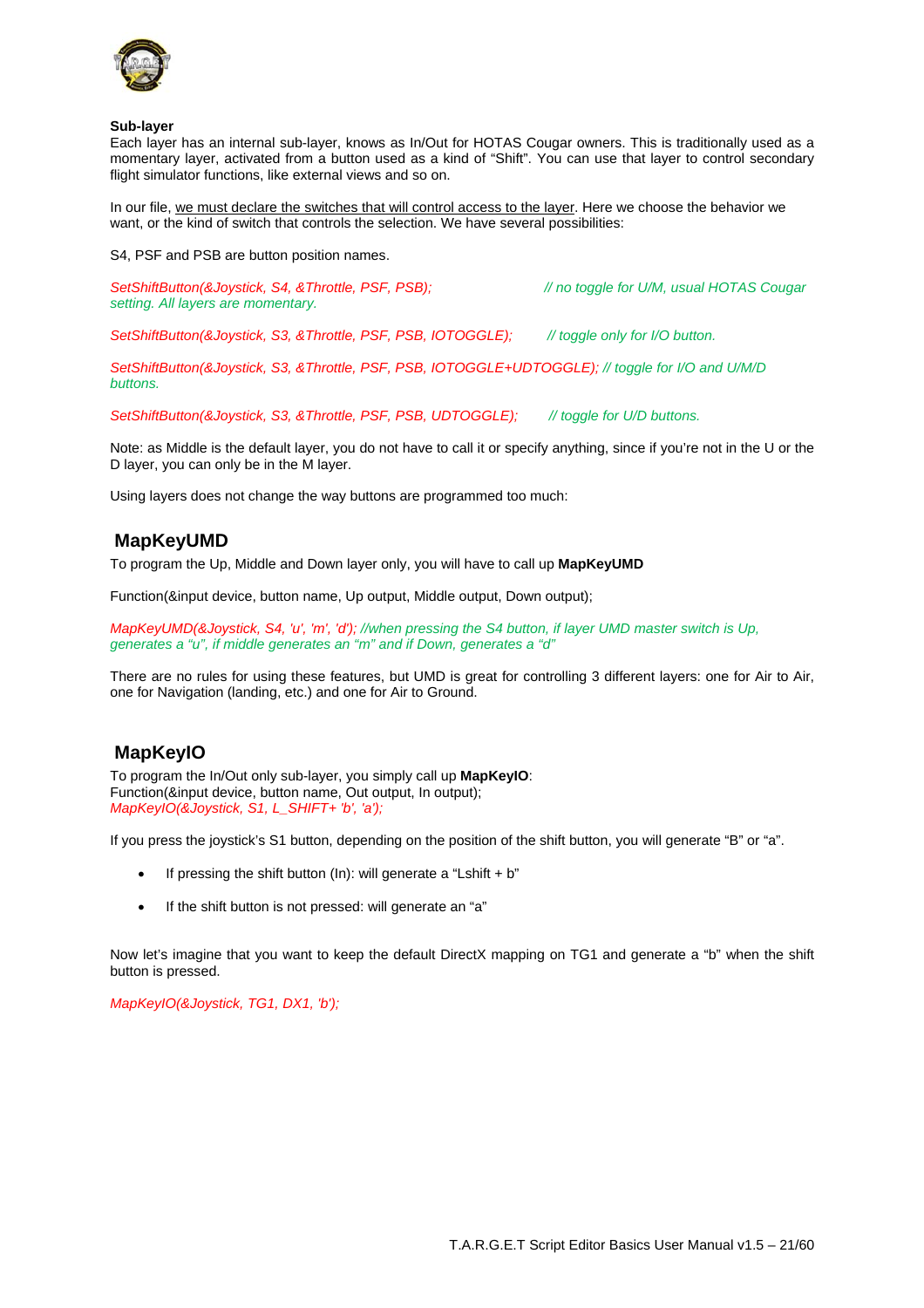

# **MapKeyIOUMD**

<span id="page-22-0"></span>**MapKeyIOUMD** allows you to generate up to 6 different outputs on a single button (although in doing so, it obviously becomes more difficult to remember all the outputs!). Each U, M and D layer supports an I/O sub-layer.

*MapKeyIOUMD(&Joystick, S4, KP1, KP2, KP3, KP4, KP5, KP6);* 

This one is clearly not easy to read, but we can change the way we display it.

*MapKeyIOUMD(&Joystick, S3,* 

*KP1, // BSF button, if shift button In generate Keypad 1*

- *KP2, //BSF, if shift button Out generate Keypad 2*
- *KP3, // BSM, if shift button In generate Keypad 3*
- *KP4, // BSM, if shift button Out generate Keypad 4*
- *KP5, //BSB, if shift button In, generate Keypad 5*
- *KP6); //BSB, if shift button Out, generate Keypad 6*

Written this way, it's just much easier to read.

With a little practice, you will probably have noticed that sometimes being able to press a key does not provide total control of the simulator. While having the ability to create an event when a button turns "ON" is OK, it may also be advantageous to be able to generate an event when a button turns "OFF".

### **Generating an event when releasing a button with MapKeyR**

<span id="page-22-1"></span>**MapKeyR** works exactly like MapKey, except that the function is activated when the controller button turns "OFF". You can now send a keystroke when you release a button.

*MapKeyR* 

**MapKeyR** also supports In, Out, Up, Middle and Down layers:

- *MapKeyRIO*
- *MapKeyRUMD*
- *MapKeyRIOUMD*

**MapKeyR** does not have to be equal to the MapKey statement applied to the same button. You can have:

*MapKeyUMD(&Joystick, S4, 'a', 'b', 'c'); MapKeyRIO(&Joystick, S4, 'y', 'z');* 

*Note: All keys generated on button release (mapped with MapKeyR) are automatically "pulsed", even if you don't explicitly put "PULSE + 'key'". This prevents key sticking. You can cheat using a DOWN+ function.* 

*When using I/O or UMD, the output layer will be equal to the one you've used while pressing the button using MapKeyIO, even if you release the Shift switch.*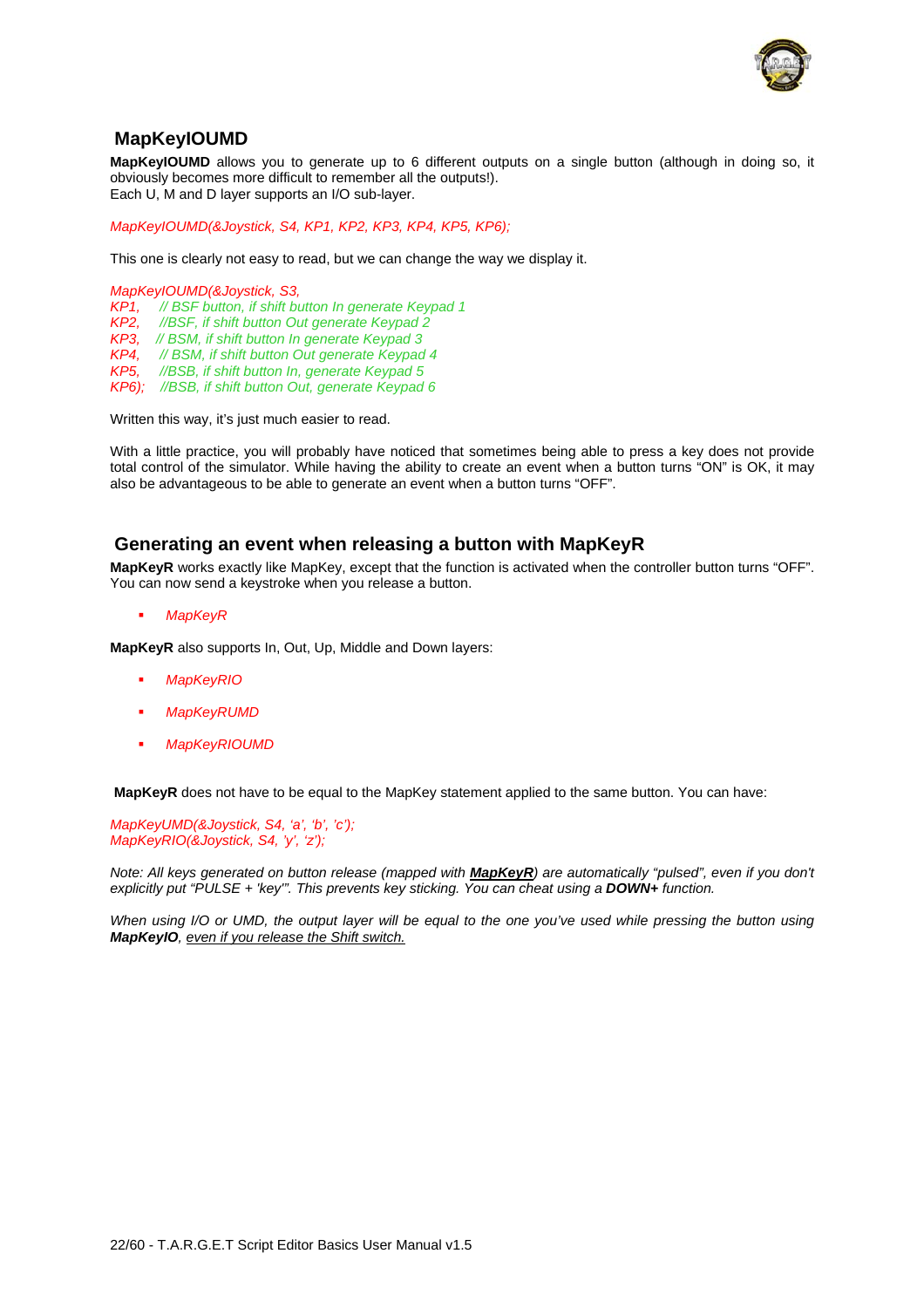

### **CHAIN function: Generating events at the same time**

<span id="page-23-0"></span>**CHAIN** is the command that gives you the ability to have multiple outputs by pressing a button once. CHAIN provides more possibilities than just generating several events on one action; it also defines the timing of those events with the Delay and Lock commands (please see further along in this manual for more details).

*CHAIN(PULSE+*'a'*, PULSE+* 'b'*) //this chain generates "a" and "b" momentary keystrokes.*

Let's place our **CHAIN** into a **MapKey** function. Syntax:

*MapKey(&Device, button name, CHAIN(event 1, event2,…)* 

#### Example:

*MapKey(&Joystick, H3U, CHAIN(PULSE+*'a'*, PULSE+* 'b'*));* // When I press the Hat 3 Up direction on the joystick, "a" and "b" are going to be pulsed.

If you test this line with the **Event Tester** software, you will notice that:

- "a" and "b" are pressed at the same time, then released together. This means that if you use several combo keystrokes in your CHAIN, they will be mixed up. To avoid this, use the Delay (see later).
- If you remove the PULSE for the b keystroke and still hold the HAT3 button Up, "b" will be held until you release the button. To avoid key holding, you can simply use the **PULSE+** command.

You can put an unlimited number of events in a chain, but there is a computer hardware limitation: The keyboard only supports 5 to 6 keys pressed at the same time, and we have seen that our chain presses the keys at the same time. Therefore, if a CHAIN contains more than 5 keystrokes, Windows can simply ignore the output from 6 to the end. There is a simple solution to avoid this.

We know that the "pulse" duration is 25 milliseconds. Let's wait for our first pulse to finish before pressing the next keystroke. For this, we will use the Delay command.

### **D() Delay command**

<span id="page-23-1"></span>If you insert a simple **D()** in your **CHAIN**, you will place the default delay duration between your 2 events. You can define your own Delay duration by filling the () with the duration of your choice in milliseconds.

*MapKey(&Joystick, H3U, CHAIN(PULSE+*'a'*, D(), PULSE+* 'b'*));*

*When testing this code with the Event Tester, you will find that "a" is pressed and then released, and then "b" is pressed and released.* 

As the Delay sets the time for the first key to be released, you can create CHAINs with lots of keystrokes and combo keystrokes. Remember, **if you want to separate the keystrokes pulses, use a Delay**.

The default delay (and key pulse duration) can be adjusted with the following function call:

*SetKBRate(25, 33);* // PULSE is 25 ms, D() is 33 ms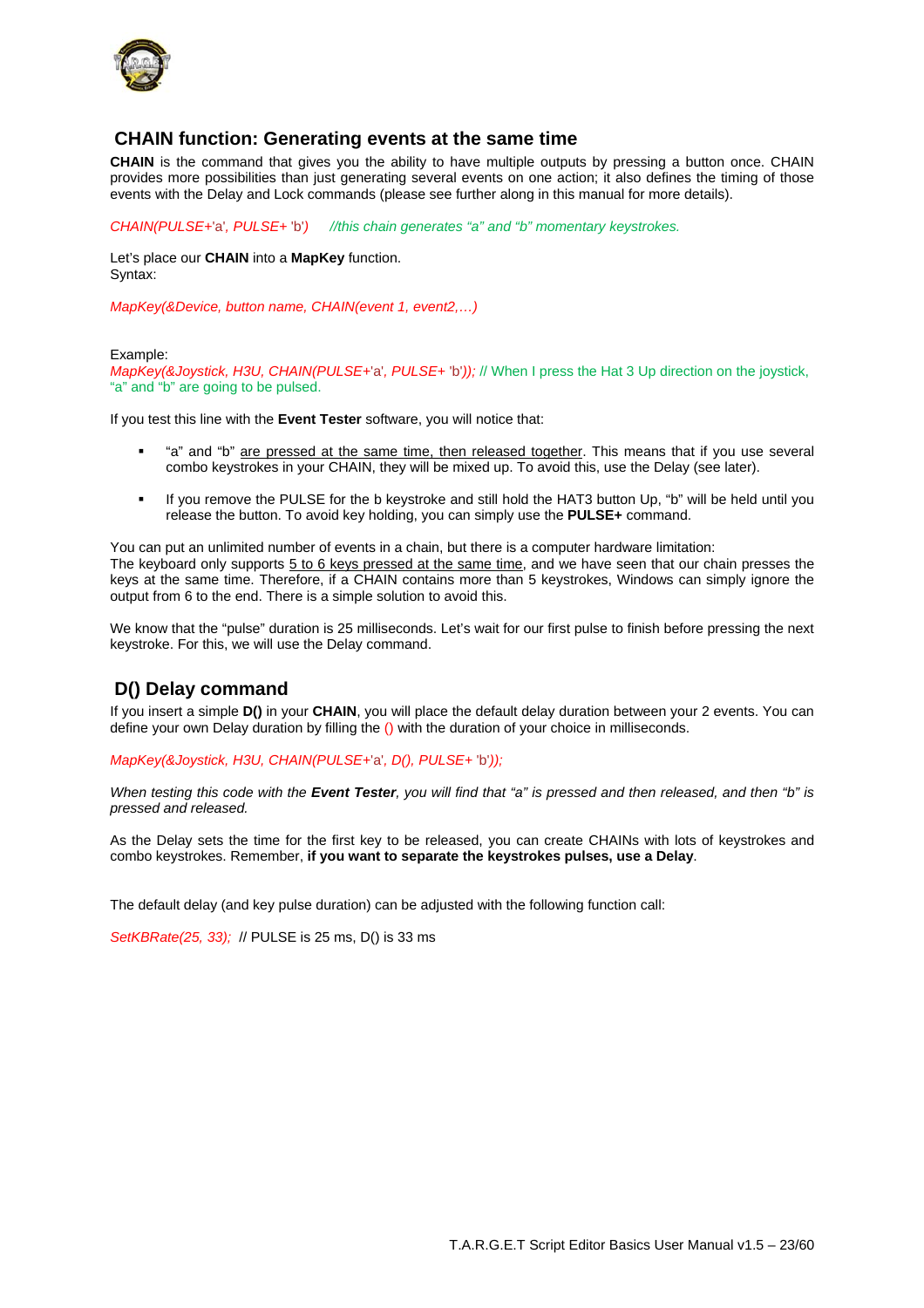

Example:

You can use a **CHAIN** to create automatic chaff and flare programs or manage the most important radio messages. In most of the simulators, to manage radio, you press a key that opens a list of possibilities, then you select a choice in a sub-menu.

Let's imagine that to call your wingman, you need to press the "w" key, then order him to Engage (F2) your current target (F3).

With the Warthog Throttle radio switch, you can use one of the directions to create a shortcut button to order your wingman to attack your current target. Instead of 3 keys to press successively, you will only have one button to press.

You must write this line of code:

*MapKey(&Throttle, MSD, CHAIN( PULSE+'w', //call wingman D(), PULSE+F2, //Engage radio Menu D(), PULSE+F3 //My current Target ));* 

Or this way:

*MapKey(&Throttle, MSD, CHAIN(PULSE+'w', D(),PULSE+F2, D(), PULSE+F3)); //wingman attack my target shortcut*

If the keystroke program is generated too quickly for the simulator, simply increase the delay value, like this for example:

*MapKey(&Throttle, MSD, CHAIN( PULSE+'w', //call wingman D(50), PULSE+F2, //Engage radio Menu D(50), PULSE+F3 //My current Target ));* 

Sometime, you must protect your **CHAIN** keystrokes from any keyboard disturbance. All other keystrokes generated from other buttons will have to wait for completion (or specific parts of the CHAIN) before any other keystroke events are generated.

To achieve this, you simply use the **LOCK+** command

# <span id="page-24-0"></span>**LOCK Command**

The LOCK command protects your keystroke generation from others keystroke-generated events. This way, your chain cannot be broken by another event.

Syntax: At the beginning of the area you wish to lock: **LOCK+**Keystroke At the end of the locked area: **LOCK** 

Examples:

*MapKey(&Joystick, H2U, CHAIN(LOCK+KP1, KP2, LOCK));*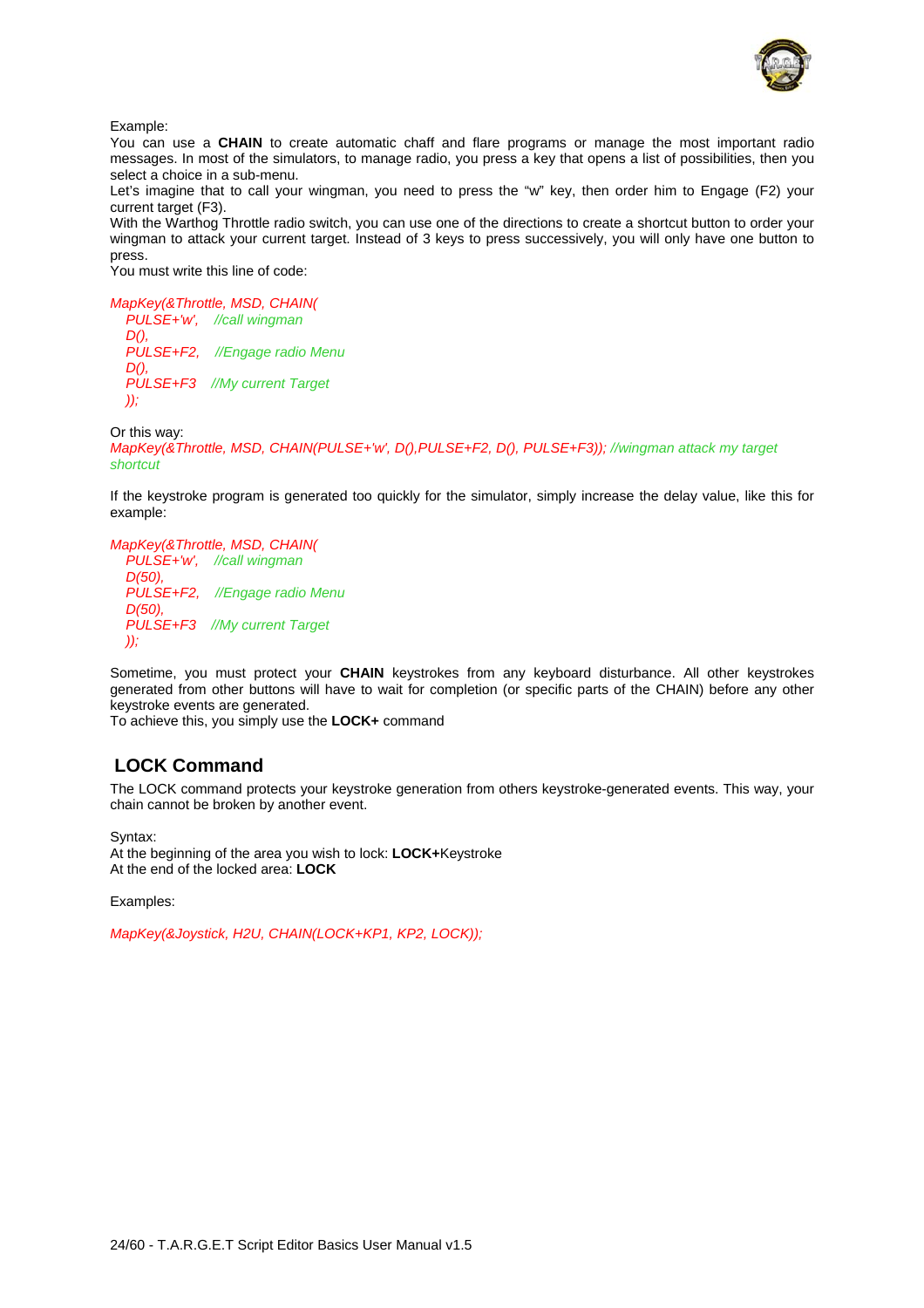

Or a slightly more complex one:

| MapKey(&Joystick, TG1, CHAIN( |                                 |
|-------------------------------|---------------------------------|
| LOCK+                         | //Open the locked area          |
| PULSE+'a',                    |                                 |
| D(1000).                      | //Wait 1 second                 |
| PULSE+'b',                    |                                 |
| D(1000).                      | //Wait 1 second                 |
| PULSE+'c',                    |                                 |
| D(1000).                      | //Wait 1 second                 |
| <b>LOCK</b>                   | //Close the locked area, unlock |
| ));                           |                                 |

When starting the **CHAIN**, Lock then pulse 'a', wait 1 second, then pulse 'b', wait 1 second then pulse 'c' and finally unlock.

*Note: If you have a very long CHAIN, you can create several LOCK areas in your CHAIN and leave some time for any events from another button.* 

*Example:* 

*MapKey(&Joystick, TG1, CHAIN( LOCK+ //Toggle lock PULSE+'a', D(1000), //Wait 1 second PULSE+'b', D(1000), //Wait 1 second LOCK, //Unlock D(33), //Delay in milliseconds for possible // keystroke event LOCK+ //Toggle Lock PULSE+'c', D(1000), PULSE+'d', LOCK //Unlock ));* 

# **Sequences**

<span id="page-25-0"></span>The SEQ (from sequence) function is used to generate different keystrokes each time you press the button. This way you can manage all external views or select your weapons just by pressing one button:

*MapKey(&Joystick, S1, SEQ('a', 'b', 'c'));* 

In this case, pressing TG1 once will provide an 'a' that can be held until you release the trigger; press the trigger again and you will get 'b'; press again and you will get a 'c' that you can hold, and then from the beginning again – 'a'...

You can define some keystrokes to be pulsed if needed: *MapKey(&Joystick, S1, SEQ('a', PULSE+'b', 'c'));* 

A **SEQ** can be included in the whole **MapKey** and **MapKeyR** family:

| MapKeyIOUMD              |                           |
|--------------------------|---------------------------|
| (&Joystick, H2U,         | //Hat2 on the joystick UP |
| 'a'.                     |                           |
| SEQ(KP1, KP2, KP3, KP4), |                           |
| 'c'.                     |                           |
| 'd'.                     |                           |
| 'е'.                     |                           |
| 'f');                    |                           |

*Please note that you can call up a Sequence inside another Sequence to allow you to construct more complex structures, like in the following example (although it is unlikely that you will need to do so):*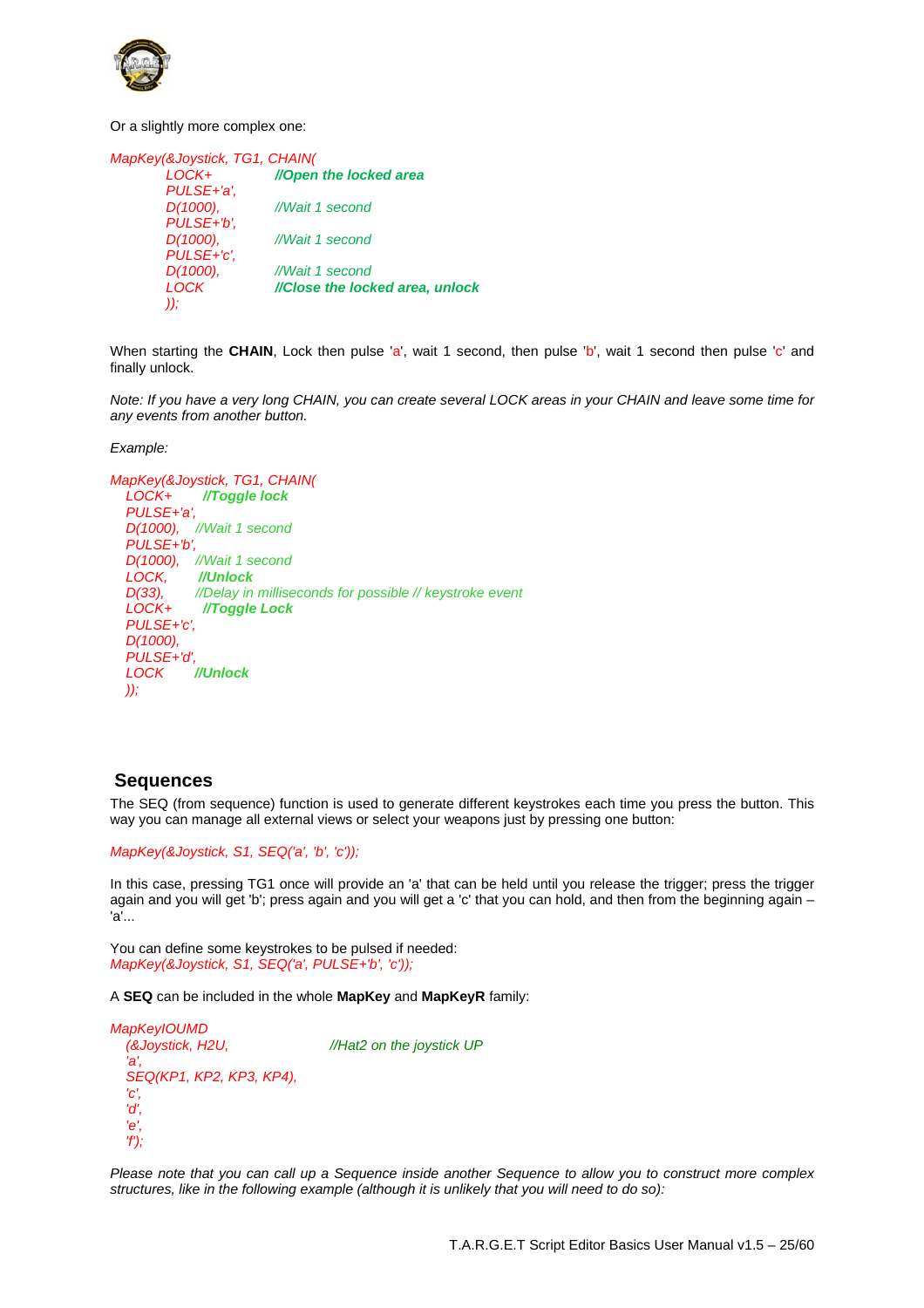

### *MapKeyR(&Joystick, TG1, SEQ(SEQ('1', '2'), R\_SHIFT+'s') );*

This construction will generate the following sequence of key pulses on each TG1 release: 1, S, 2, S, 1, S...

You can also call up a **CHAIN**. For example:

```
MapKey(&Joystick, H2U, SEQ(
   CHAIN(PULSE+KP1, D(), PULSE+KP2), //First CHAIN
   CHAIN(PULSE+KP3, PULSE+KP4) //Second CHAIN
  ));
```
**CHAIN** and **SEQ** can be combined to suit your needs (including one inside the other) to obtain complex behaviors.

For instance, you can toggle the 'a' key on TG1 (on first action on TG1 press 'a', on second action on TG1 release 'a'), then press 'b' after the default delay time:

*MapKey(&Joystick, TG1, CHAIN(SEQ(DOWN+'a', UP+'a'), D(), PULSE+'b'));*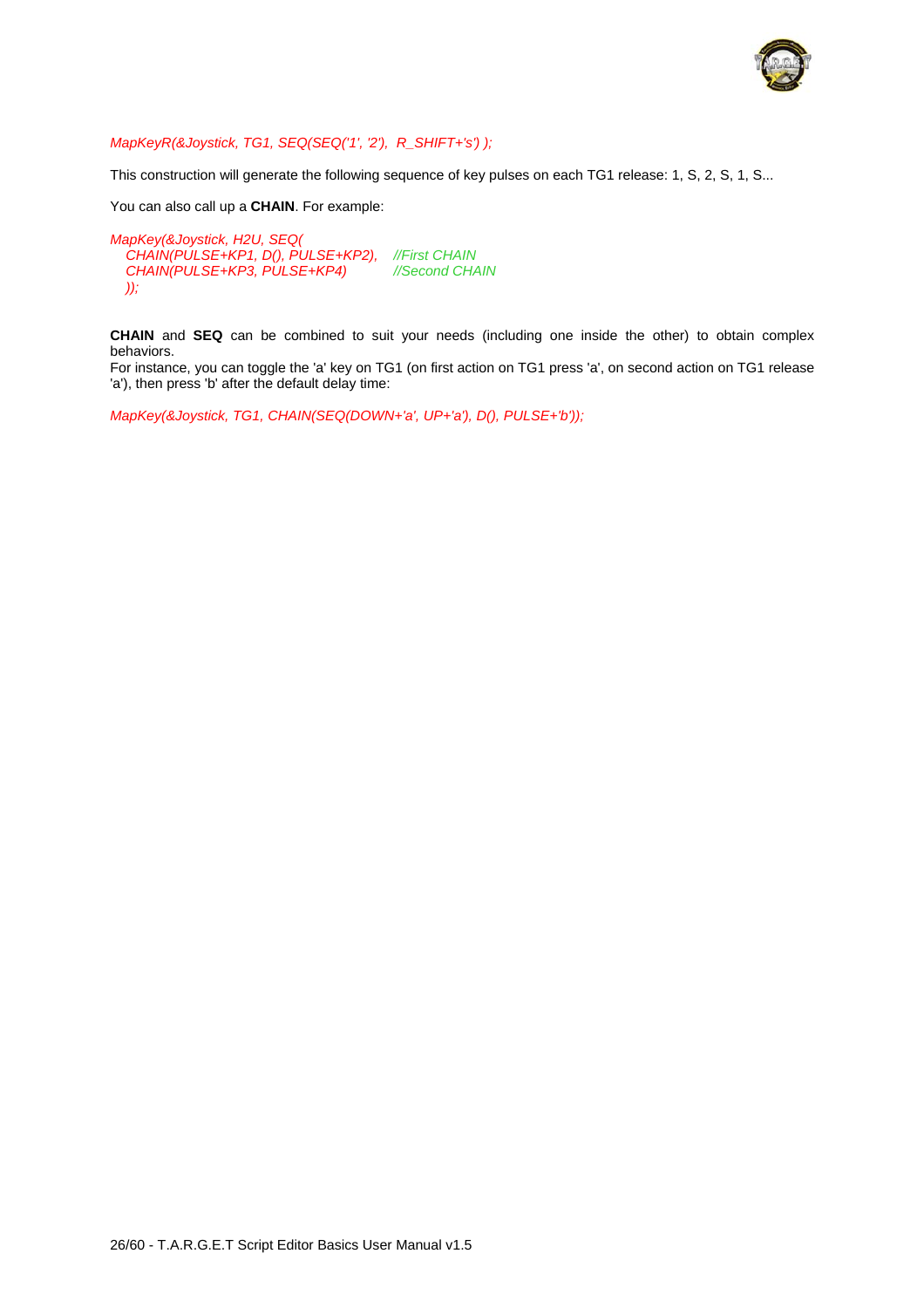

# **Axes**

<span id="page-27-0"></span>We already have learned to associate physical axes with DirectX axes. Now we will fine-tune the behavior of axes. The first point is to define the kind of axis we want to edit. If it is a mechanically centered axis, like the Joystick X and Y axes, we will use **SetSCurve**. If it is a Slider axis like a Throttle or brake, we will use **SetJCurve**.

# **SetSCurve**

<span id="page-27-1"></span>SetSCurve is the function used to fine-tune your Joystick axis and rudder axes response. Syntax:

SetSCurve(&Device, axis name, left\_deadzone, center\_deadzone, right\_deadzone, curve, scale);

*SetSCurve(&Throttle, SCX, 0, 30, 0, 0, -4);* 

*Or* 

*SetSCurve(&Joystick, JOYX,* 

- *5, //Left Deadzone set to 5%*
- *2, //Center Deadzone set to 2%*
- *5, //Right Deadzone set to 5%*
- *3, //Curve set to 3*
- *0 //Scale/zoom neutral*
- *);*

The **Deadzones** are value ranges where nothing happens if the axis cursor reaches the zone.

The value is a  $\frac{96}{20}$  of the total axis range. This higher the value, the larger the Deadzone. Be careful with deadzones, as you can easily negatively impact your controller's behavior.

- **The center Deadzone:** You can use this one if you want to ignore small axis movements when the axis cursor reaches the center area (usually set between 0 to 5%).
- **The Left and Right Deadzones**: Increasing these areas will make the maximum and minimum axes values reached before the physical limits of the mechanical axis travel. The result is that the stick sensitivity increases (usually not used).

The **Curve** parameter defines the controller's sensitivity. With this parameter, you choose to make the stick:

- Less sensitive in the center position, but more sensitive at the extreme axis values.
- More sensitive in the center position, but with more precise control at the extreme axis values.

There is a range of 40 values: -20 to +20. Negative values make the axis more sensitive around the center, while positive values provide better control in the center position.

The **Scale** is a new parameter. Scale is a kind of multiplier/divider:

- With a negative value it will limit the travel on the axis.
- With a positive value it will make the minimum and maximum values on the axis reached before the mechanical axis limits.

Using **scale** is the best way to fine-tune a cursor control with a ministick or the Warthog Throttle "Slew Control". If you find it too sensitive in the simulator, simply enter a negative value. The higher the value, the more the scale will affect the axis (use values between -20 and 20; zero has no effect).

Example of settings to control the mouse with the HOTAS Warthog Throttle slew control:

MapAxis(&Throttle, SCX, MOUSE\_X\_AXIS, AXIS\_NORMAL, MAP\_RELATIVE); SetSCurve(&Throttle, SCX, 0, 10, 0, 0, -4); MapAxis(&Throttle, SCY, MOUSE\_Y\_AXIS, AXIS\_REVERSED, MAP\_RELATIVE); SetSCurve(&Throttle, SCY, 0, 10, 0, 0, -4);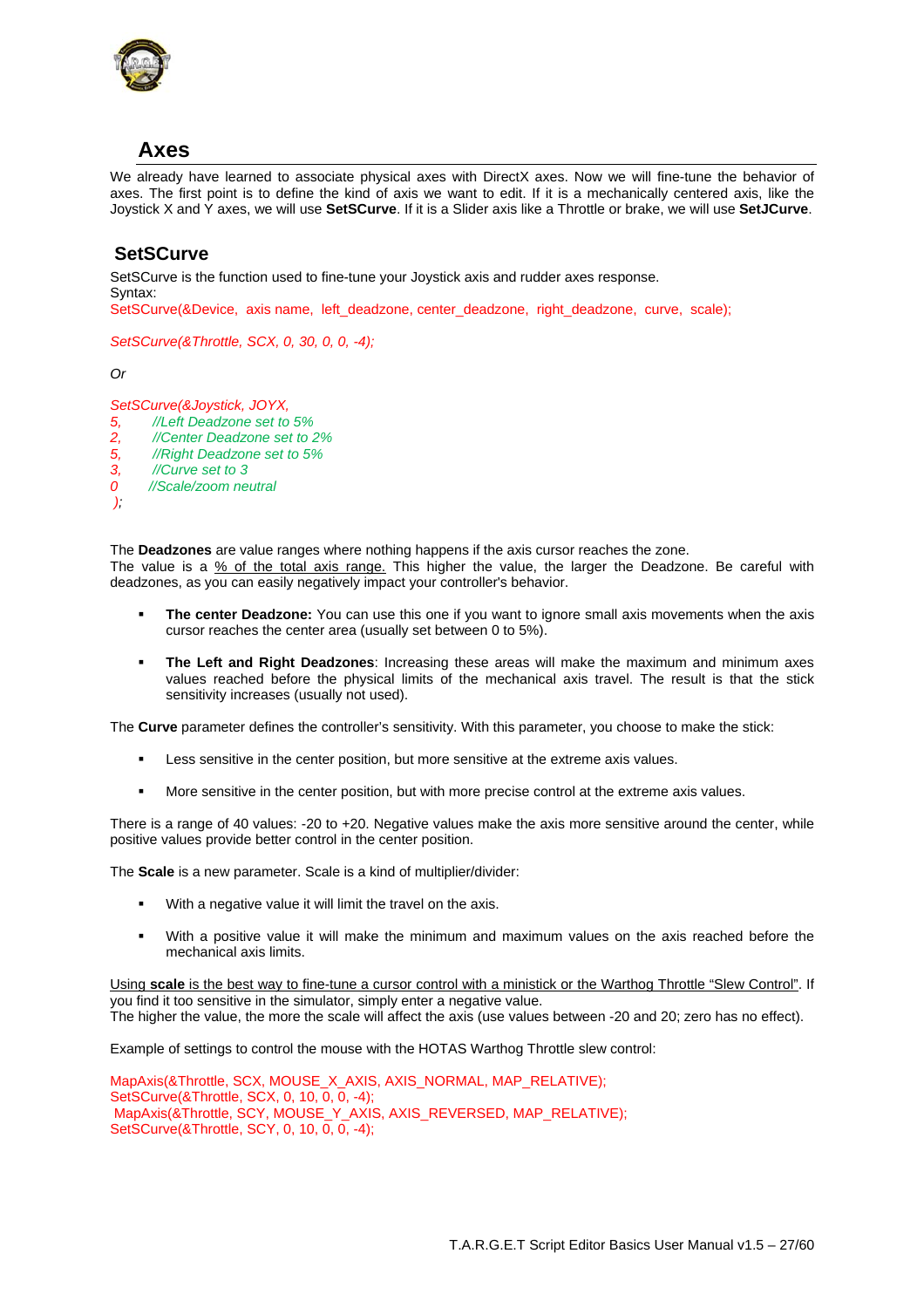

### **SetJCurve**

<span id="page-28-0"></span>SetJCurve is dedicated to adjusting the sensitivity of the axes used to control a throttle, mixture, propeller pitch and brakes. You define a particular DirectX axis value that must be emulated when the physical axis reaches a particular value. The default linear response is combined with these 2 parameters.

Application example:

- You can use it to make the throttle more or less sensitive when at high RPM.
- You can use it to make the software afterburner trigger match the physical controller's trigger.

#### Syntax:

SetJCurve(&device, axis name, physical axe value, DirectX output value);

The value and DirectX output value are in percentages.

*Example:* 

*SetJCurve(&Throttle, THR\_LEFT, 80, 95); //At 80% of the physical controller's axis travel, the DirectX axis must have reached 95% of the axis value.*

# **SetCustomCurve**

<span id="page-28-1"></span>Sometimes you may need to build your own curve or add zones where the axis output value almost doesn't change, or dead zones. **SetCustomCurve** gives you the opportunity to do exactly what you want. For this you just need to define a LIST of positions associated with the DirectX output value on an axis. The curve is blended to match your points. Values are in %.

*NOTE: a SetCustomCurve Statement cannot be used in an EXEC function.* 

Syntax:

SetCustomCurve(&device, axis name, LIST(Axis physical position 1, Axis output Value 1, Axis physical position 2, Axis output value 2, …);

*Examples:* 

| SetCustomCurve(&Joystick, JOYX, LIST(0,0,<br>response                       | 25.25. |        | 50,50, 75,75, 100,100)); //create a perfect linear                                                                                                                                                                                                                                                                |
|-----------------------------------------------------------------------------|--------|--------|-------------------------------------------------------------------------------------------------------------------------------------------------------------------------------------------------------------------------------------------------------------------------------------------------------------------|
| SetCustomCurve(&Joystick, JOYX, LIST(0,0,<br>the axis, between 45% and 55%. | 45.50. | 55.50. | 100,100));//create a deadzone in the middle of                                                                                                                                                                                                                                                                    |
| $C_0/C_0$ atom $C_0/m$ is (8) love tight $C_0/N$ $\downarrow$ $C_0T/2$      | OF EO  | EQ Q   | $75.50$ $100.0$ $\frac{1}{2}$ $\frac{1}{2}$ $\frac{1}{2}$ $\frac{1}{2}$ $\frac{1}{2}$ $\frac{1}{2}$ $\frac{1}{2}$ $\frac{1}{2}$ $\frac{1}{2}$ $\frac{1}{2}$ $\frac{1}{2}$ $\frac{1}{2}$ $\frac{1}{2}$ $\frac{1}{2}$ $\frac{1}{2}$ $\frac{1}{2}$ $\frac{1}{2}$ $\frac{1}{2}$ $\frac{1}{2}$ $\frac{1}{2}$ $\frac{1$ |

*SetCustomCurve(&Joystick, JOYX, LIST(0,0, 25,50, 50,0, 75,50, 100,0)); //create useless but funny axis behaviour.* 

### <span id="page-28-2"></span>**Axis control with buttons**

You may also manage axes with any kind of button. This is a good alternative solution to accurately control a mixture or a range parameter without mapping a physical axis controller.

Syntax: *AXIS(DirectX axis name, increment, delay before repeat);* 

Example: virtual mouse over the Joystick HAT 2 *MapKey(&Joystick, H1U, AXIS(MOUSE\_Y\_AXIS, -80, 20)); MapKey(&Joystick, H1D, AXIS(MOUSE\_Y\_AXIS, 80, 20)); MapKey(&Joystick, H1L, AXIS(MOUSE\_X\_AXIS, -80, 20)); MapKey(&Joystick, H1R, AXIS(MOUSE\_X\_AXIS, 80, 20));*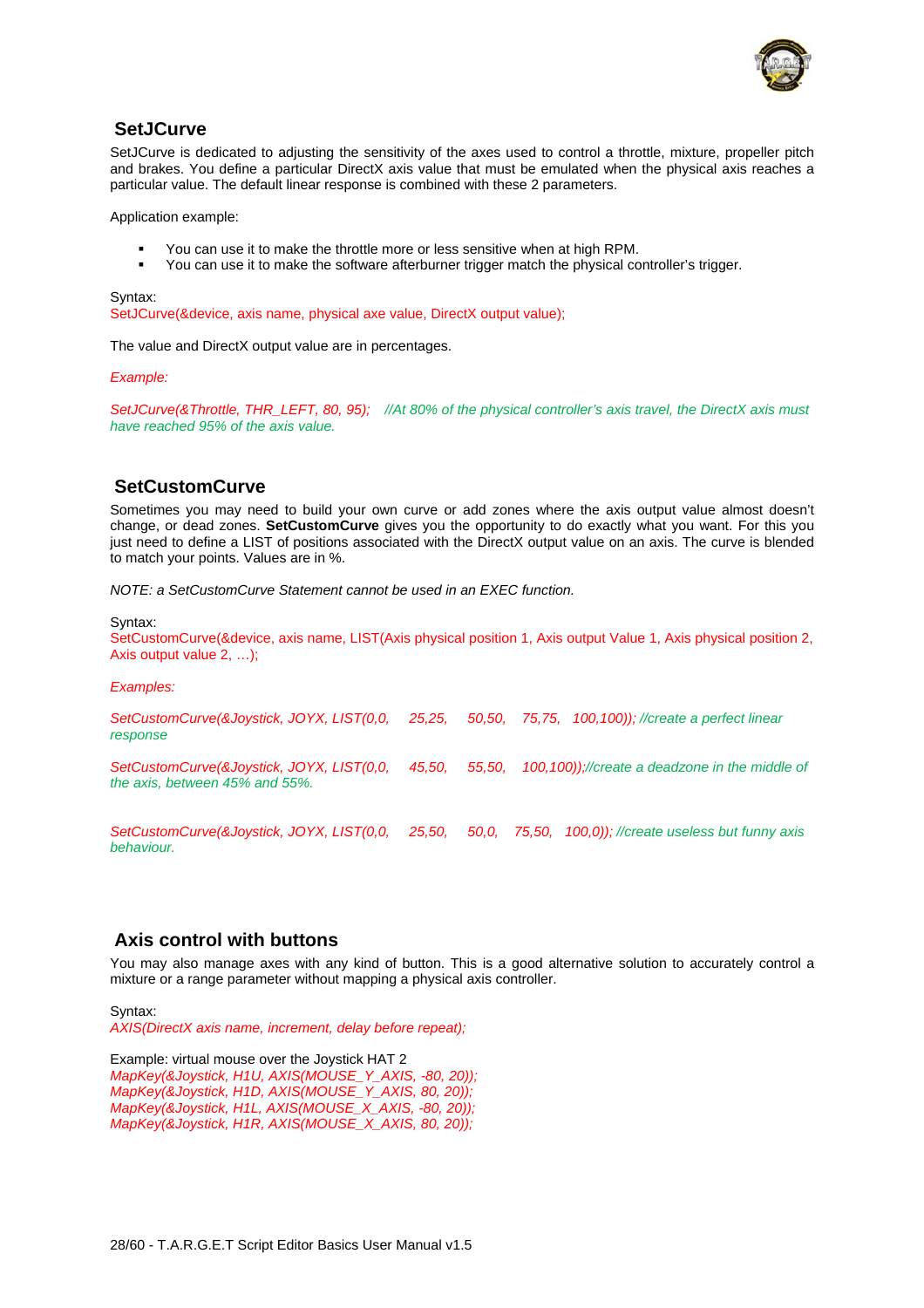

# **Axis trimming**

<span id="page-29-0"></span>Trim functions are fairly easy to use; but if you want to use them effectively, you must be familiar with the EXEC function described later in this manual.

A trim value is an offset applied to the real value of the axis. You read the axis value, add or subtract the value of the trim and then send it to DirectX.

Trim is useful for joystick axes and rudder axes. We will use it to tweak the aircraft's control surface to get a more neutral action for the Joystick and the rudder.

*Note: In T.A.R.G.E.T, the trim provides 2048 values (+/- 1024) to cover the full axis range.* 

Most simulators offer an internal trim solution. You are free to use the T.A.R.G.E.T trim or the default trim. One advantage of simulator trims is that you can have a graphic display that explains the current trim value applied. One advantage of the T.A.R.G.E.T trim is that it is fully adjustable, and you can choose how you define trim values.

With T.A.R.G.E.T, we can:

- Add or subtract a trim value in relation to an axis. This is the normal way to manage a digital trim: each time you press a button, the axis offset is changed. You can define the offset value and its direction.
- Force a trim value. We will use this value to reset trims, for example. In that case we will define the offset to have a zero value.
- Read an axis value and apply it as a trim value to the same axis or another axis and apply some mathematics if needed.

### **Typical application (don't worry if you can't understand the lines: that is because the EXEC function is described later. You can simply copy and paste them into your file):**

Add or subtract a trim

*MapKey(&Joystick, H1U, EXEC("TrimDXAxis(DX\_Y\_AXIS, -10);")); MapKey(&Joystick, H1D, EXEC("TrimDXAxis(DX\_Y\_AXIS, 10);")); MapKey(&Joystick, H1L, EXEC("TrimDXAxis(DX\_X\_AXIS, -10);")); MapKey(&Joystick, H1R, EXEC("TrimDXAxis(DX\_X\_AXIS, 10);"));*

In these lines, each time I press a button, it offsets the joystick X or Y axis by 10 points. If I hold the button down, it will have no effect; the trim value is only "EXECuted" once. If I want the offset value to loop until I release the button, I will use the REXEC function (please see later on in this manual for an explanation).

*MapKey(&Joystick, H1L, REXEC(0, 100, "TrimDXAxis(DX\_X\_AXIS, -5);")); MapKey(&Joystick, H1R, REXEC(0, 100, "TrimDXAxis(DX\_X\_AXIS, 5);")); MapKey(&Joystick, H1U, REXEC(1, 100, "TrimDXAxis(DX\_Y\_AXIS, -5);")); MapKey(&Joystick, H1D, REXEC(1, 100, "TrimDXAxis(DX\_Y\_AXIS, 5);"));* 

### Force a trim value

*MapKey(&Joystick, S4, EXEC("TrimDXAxis(DX\_X\_AXIS, SET(0));TrimDXAxis(DX\_Y\_AXIS, SET(0));"));* 

I force the trim value to zero; the result is a trim reset. Here, when I press the S4 button on the Joystick, I set the X and the Y axis trim offset to zero.

#### Read an axis value and apply it as trim offset to the same axis

*MapKey(&Joystick, S1, EXEC("TrimDXAxis(DX\_X\_AXIS, CURRENT);TrimDXAxis(DX\_Y\_AXIS, CURRENT);"));* 

When I press the Joystick S1 button, I memorize the X and Y axis position and calculate the difference to the center of the axis, and then I apply it to the X and Y axis. It simply works in the same way as the DCS BlackShark trim. In this case, the use of a cancel trim event is highly recommended.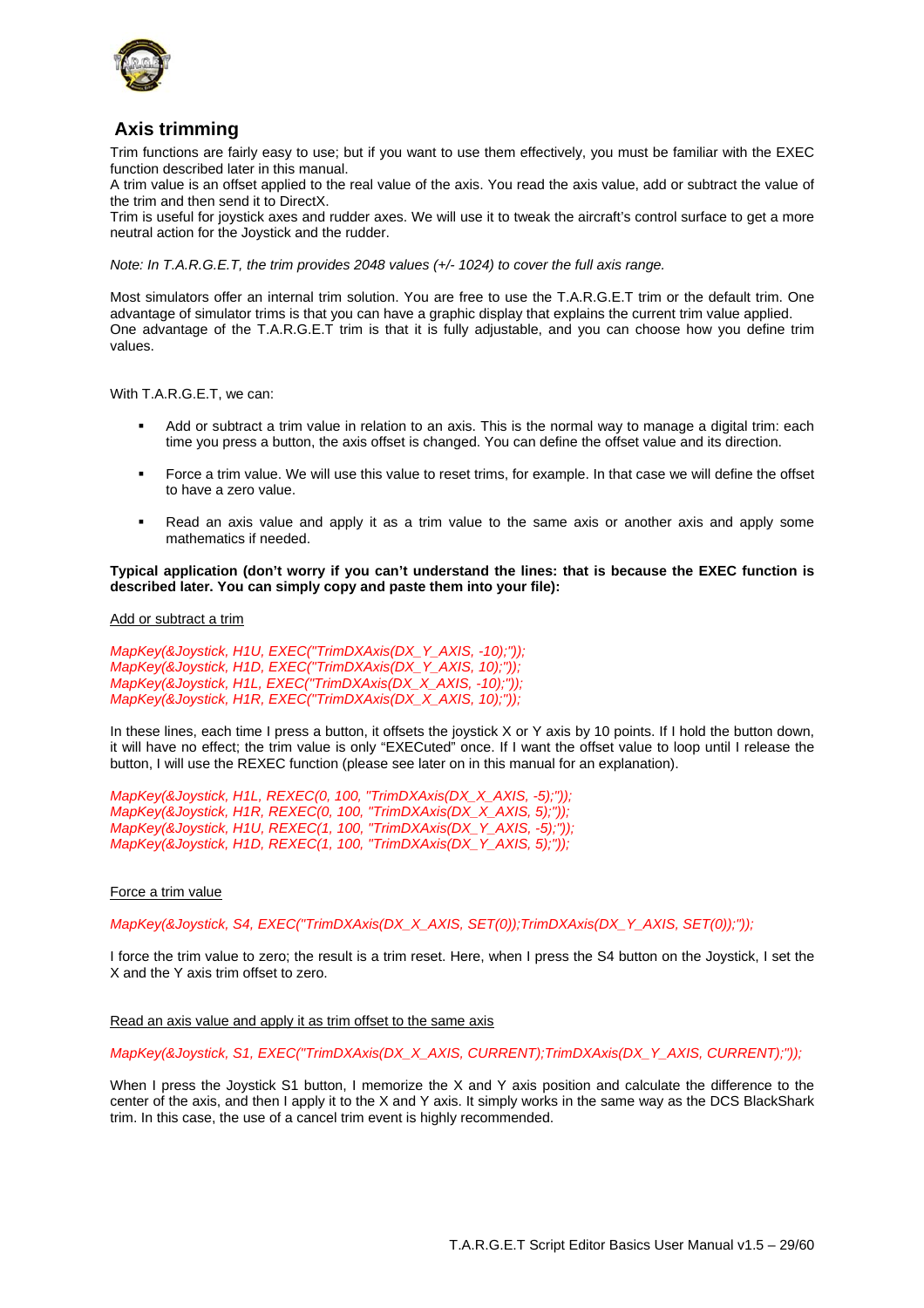

This next one is a little bit more complicated: *MapKey(&Joystick, S1, EXEC("TrimDXAxis(DX\_Y\_AXIS, SET(Throttle[THR\_FC]/32));"));* 

When I press the Joystick S1 button, I read the THRrottle\_Friction axis value, I divide it by 32 and then I apply the offset. Why? Simply because my axis has 65536 values; but my trim offers 2048 steps to cover the full range. With 65536/32=2048 I "scale" my axis value to a trim-compatible value.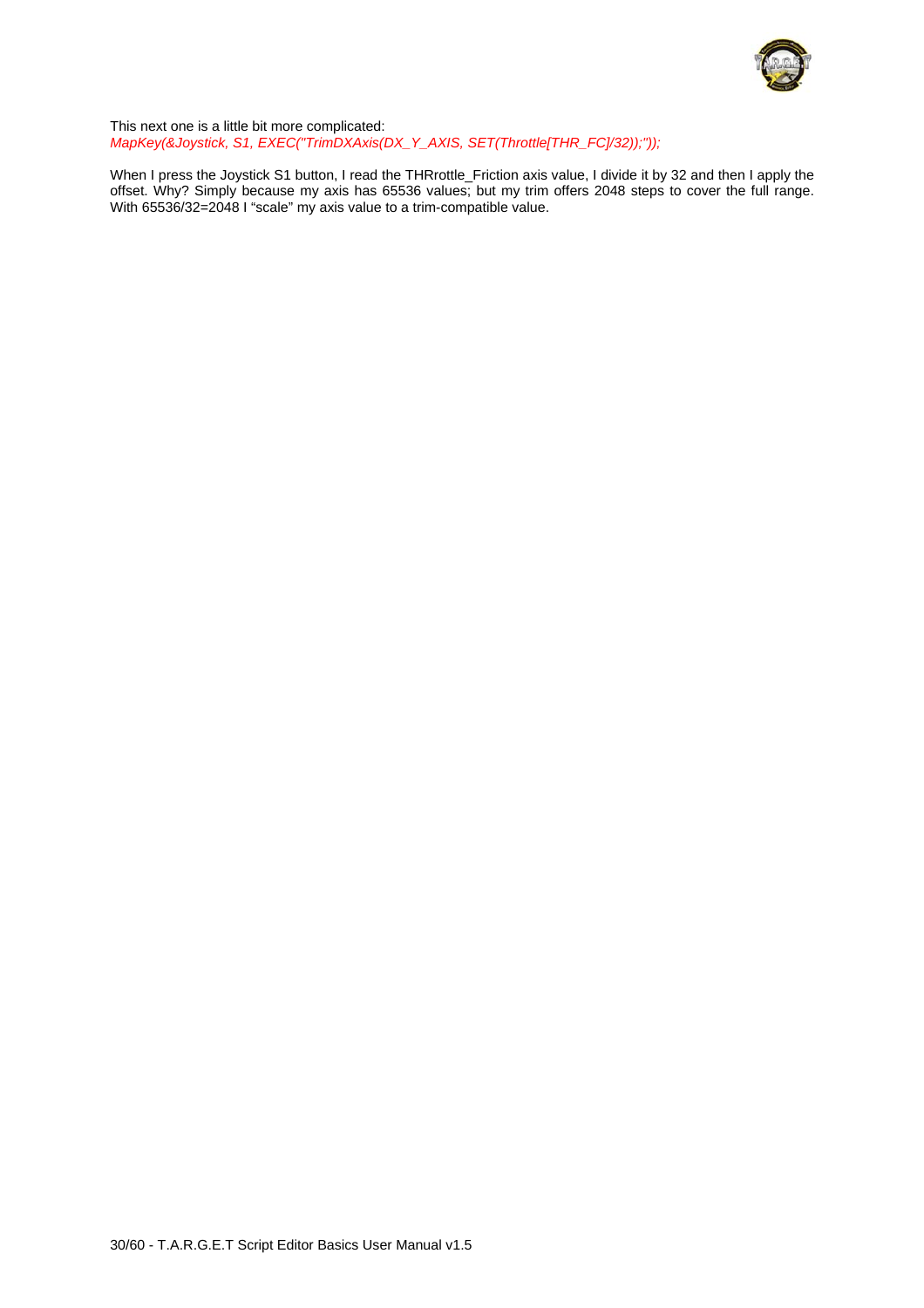

# **KeyAxis: Generating events from an axis**

<span id="page-31-0"></span>Sometimes you may need to use an axis to generate events like keystrokes, for example: we call this a "digital axis". If the flight simulator software gives you the ability to choose between traditional axis mapping and a digital axis, keep things simple and choose the traditional, analog method.

Digital axes are recommended when all the analog axes are already being used, or when the function you want to control cannot be associated with an axis.

There are several possible cases and possible configurations, so we will use as many examples as possible.

Syntax: *KeyAxis(&Device, axis name, 'concerned layer', kind of digital axis program);* 

'Concerned layers' Here you define which layers are concerned by the function.

Examples:

*KeyAxis(&Joystick, JOYX, '',... //will be applied to all layers KeyAxis(&Joystick, JOYX, 0,... //will be applied to all layers KeyAxis(&Joystick, JOYX, 'i',...//will be applied only when the "In" toggle is active KeyAxis(&Joystick, JOYX, 'ud',...//will be applied only in the Up and Down Layers.* 

Note: logically, there is no point including "i" and "o" at the same time because  $'ioud' = 'ud'.$ 

It is the same when on; if it is always active, there is no point declaring all the layers. 'ioumd' =  $0 =$ '

Depending on how the simulator manages keystrokes and functions, there can be several different requirements to match the input flight simulator software logic. To support all cases, we have created 2 ways to map the axes.

*Note: HOTAS Cougar users usually choose between 5 types of digital axis. All HOTAS Cougar digital axis types can be achieved in a different way by T.A.R.G.E.T.* 

# <span id="page-31-1"></span>**AXMAP1**

AXMAP1 is the first one. In mode 1, it is the "direction" of the axis that defines the output event (keystrokes, for example).

**Use it when the simulator offers one key to increase a value, and another key to decrease it.** 

*Note: AXMAP1 is able to simulate HOTAS Cougar types 1, 5, 6.* 

Example: You can adjust the engine rpm with Key Pad "+" and "-".

Syntax: *KeyAxis(&Device, axis name, layer(s), AXMAP1(number of zones, up event, down event, optional center event);* 

Example:

*KeyAxis(&Joystick, JOYX, 0, AXMAP1(5, PULSE+'r', PULSE+'l'));*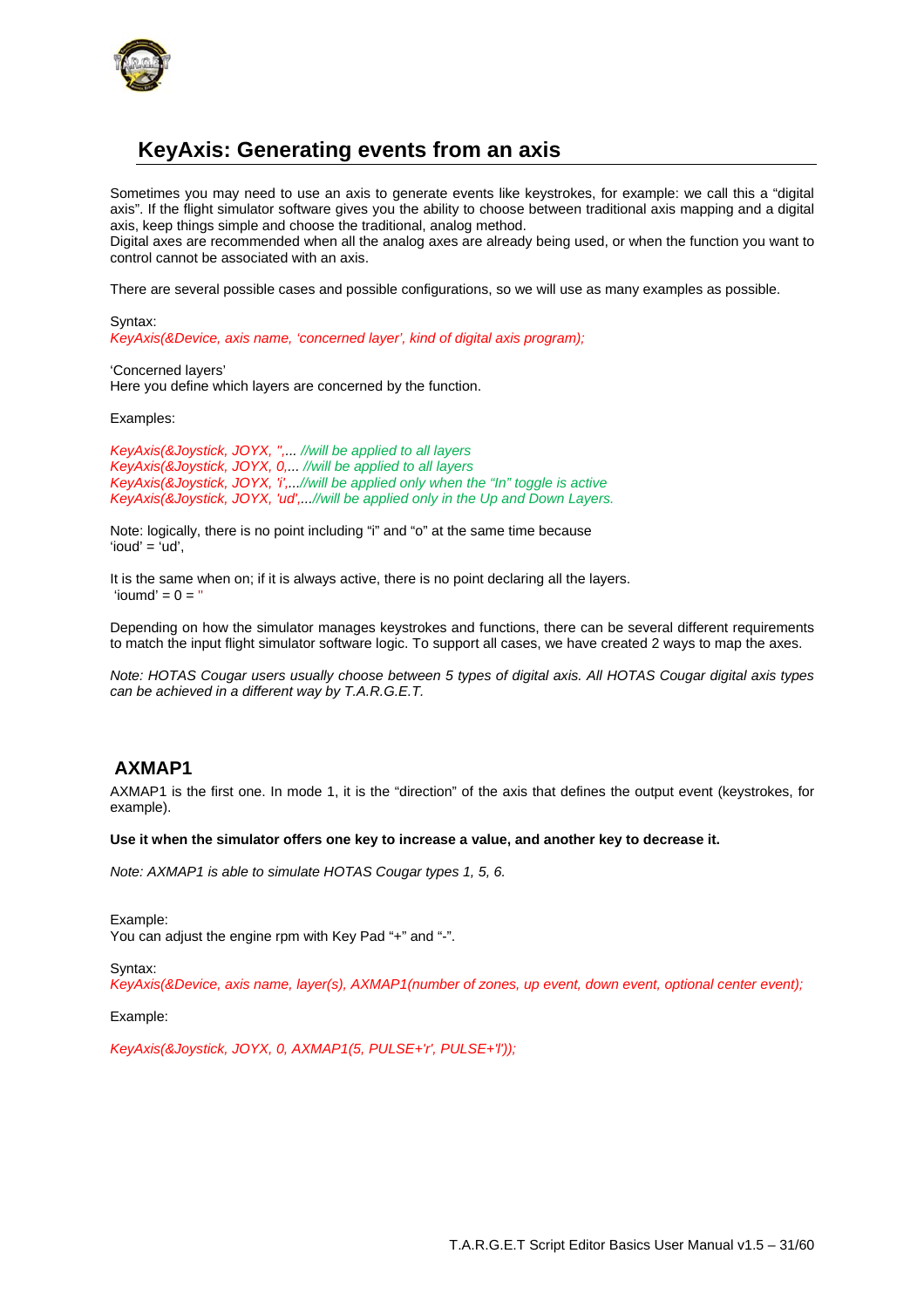

Or:

```
KeyAxis(&Joystick, JOYX, 0, 
   AXMAP1( //use AXMAP mode 1
   5, //Divide the axis range into 5 equal areas
 PULSE+'r', //when axis value is increasing, pulse "r" in each area
 PULSE+'l' //when axis value is decreasing, pulse "l" in each area
   ));
```
Moving the HOTAS Warthog joystick X axis from left to right will generate:

rrrrr

Returning from full right to full left and then going full right again will generate:

lllllrrrrr

*Note: the keystrokes have the PULSE+ flag associated, to avoid the keys being held.* 

This use of **AXMAP1** will be perfect for controlling the zoom factor of radar, a camera or a throttle that is controlled by 2 keys.

**AXMAP1** offers an optional "center of axis" event generation. To use it, keep in mind that the center position event is not a zone, it is a value. If there is a zone over the center position, the event will not be generated. This means that all odd zone numbers are incompatible with the "center of axis" events, as our axis is divided into equal zones.

#### *KeyAxis(&Joystick, JOYX, 0,*

|                              | AXMAP1( //use AXMAP mode 1                                                |
|------------------------------|---------------------------------------------------------------------------|
| 2.                           | //Divide the axis range into 2 equal areas                                |
|                              | <b>PULSE+'r',</b> //when axis value is increasing, pulse "r" in each area |
|                              | <b>PULSE+T.</b> //when axis value is decreasing, pulse "I" in each area   |
| PULSE+'c'.                   |                                                                           |
| $\left( \frac{1}{2} \right)$ |                                                                           |

Will generate "rcr" if you move the stick's X axis from full deflection left to full deflection right. With:

```
KeyAxis(&Joystick, JOYX, 0, 
               AXMAP1( //use AXMAP mode 1
   3, //Divide the axis range into 3 equal areas
   PULSE+'r', //when axis value is increasing, pulse "r" in each area
   PULSE+'l', //when axis value is decreasing, pulse "l" in each area
   PULSE+'c', 
   ));
```
You will only generate "rrr" if you move the stick's X axis from full deflection left to full deflection right. The pulsed "c" is ignored.

Remember that you can use the Null Event "0" when you do not want to generate anything.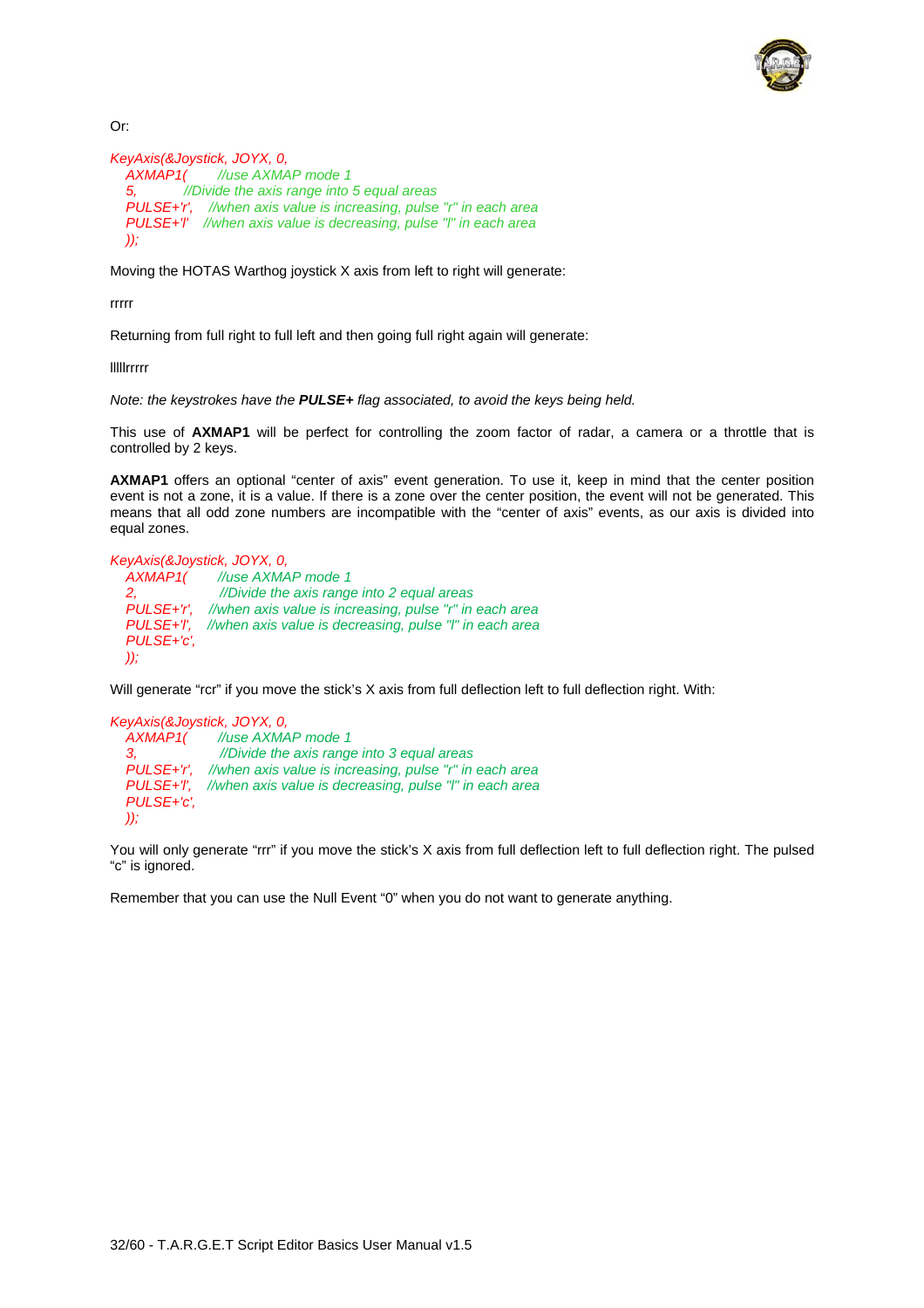

For these examples we have used simple events, but if you want, you can use our usual MapKey functions like CHAIN, SEQ, SEQ inside a CHAIN…

```
KeyAxis(&Joystick, JOYX, 0, 
   AXMAP1( 
   2, 
          CHAIN( 
                   LOCK+PULSE+'h',D(), 
                   PULSE+'e',D(), 
                  PULSE+'l',D(),
                  PULSE+'l',D(),
                   PULSE+'o',LOCK), 
          CHAIN( 
                   LOCK+PULSE+'g',D(), 
                   PULSE+'o',D(), 
                   PULSE+'o',D(), 
                   PULSE+'d',D(), 
                   PULSE+'b',D(), 
                   PULSE+'y',D(), 
                  PULSE+'e', LOCK),
          CHAIN( 
                   LOCK+PULSE+'e',D(), 
                   PULSE+'c',D(), 
                   PULSE+'h',D(), 
                   PULSE+'o', LOCK), 
   ));
```
# **AXMAP2**

<span id="page-33-0"></span>AXMAP2 is the second Digital axis mode. AXMAP2 generates functions that only depend on the zone.

### **Use this mode when the simulator offers shortcuts to direct parameter values, or to control a cursor.**

*Note: AXMAP2 is able to simulate HOTAS Cougar types 2, 3, 4.* 

Example: if the engine's RPM is controlled with the 0, 1, 2, 3, 4, 5, 6, 7, 8, 9 keys.

**Syntax** *KeyAxis(&Device, axis name, layer(s), AXMAP2(number of zones, event1, event 2, event3…);* 

Note: the number of zones must be equal to the number of events.

```
Example: 
KeyAxis(&Throttle, THR_RIGHT, 'ioumd', AXMAP2(5, PULSE+KP5, PULSE+KP4, PULSE+KP3, PULSE+KP2, 
PULSE+KP1));
```
Or:

```
KeyAxis(&Throttle, THR_RIGHT, 'ioumd', 
     AXMAP2( 
     5, 
          PULSE+KP5, 
          PULSE+KP4, 
          PULSE+KP3, 
          PULSE+KP2, 
          PULSE+KP1 
   ));
```
Moving the right Warthog Throttle from the "IDLE" position to "MAX" will generate 2345: the zone number 1 is ignored, as you started from that zone.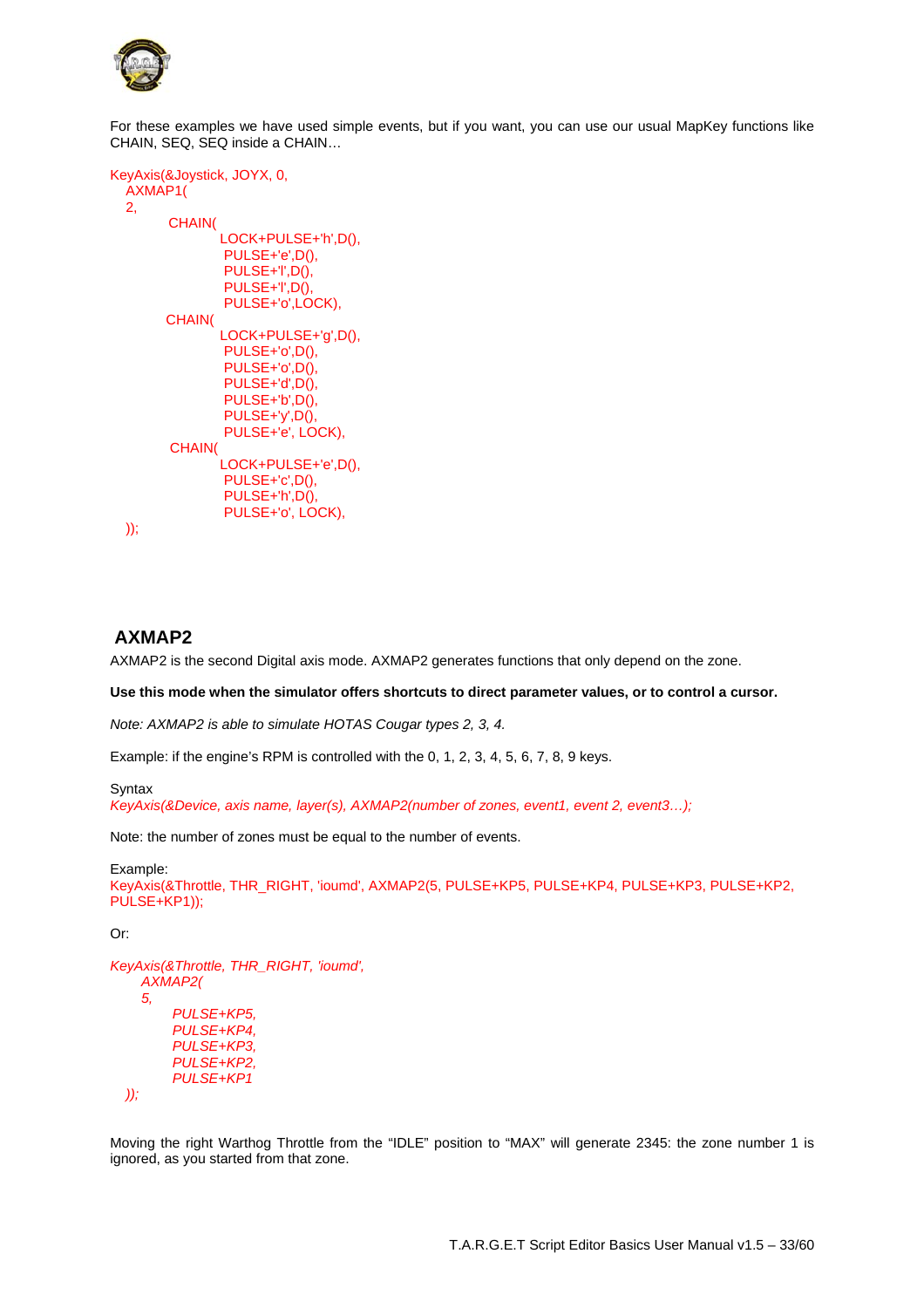

Moving the right Warthog Throttle from the "MAX" to "IDLE" position will generate 4321: the zone number 5 is ignored, as you started from that zone.

*Note: the keystrokes have the PULSE+ flag associated, to avoid the keys being held.* 

Now let's imagine that we want to control a radar Target Designation Cursor with the HOTAS Warthog throttle "Slew Control" device. The simulated cursor is controlled with the arrow keys.

*Note: With the HOTAS Cougar, we would have used a Type 3 digital axis. Here we will simply set up AXMAP2 to perform like the old Cougar Type 3.* 

We will divide each axis into 3 zones:

- Down or Left
- Center (where we don't want the cursor to move)
- **Up or Right**

As we do not want any events in the center zone, we will have to use a "null" event(0).

*KeyAxis(&Throttle, SCX, 0, AXMAP2(3, LARROW, 0, RARROW));* 

*KeyAxis(&Throttle, SCY, 0, AXMAP2(3, UARROW, 0, DARROW));* 

We did not use the **PULSE+** command because the arrow keys must be pressed for a constant Target Designation Cursor movement.

The KeyAxis commands are really flexible to use, but the solution to equally divide up the axis range cannot be adapted for all situations. This is where the LIST command comes in.

### **LIST**

<span id="page-34-0"></span>**LIST** is a command used to replace our "axis range divisor", the number of zones. **LIST** allows custom size zone building: it's useful when you want to place an event accurately. To use LIST, you need simply replace the "zone" number by **LIST**(ranges of zone in %).

*LIST(0,10,90,100)* = 3 zones, one from 0 to 10%, one from 10 to 90% and one from 90 to 100%

#### Examples:

*KeyAxis(&Joystick, JOYX, 0,AXMAP2(LIST(0,10,90,100), PULSE+'l',0, PULSE+'r')); //when the joystick axis value*  enters the last 10% of the left deflection of the joystick, pulse an "l"; when entering the last 10% of the right of the *axis, generate an "r" keystroke.* 

Let's activate a boost ("b" keystroke) when the left Throttle passes over the afterburner trigger:

*KeyAxis(&Throttle, THR\_LEFT, 0, AXMAP1(LIST(0,80,100), 0, PULSE+'b'));* 

You will notice that the "b" keystroke is activated only when you enter the axis afterburner range (80 to 100%). If there is a keystroke to shut down the boost, we can pulse it when we reach the first zone. If "n" is the keystroke to deactivate the boost:

KeyAxis(&Throttle, THR\_LEFT, 0, AXMAP1(LIST(0,33,100), PULSE+'n', PULSE+'b'));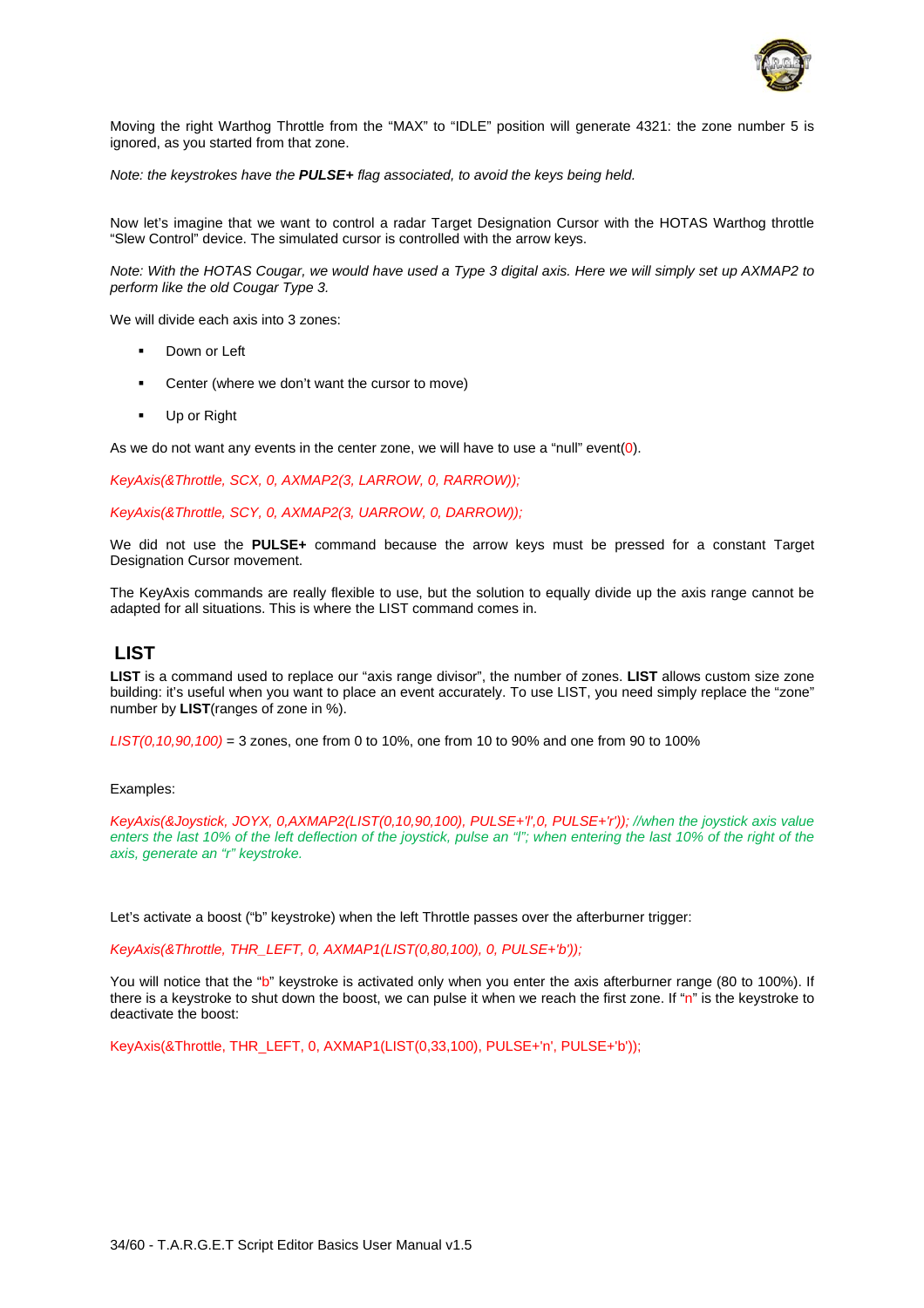

# <span id="page-35-0"></span>**LockAxis**

**LockAxis** is a Function that "freezes" the value of a particular axis. You can use it in your main file and in an **EXEC** flag (see advanced script).

By playing with layers and digital axes, you can easily use one physical axis to control several digital axes without moving the DirectX axis value.

Syntax:

*"LockAxis(&Device, Axis name, status); LockAxis(&Throttle, THR\_LEFT, 1); //will lock the Warthog left throttle LockAxis(&Throttle, THR\_LEFT, 0); //will unlock the Warthog left throttle*

# **Extra functions**

<span id="page-35-1"></span>The script code also supports some useful functions. These functions are used to give you more flexibility, or help you to be as efficient as possible.

# <span id="page-35-2"></span>**Launch software from a script**

It can be useful to launch the simulator or another application from the script. As the \ is a special character from the code point of view, we have to double it to get things working well. Pay special attention to the " and the way the function is built: it's very easy to make a mistake here. Place it just before your MapKey functions.

Syntax:  *system("spawn -w\"software main folder" \ "exe shortcut"");* 

Here are some examples:

*system("spawn -w \"D:\\DCS A-10C\" \"D:\\DCS A-10C\\bin\\Launcher.exe\"");* 

system("spawn -w \"D:\\Rise of Flight\\bin\_game\\release\" \"D:\\Rise of *Flight\\bin\_game\\release\\rof\_updater.exe\"");* 

# <span id="page-35-3"></span>**Reject a device from a virtual controller**

You can choose which devices will be included in the virtual controller. If you want to keep one working 100% in DirectX mode, simply reject it with the EXCLUDE function.

### Syntax:

*Configure(&Device name, MODE\_EXCLUDED);* 

This line must be placed at the beginning of file, just after the first **{**.

Example: here only the Warthog Joystick and Throttle can be programmed.

```
include "target.tmh" 
int main() 
{ 
   Configure(&HCougar,MODE_EXCLUDED); 
   Configure(&T16000,MODE_EXCLUDED); 
   Configure(&LMFD,MODE_EXCLUDED); 
   Configure(&RMFD,MODE_EXCLUDED);
```
 *if(Init(&EventHandle)) return 1; SetKBRate(32, 50); SetKBLayout(KB\_FR);* 

*} int EventHandle(int type, alias o, int x)*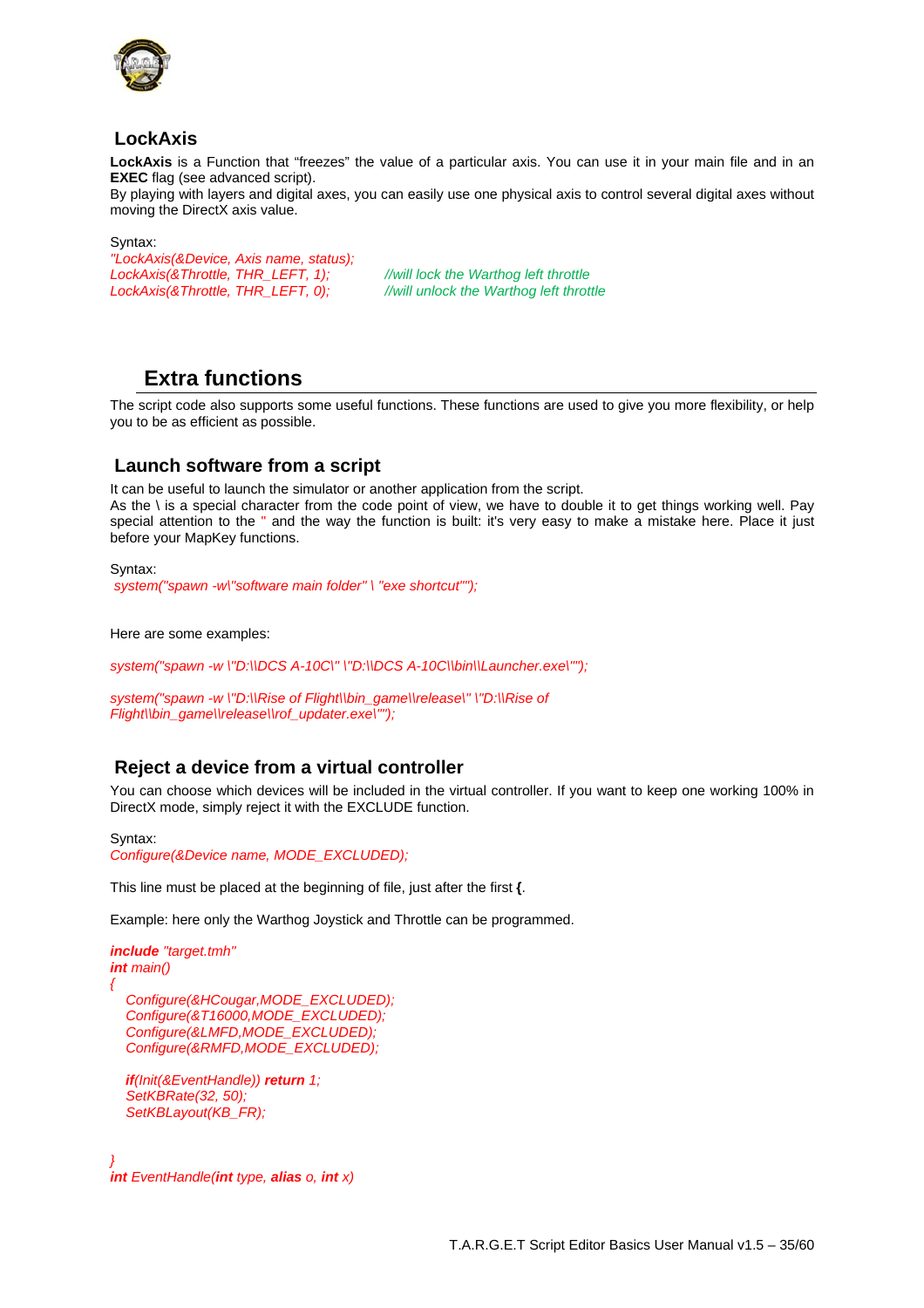

*{ DefaultMapping(&o,x); }* 

# **Display a text message in the Script Editor "Output Window"**

<span id="page-36-0"></span>The script lets you display messages in the dedicated area of the Script Editor. This can be useful when you want to test a complicated logic structure, or simply display your name while a file is launched.

Syntax:

*printf("text to print \xa");* 

Example:

*printf(" this file has been written by John Doe \xa");* 

This function can be called from the main part of your script file. If you want to execute it in a MapKey, you will have to use the EXEC advanced function. In that case, the syntax becomes a little bit more complicated:

Syntax:

*MapKey(&Device, button name, EXEC("printf(\" text you want to display \\xa\");"));* 

Example: *MapKey(&Joystick, S2, EXEC("printf(\" i've just pressed S2 \\xa\");"));*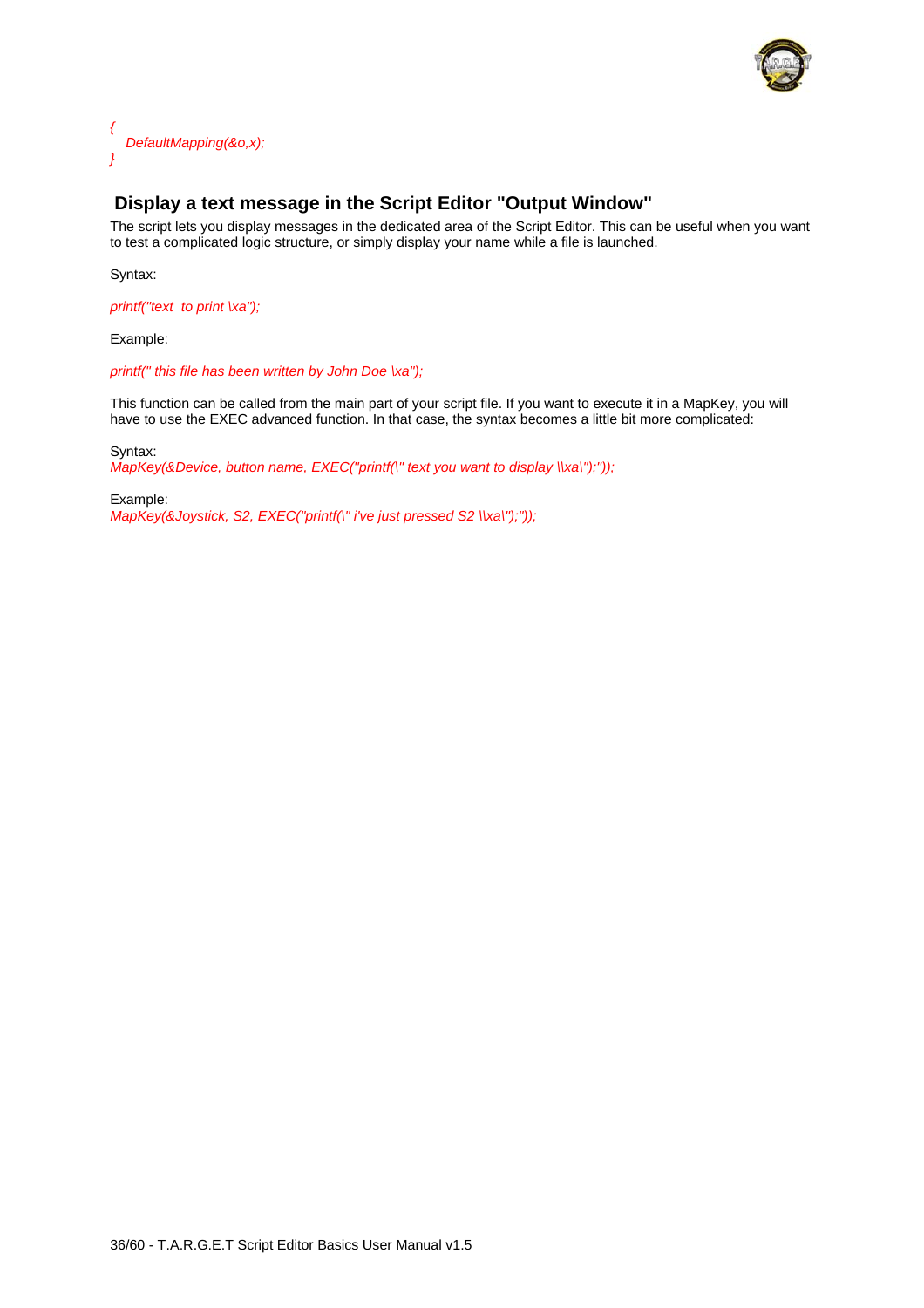

# **Advanced features**

<span id="page-37-0"></span>Before you use the following code, make sure that you have mastered the previous features. Until now, we have only used the predefined T.A.R.G.E.T functions. We are now going to start using the script's full power and flexibility. Let's start with an incredible function: EXEC.

# **EXEC: Opening Pandora's box**

<span id="page-37-1"></span>This is a powerful function which basically simply "executes" the associated function or code.

In fact, this function is made to be used in the default T.A.R.G.E.T function (MapKey, etc.) and open a direct door to the script code or call up other functions.

There are multiple ways to use **EXEC**: you can use **EXEC** to manage functions, or the execute script code for logical flag or pure code.

# <span id="page-37-2"></span>**Managing functions**

**EXEC** can be used in all the MapKey family, KeyAxis, etc. You can place **EXEC** in your **CHAIN**, **SEQ** or **TEMPO**, as it is just an event. It's very simple to use, because you already know the functions. For this example, we will use **EXEC** to change the Warthog Joystick X and Y axis curves when the user presses the S4 paddle switch.

Syntax: *EXEC("……")* 

### *MapKey(&Joystick, S4, EXEC("SetSCurve(&Joystick, JOYX, 0, 0, 0 ,5, 0); SetSCurve(&Joystick, JOYY, 0, 0, 0 ,5, 0);"));*

Notice that in the **EXEC()** we have added " at the beginning of the function list, and at the end. This isn't very easy to read, so we can also separate the functions by jumping to the next line, but we will have to limit all functions with ":

### *MapKey(&Joystick, S4,*

 *EXEC( "SetSCurve(&Joystick, JOYX, 0, 0, 0 ,5, 0);" "SetSCurve(&Joystick, JOYY, 0, 0, 0 ,5, 0);"* 

 *));* 

This way it's much easier to read… Once executed (Paddle Switch pressed momentarily), the new setting will stay active.

If you want to return to the original setting, you can simply apply a **SEQ**uence to your S4 button. The first event generated by an action on the S4 button will **EXEC** a first batch of functions. A second press will execute another batch of functions that return to the default settings:

*MapKey(&Joystick, S4,* 

*SEQ( //open the sequence EXEC( //open the first EXEC "SetSCurve(&Joystick, JOYX, 0, 0, 0 ,5, 0);" "SetSCurve(&Joystick, JOYY, 0, 0, 0 ,5, 0);" ), //close the first EXEC EXEC( //open the second EXEC "SetSCurve(&Joystick, JOYX, 0, 0, 0 ,0, 0);" "SetSCurve(&Joystick, JOYY, 0, 0, 0 ,0, 0);" ) //close the second EXEC ) //close the Sequence* 

*); //close the* MapKey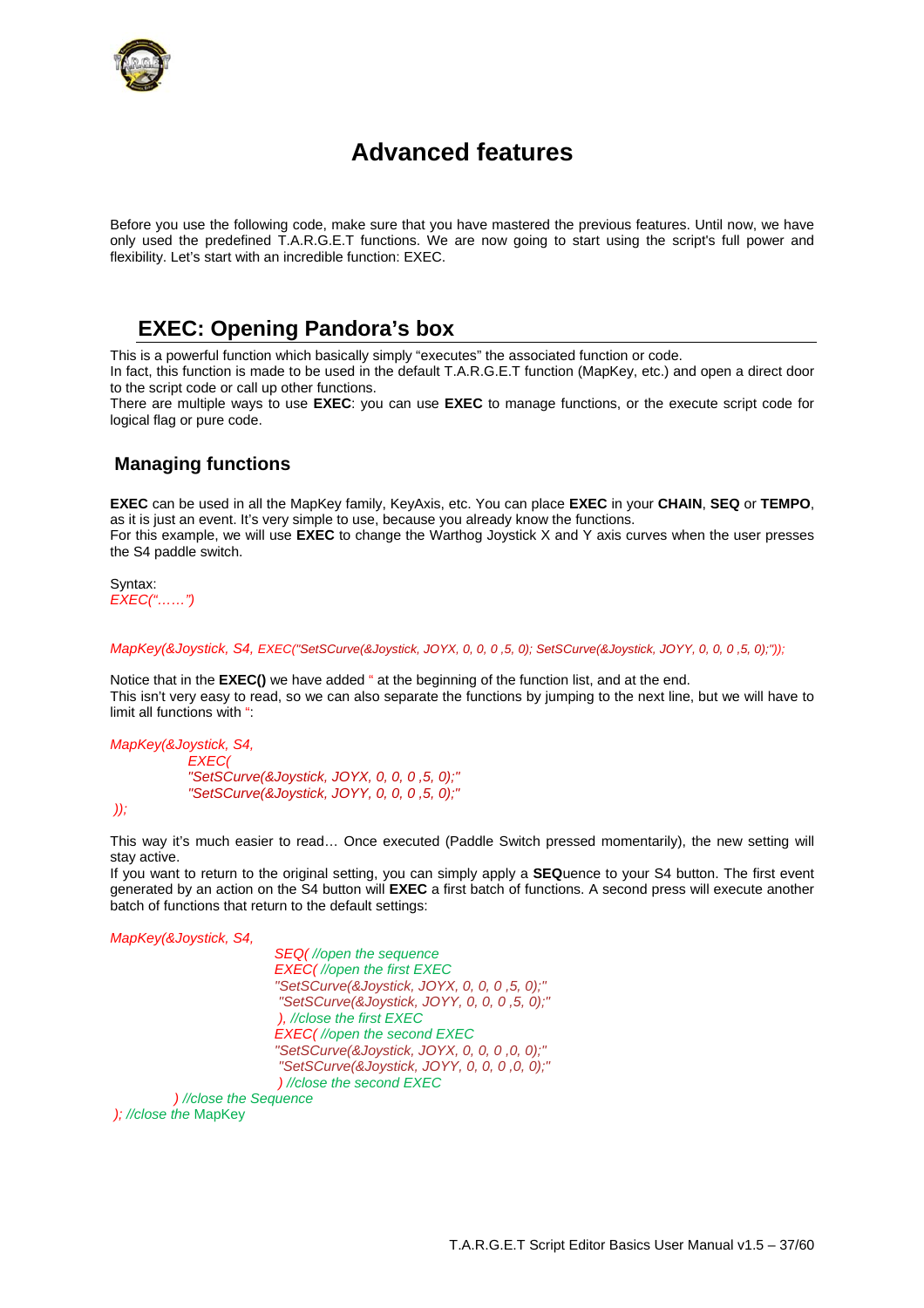

This example was just a little demonstration of the capabilities of **EXEC**. You could also write this by using a **SEQ**uence that contains 2 **CHAIN**s of 2 **EXEC** per **CHAIN** (one per axis). But this way seems to be simpler.

With **EXEC** you can also:

- Remap all axes (swap, move, revert, work as absolute or relative, etc.).
- Change the settings for axes (Deadzones, curves, Scale, etc.).
- Change digital axis behavior.
- Change all your T.A.R.G.E.T functions, etc.
- Avoid using some logical flags.

#### **In short, simply by calling up EXEC, you can apply a totally new configuration to your controller.**

You can also use **EXEC** as a kind of mini-layer, or dynamic key mapping.

For example, in DCS Flaming Cliffs 2, the autopilot modes are directly activated by dedicated keystrokes. This is not realistic behavior for an autopilot and it makes the keystroke delicate to manage if you want to have realistic Autopilot handling with the dedicated panel on the HOTAS Warthog base.

The solution is to change the Autopilot Engage/Disengage button output depending on the LASTE switch position. The LASTE toggle switch position will define the APENG output keystroke.

*MapKey(&Throttle, APPAT, EXEC("MapKey(&Throttle, APENG, L\_ALT+'6');")); MapKey(&Throttle, APAH, EXEC("MapKey(&Throttle, APENG, L\_ALT+'2');")); MapKey(&Throttle, APALT, EXEC("MapKey(&Throttle, APENG, L\_ALT+'4');"));* 

We do not even need to apply a default MapKey function to APENG, as this is done by the LASTE toggle switch. However, you will need to move it once to execute one of the functions to get the APENG that generates a keystroke.

**If you EXEC a function generating an event linked to a button state, the function will be loaded in the memory, but will be executed only when the related button is pressed.** 

**To keep your CPU's resources for your flight simulator software, using SEQ, CHAIN, EXEC, TEMPO, AXIS, LIST inside an EXEC is forbidden. This limit can be overcome by creating a function which contains the SEQ, CHAIN, EXEC, TEMPO, AXIS, LIST and calls up that function in the EXEC statement (please see the Creating your own function chapter in this manual for more details).**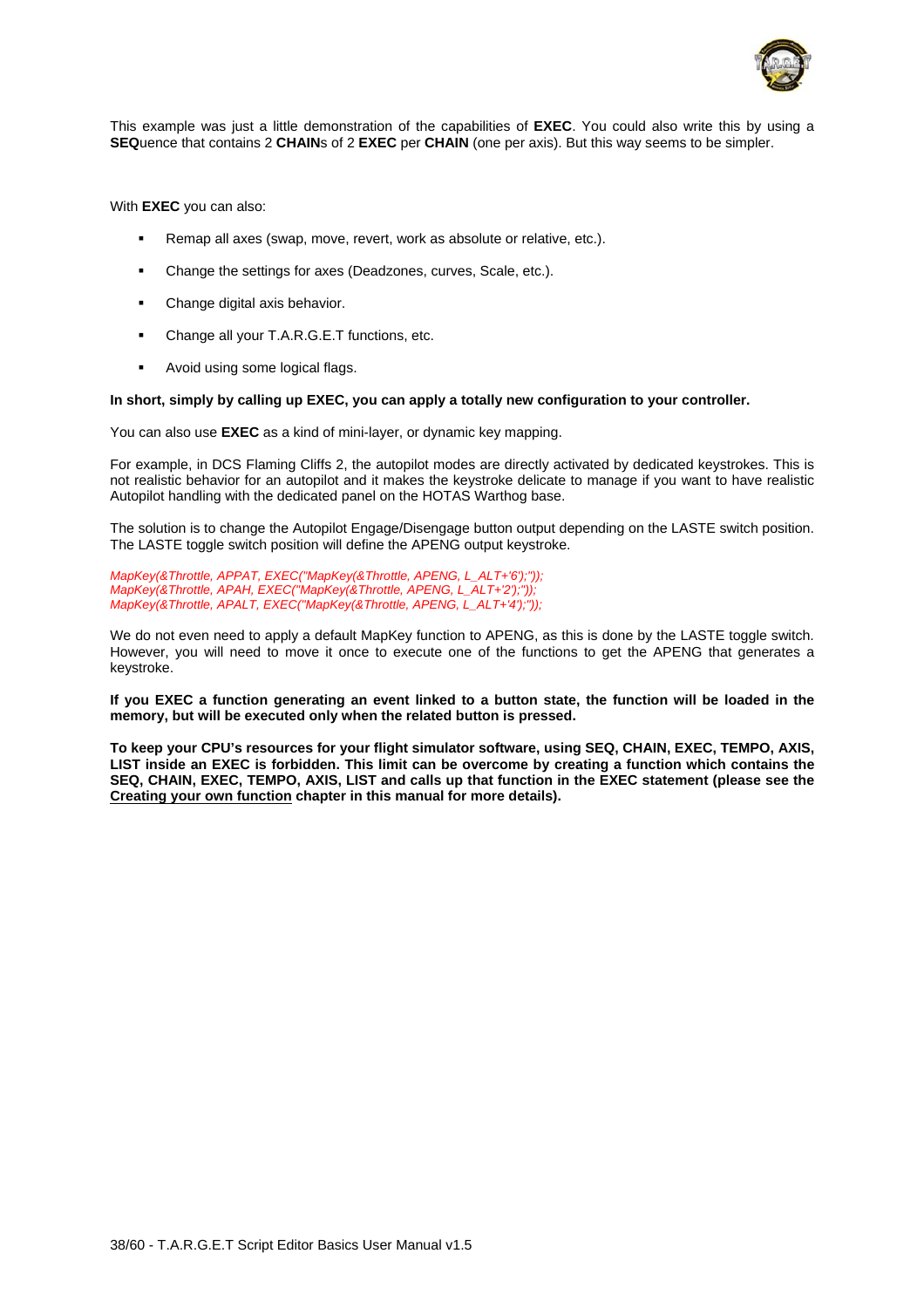

# **REXEC**

<span id="page-39-0"></span>REXEC is a function built to repeat an EXEC until you want to stop by releasing the button or sending the order to stop. You can run several REXECs at the same time: this is why the first parameter of REXEC is a "handle". The handle is a reference number, like an ID (between 0 and 99). This way, if you have several REXECs running, you can specify the one you want to stop. The second parameter of REXEC is a delay in milliseconds: use it to define the repeat rate. The smaller the value, the faster the REXEC will "loop".

REXEC is useful for trimming or simply to launch an event or a function that will loop.

Syntax:

*REXEC(Handle, Delay, "code goes here", optional RNOSTOP)* 

By default, REXEC will loop until you release it. You can also force it to loop until you order it to stop. For this you will need to add the optional RNOSTOP.

To stop the REXEC, you simply have to use StopAutoRepeat(HANDLE number) in an EXEC statement:

*EXEC("StopAutoRepeat(4);") //stop the REXEC number 4* 

Example:

*MapKey(&Joystick, H1L, REXEC(4, 100, "TrimDXAxis(MOUSE\_X\_AXIS, -10);", RNOSTOP));* 

### *MapKey(&Joystick, H1R, EXEC("StopAutoRepeat(4);"));*

NOTE: if you include an event that takes some time (like a chaff and flare sequence), be sure that your event is finished before you REXECute it.

In the next event we could have used 4 different handles, but as we can't press all buttons at the same time, we can use the same handle per axis.

*MapKey(&Joystick, H1L, REXEC(0, 100, "TrimDXAxis(DX\_X\_AXIS, -5);")); MapKey(&Joystick, H1R, REXEC(0, 100, "TrimDXAxis(DX\_X\_AXIS, 5);")); MapKey(&Joystick, H1U, REXEC(1, 100, "TrimDXAxis(DX\_Y\_AXIS, -5);")); MapKey(&Joystick, H1D, REXEC(1, 100, "TrimDXAxis(DX\_Y\_AXIS, 5);"));* 

**To keep your CPU resources for your flight simulator software, using SEQ, CHAIN, EXEC, TEMPO, AXIS, LIST inside an REXEC is forbidden. This limit can be overcome by creating a function that contains the SEQ, CHAIN, EXEC, TEMPO, AXIS, LIST and calls that function in the REXEC statement (please see the Creating your own function chapter in this manual for more details).**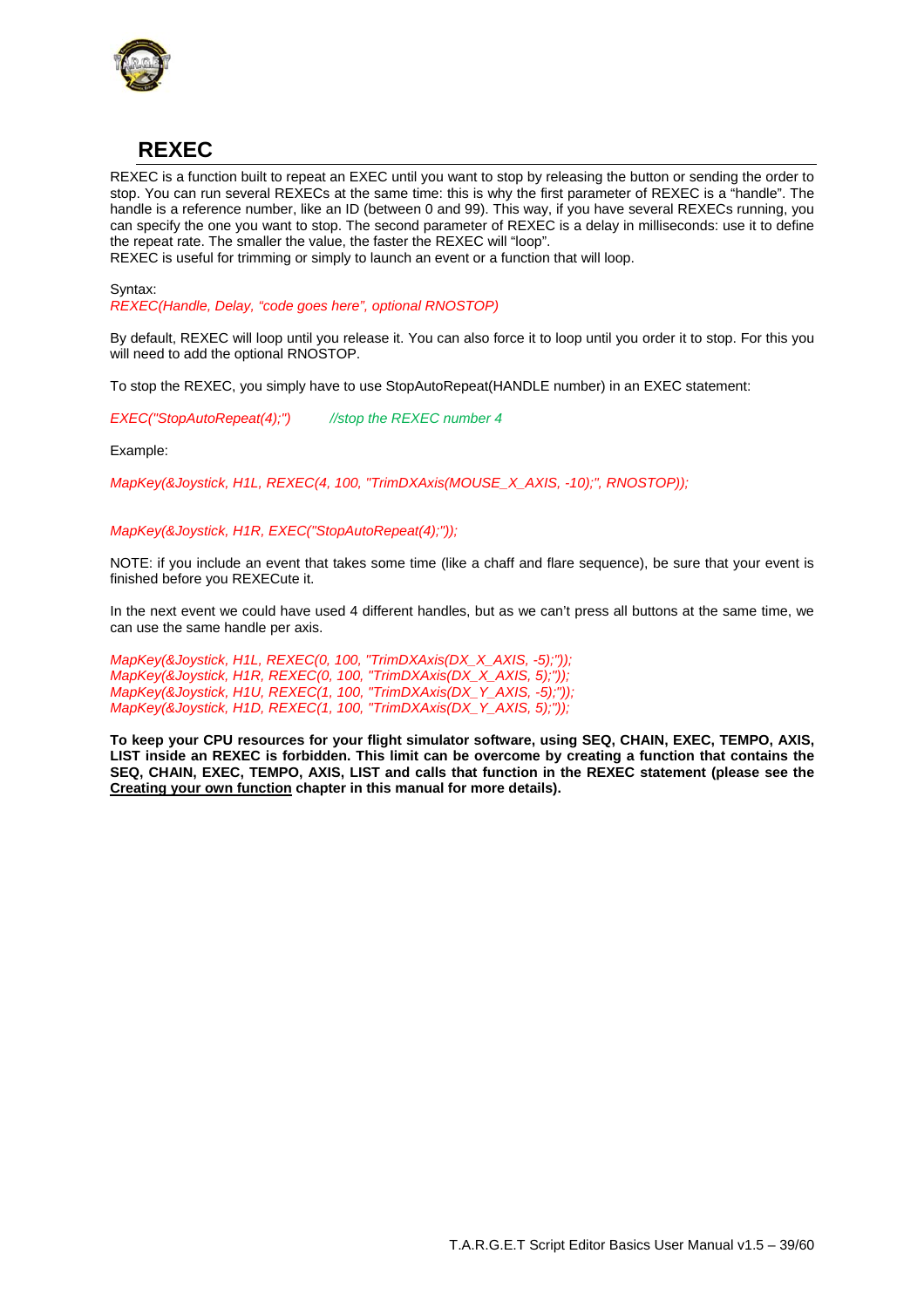

# **DeferCall**

<span id="page-40-0"></span>DeferCall is a command used to call up a function after a programmed delay. This is the best tool for inserting a delay into an EXEC or an REXEC statement. The delay is started when the line is EXECuted. This means that if you want 3 events, spaced by one second apart:

- **For the first event, you will not use DeferCall.**
- **For the second event, you will use a DeferCall of 1000 milliseconds.**
- For the third event, you will use a delay of 2000 milliseconds.

Syntax: *DeferCall(Delay, code goes here);* 

Example:

*MapKey(&Joystick, H4U, EXEC("ActKey(KEYON+PULSE+'a'); DeferCall(1000, &ActKey, KEYON+PULSE+'b'); DeferCall(2000, &ActKey, KEYON+PULSE+'c');));*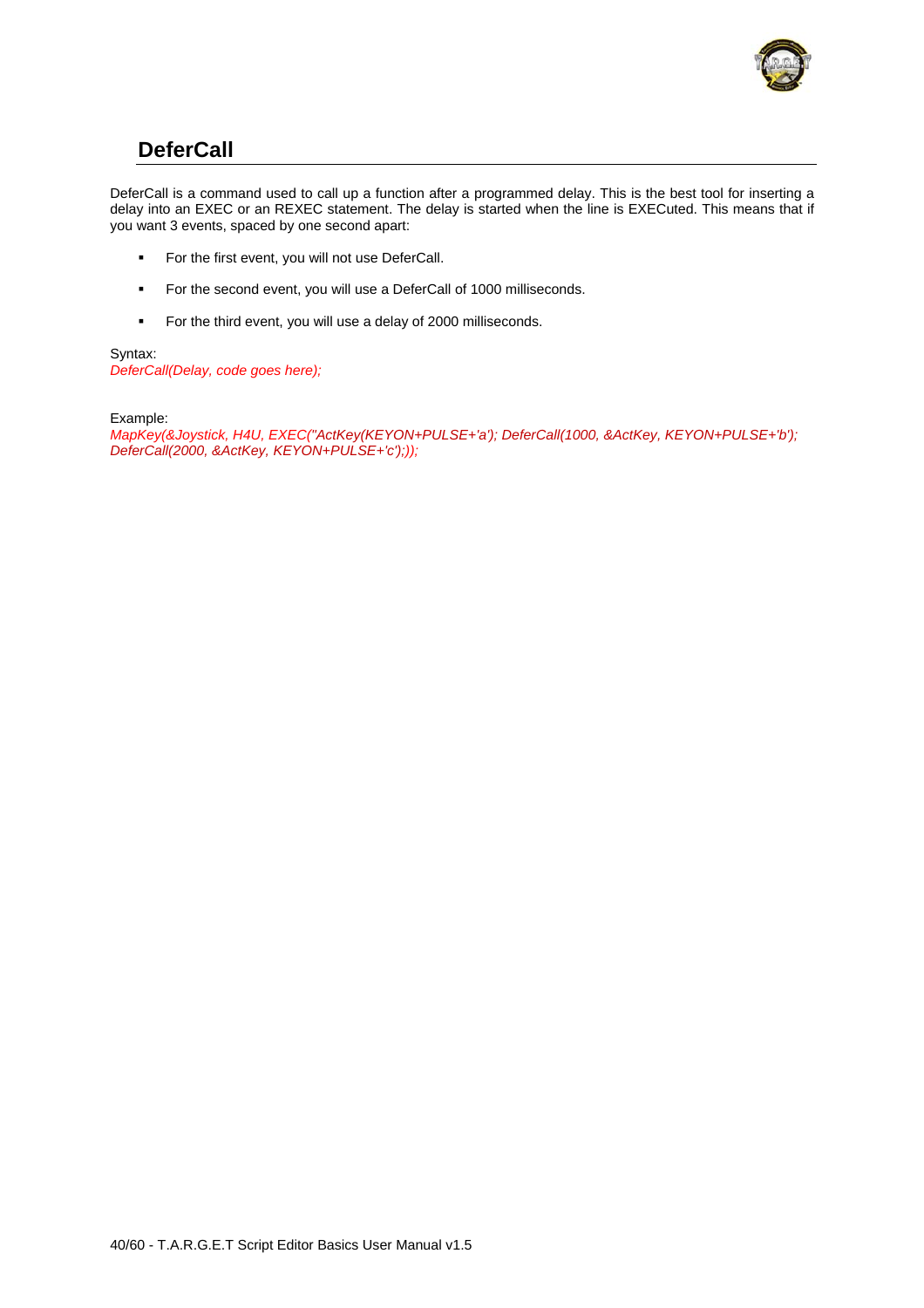

# **Script Syntax**

<span id="page-41-0"></span>Now let's go a little bit deeper. **EXEC** allows us to execute some code. The goal of this document isn't to teach you to code (unfortunately, this requires a great deal of practice and would make this manual extremely boring). Therefore, we will only use the most basic features as examples, and then you can build our own functions. Let's start off with some vocabulary.

# <span id="page-41-1"></span>**The following Keywords are supported**

[char, byte, short, word, int, alias, float, struct, include, if - else, do - while, while, return, goto, break](#page-1-0) 

# **Operators**

<span id="page-41-2"></span>Operators are used for compare, transform, math, etc. We will use them to check a status to validate an output.

Reference: **&** (placed before a variable) – obtain the physical address of the variable Double Reference: **&&** (placed before a variable) – obtain the physical address of the variable buffer Logical NOT: **! Multiplication:**<br>Division: / Division: Modulus: **%** Addition: **+** Subtraction: **-** Right shift: **>>**  Left Shift: **<<**  Greater than: **>**  Less than: **<** Less than or equal to: **<=**  Greater than or equal to: **>=**  Equal to: **==** Not equal to: **!=** Bitwise AND: **&** Bitwise XOR: **^** Bitwise OR: **|**

Very few of us are able to effectively use these operators, as they are real programming tools. However, with some basic examples, we can decode them and see how and when they are used.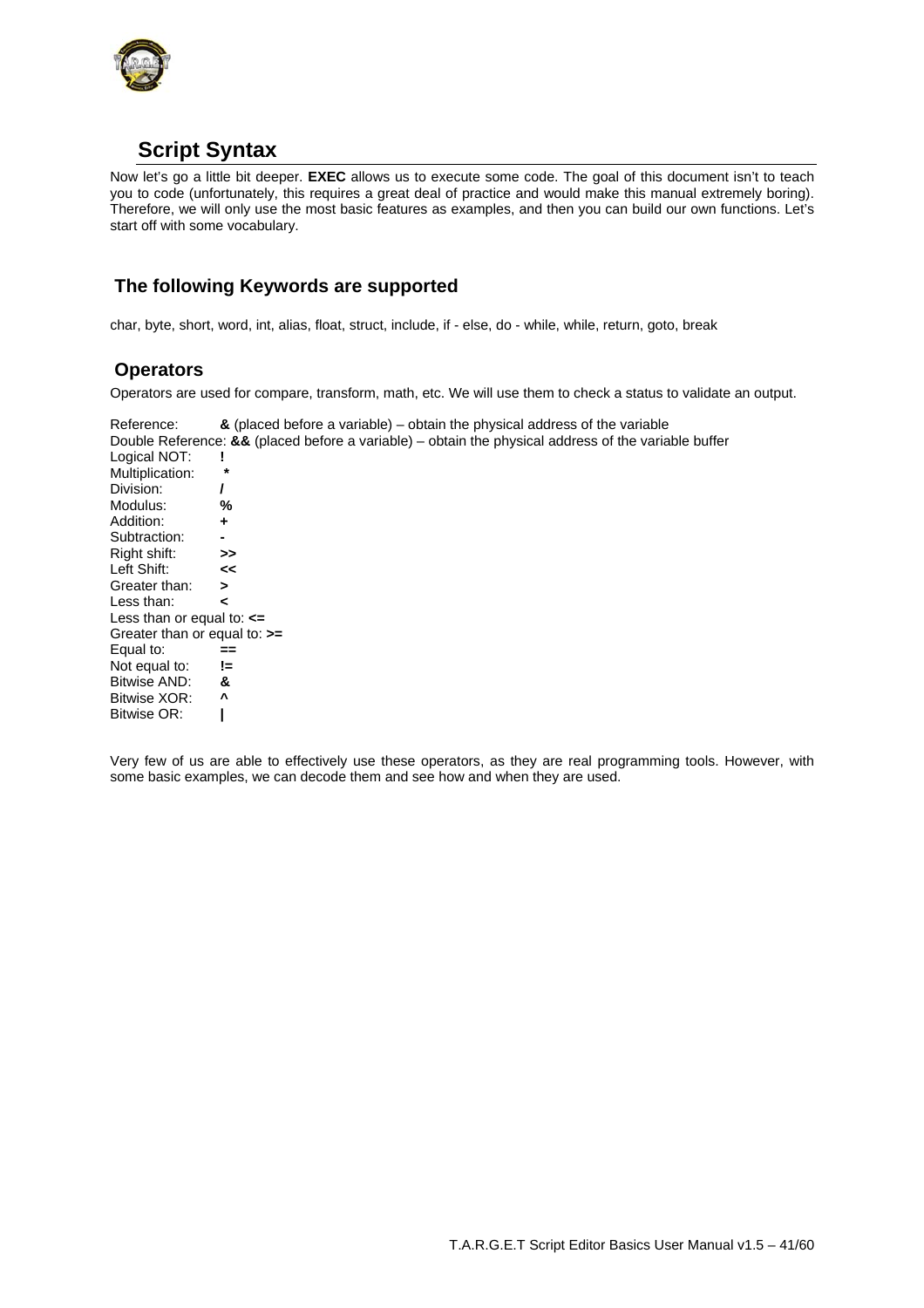

# **Generating keystrokes with pure script**

<span id="page-42-0"></span>(Or how to be able to generate a keystroke without **MapKey**).

The script has its own syntax to press a key, activate an event and sometimes a custom function. This is called ActKey. ActKey is compatible with our previous flags like "PULSE+, L\_SHIFT…"

| ActKey(KEYON+'x');                            | //Will press and hold the "x" key      |
|-----------------------------------------------|----------------------------------------|
| ActKey('x');                                  | //Will release the "x" key             |
| You must use KEYON flag to turn the key "On". |                                        |
| ActKey(PULSE+KEYON+'A');                      | //Will pulse the "a" key               |
| ActKey(PULSE+L_SHIFT+KEYON+'b');              | //Will pulse L shift+ "b" combo        |
| ActKey(PULSE+KEYON+autopilot);                | //Will activate the autopilot function |
|                                               |                                        |

Example:

*MapKey(&Joystick, S2, PULSE+'j');* 

=

*MapKey(&Joystick, S2, EXEC("ActKey(PULSE+KEYON+'j');"));*

The only difference is that in the second line, we have used EXEC to launch script code instead of using the usual function.

Most of the time, we will use ActKey as the result of an input condition, for example a logical statement. Notice the way a switch's physical position is written in the first EXEC.



*Note: You can also use USB codes inside an ActKey.*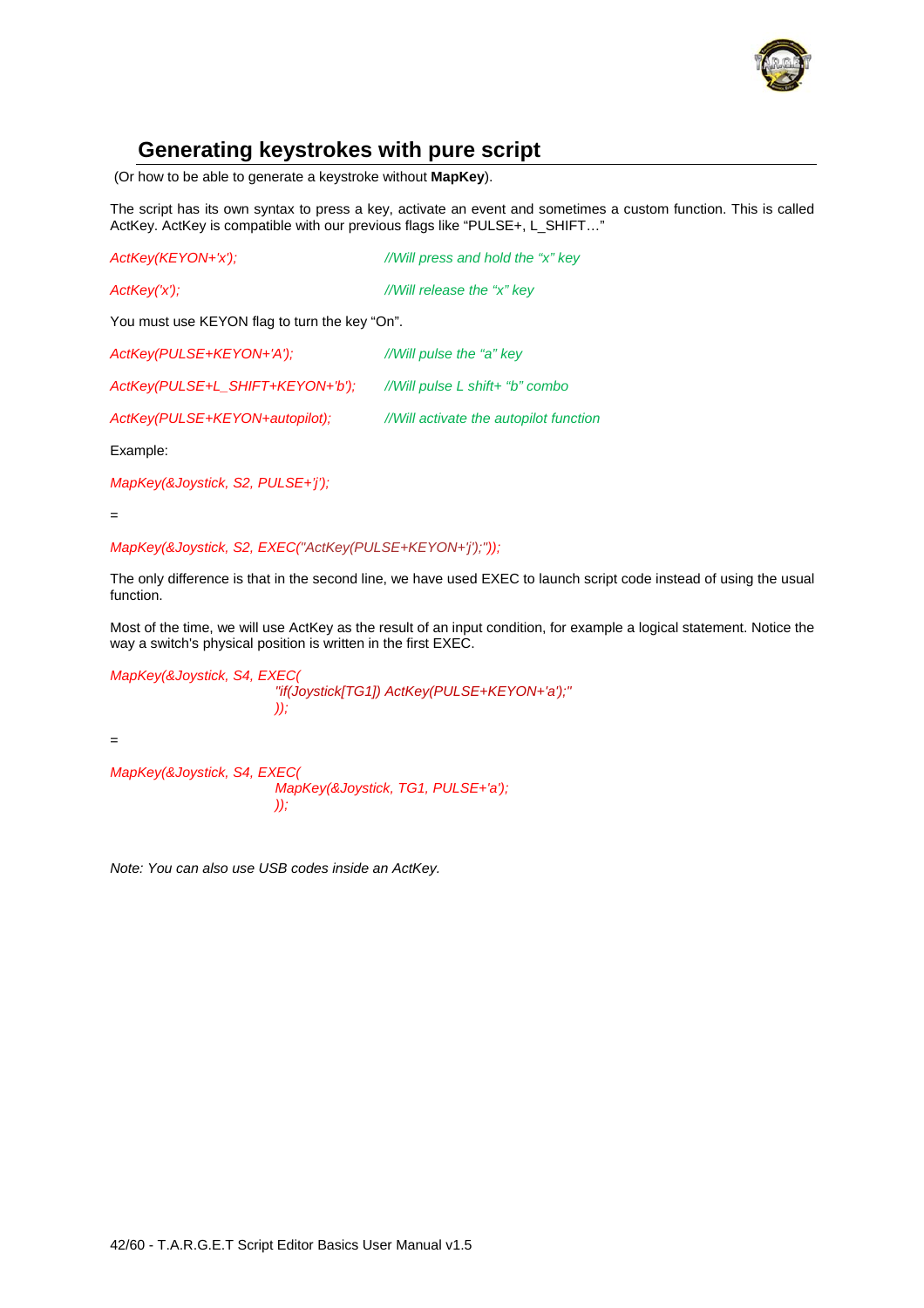

# **Logical Flags**

<span id="page-43-0"></span>A Logical Flag is a box used to store a value. With some basic logic requests, you can create events that depend on the content of the Flag.

*Note: Cougar had 32 programmable Logical Flags. The flag value was zero or one.* 

With T.A.R.G.E.T, there are no limits on the number of flags, and the flag can store any kind of value, letter or number. You must also give your flag a name. Therefore it is much more comfortable to use compared to the old Cougar script: it just feels easier.

Depending on the contents of the flag, you can create an event. As the flag content is not limited to 0 or 1, we can easily avoid using lots of flags.

The first thing to do is to define your flag. Do this at the start of the file, just after including your .tmh file.

Just type "*char name of your flag;*".

"char" simply defines that the box you are about to name will contain characters.

Choose a name related to the function you're managing, such as:

- Autopilot\_status
- Master\_weapon\_status
- Etc.

By default, when launching the configuration, the flag will be null. You may need to fill it in automatically, or by a human action. This is not always necessary, but it is better to be sure that everything starts the way you want it to:

Autopilot=0; // will start your configuration with the "Autopilot" flag set to 0.

Autopilot=1; // will start your configuration with the "Autopilot" flag set to 1.

In the following example, the Warthog Joystick S4 switch is used to secure the S1 button output. If S4 isn't pressed, S1 will have no output. For this case, flags aren't chosen just with simplicity in mind; a simple EXEC can achieve this function without any flag.

We will use an "if" statement as a condition for the execution of an **ActKey.** Depending on the Flag state, we may or may not generate the **ActKey** event.

**include** "target.tmh"

**char** flag1; //we create a flag called flag1 **int** main() { **if** Init(&EventHandle)) **return** 1;

flag1=0; //set the flag1 value to 0 at startup of the configuration MapKey(&Joystick, S4, EXEC("flag1=1;")); //set the flag1 to 1 (true) when S4 is pressed MapKeyR(&Joystick, S4, EXEC("flag1=0;")); //set the flag1 to 0 (false) when S4 is released MapKey(&Joystick, S1, EXEC("if(flag1) ActKey(PULSE+KEYON+'a');")); //If flag1 true (=1) press "a" keystroke when S1 is pressed. }

```
int EventHandle int type, alias o, int x)
{ 
DefaultMapping(&o, x); 
}
```
In the last example, S1 will only generate the ActKey if the Flag is true  $(=1)$ .

Now let's imagine that when the Flag is False (=0) we want a "b" keystroke to be pressed.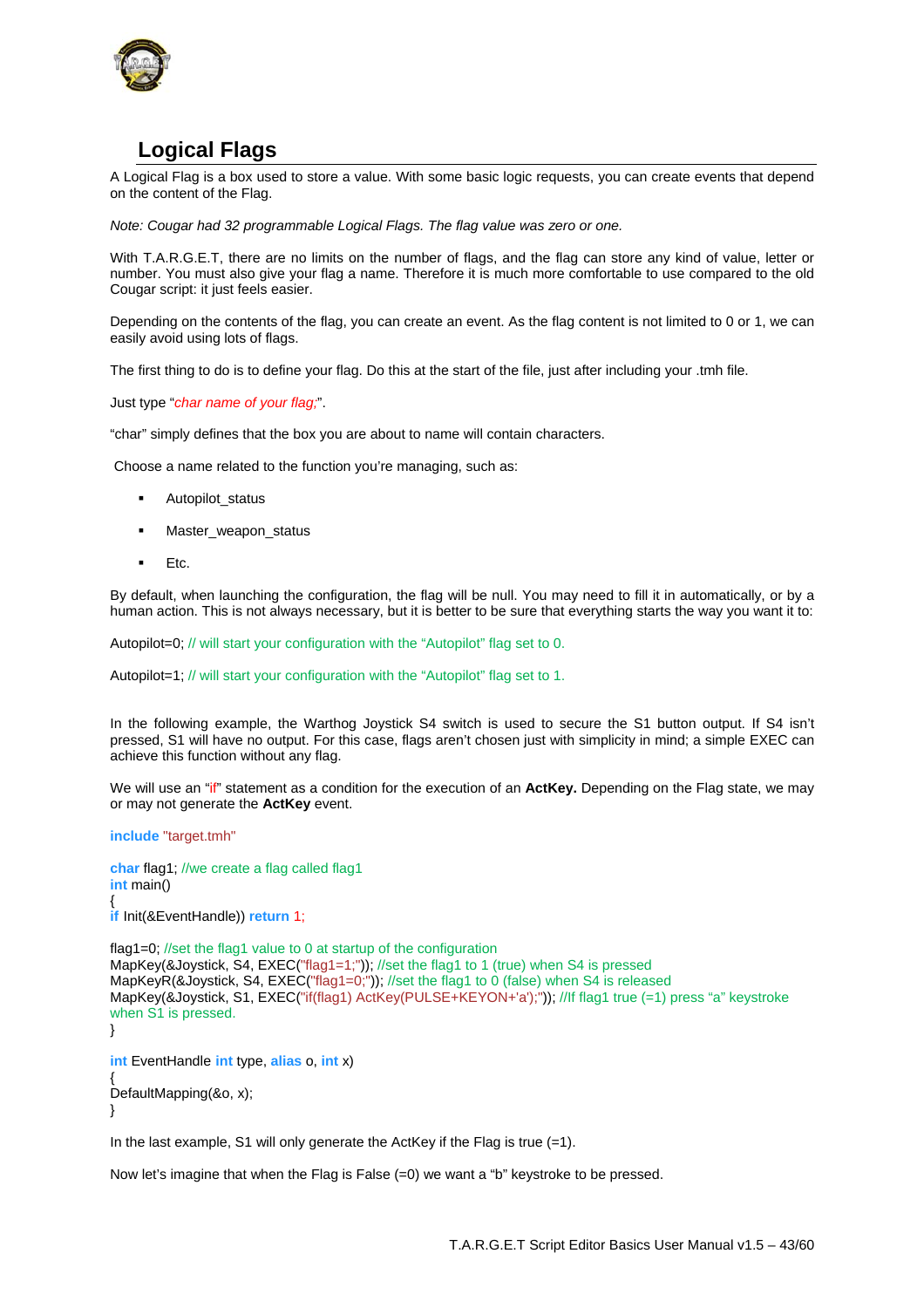

For this, we can call up the operator "Equal to:", which is written this way: "**==**".

We only have to edit our MapKey S1 line:

*MapKey(&Joystick, S1, EXEC(* 

 *"if(flag1) ActKey(PULSE+KEYON+'a'); if(flag1==0) ActKey(PULSE+KEYON+'b');"* 

### *));*

It works perfectly, but in fact we didn't need to call up an operator. We only have 2 kinds of outputs, "a" and "b"; so logically, if the "a" condition is false, it can only be "b". You will also notice that we've only used an operator to check whether Flag 1 was equal to zero (false). This is specific to the C style language. If Flag 1 contains something, it is true; if Flag 1 equal zero, it simply doesn't exist. In fact I'm not asking if the Flag 1 is zero, I'm asking if Flag 1 has been created. A flag is created only when it becomes true.

We could obtain the same results with this code:

*MapKey(&Joystick, S1, EXEC(* 

 *"if(flag1) ActKey(PULSE+KEYON+'a'); else ActKey(PULSE+KEYON+'b');"* 

### *));*

For simple things like this, remember that it can be achieved easily with EXEC. Keep the flags for things that really need a memory, or complex events.

### <span id="page-44-0"></span>**Illustration**

Now, we are going to manage a Flag used as a memory.

Let's imagine that we have an autopilot button, like on the Warthog's Autopilot panel.

- The first time you press it, it activates the Autopilot, sending the keystroke "a".
- $\blacksquare$  On the second press, you want it to deactivate the simulator autopilot, sending "shift  $+ a$ ".

This is very easy with a SEQ and a MapKey:

*MapKey(&Throttle, APENG, SEQ('a', L\_SHIFT+'a'));* 

Now let's imagine that there are 2 different physical buttons to control the Autopilot: one on the autopilot panel and another on the Left Thumb Button on the left throttle (like in the real A-10 airplane, for example). We must synchronize them to be sure that they will produce the right output regardless of the button we press. We will use a flag called "autopilot". The output of the 2 buttons will change according to the state of that flag.

Therefore each button must have 2 possible keystroke outputs, depending on the flag. This gives us:

*"if(autopilot=1) ActKey(PULSE+KEYON+'a'); else ActKey(PULSE+KEYON+L\_SHIFT+'a');"*

But we must also change the Flag state each time a button is pressed.

*"if(autopilot=1)autopilot=0 else autopilot=1;"// if the autopilot =1 set it to 0 else set it to 1*

This one can be simplified using an operator!

*autopilot = !autopilot; // reverse the flag status*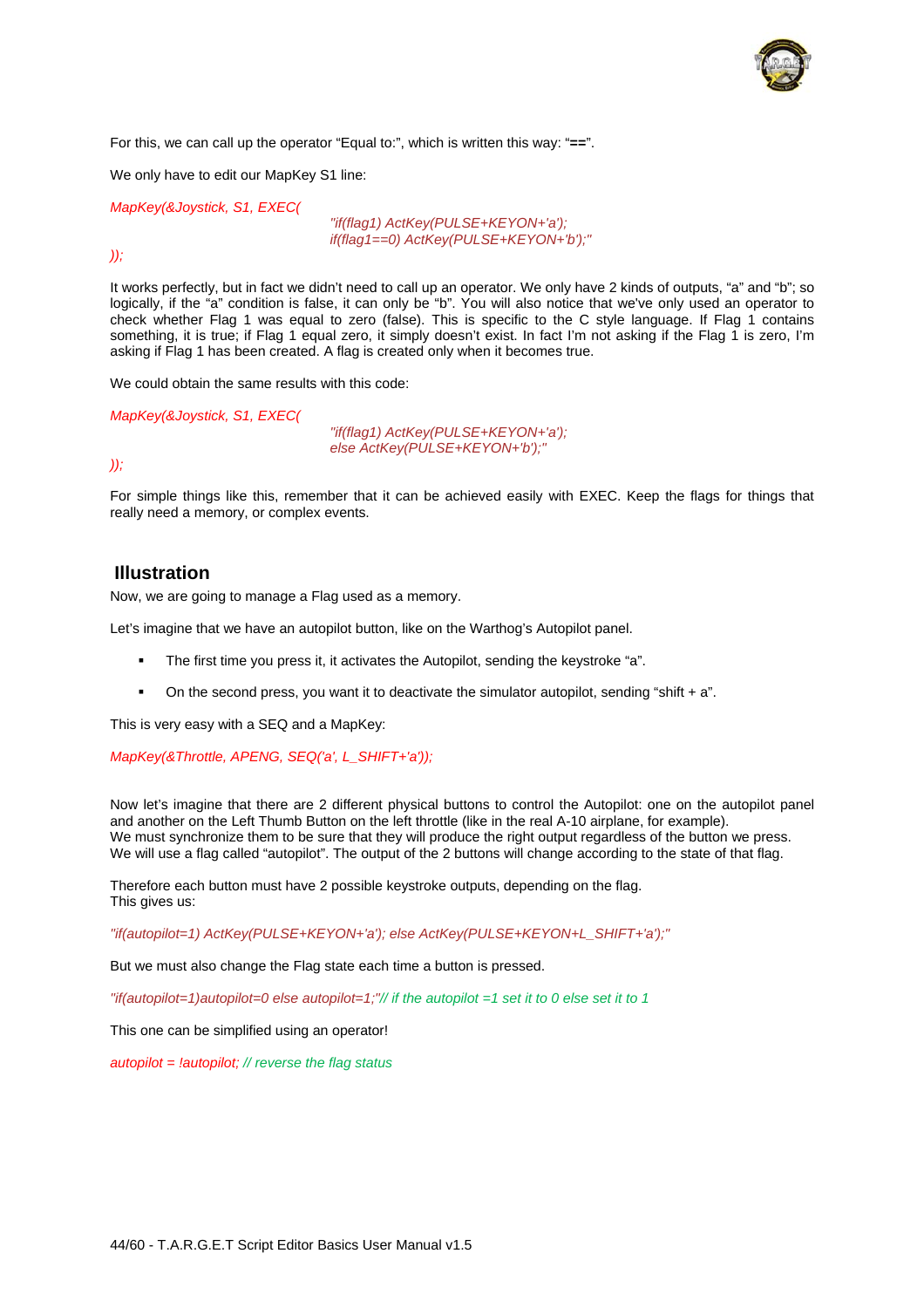

As we have 2 different kinds of event to generate at the same time, we will use a CHAIN:

*MapKey(&Throttle, LTB,CHAIN( EXEC(* 

 *"if(autopilot) ActKey(PULSE+KEYON+'a'); else ActKey(PULSE+KEYON+L\_SHIFT+'a');"), EXEC("autopilot = !autopilot;")));*

Therefore, this works for the LTB button. We must do the same for APENG

*MapKey(&Throttle, APENG,CHAIN( EXEC( "if(autopilot) ActKey(PULSE+KEYON+'a'); else ActKey(PULSE+KEYON+L\_SHIFT+'a');"), EXEC("autopilot = !autopilot;")));* 

And it works. The autopilot flag is shared by the 2 buttons.

The complete file:

**include** "target.tmh"

**char** autopilot; // we create the flag

**int** main()

{ **if** Init(&EventHandle)) **return** 1;

```
MapKey(&Throttle, LTB,CHAIN( 
                 EXEC( 
                    "if(autopilot) ActKey(PULSE+KEYON+'a'); else ActKey(PULSE+KEYON+L_SHIFT+'a');"), 
                EXEC("autopilot = !autopilot;")));
MapKey(&Throttle, APENG CHAIN(
                 EXEC( 
                    "if(autopilot) ActKey(PULSE+KEYON+'a'); else ActKey(PULSE+KEYON+L_SHIFT+'a');"), 
                EXEC("auto pilot = !autopilot;"));
}
```

```
int EventHandle int type, alias o, int x)
{ 
DefaultMapping(&o, x); 
}
```
You may notice that 80% of the code for the operation of the 2 buttons is similar. There is a way to make this simpler to write and manage. We have "brainstormed" from the button point of view, but we can also manage the autopilot. We've seen that from the autopilot, it was a simple **SEQ**uence between 2 outputs. We will transform this **SEQ**uence into a function and define the buttons used to call it up.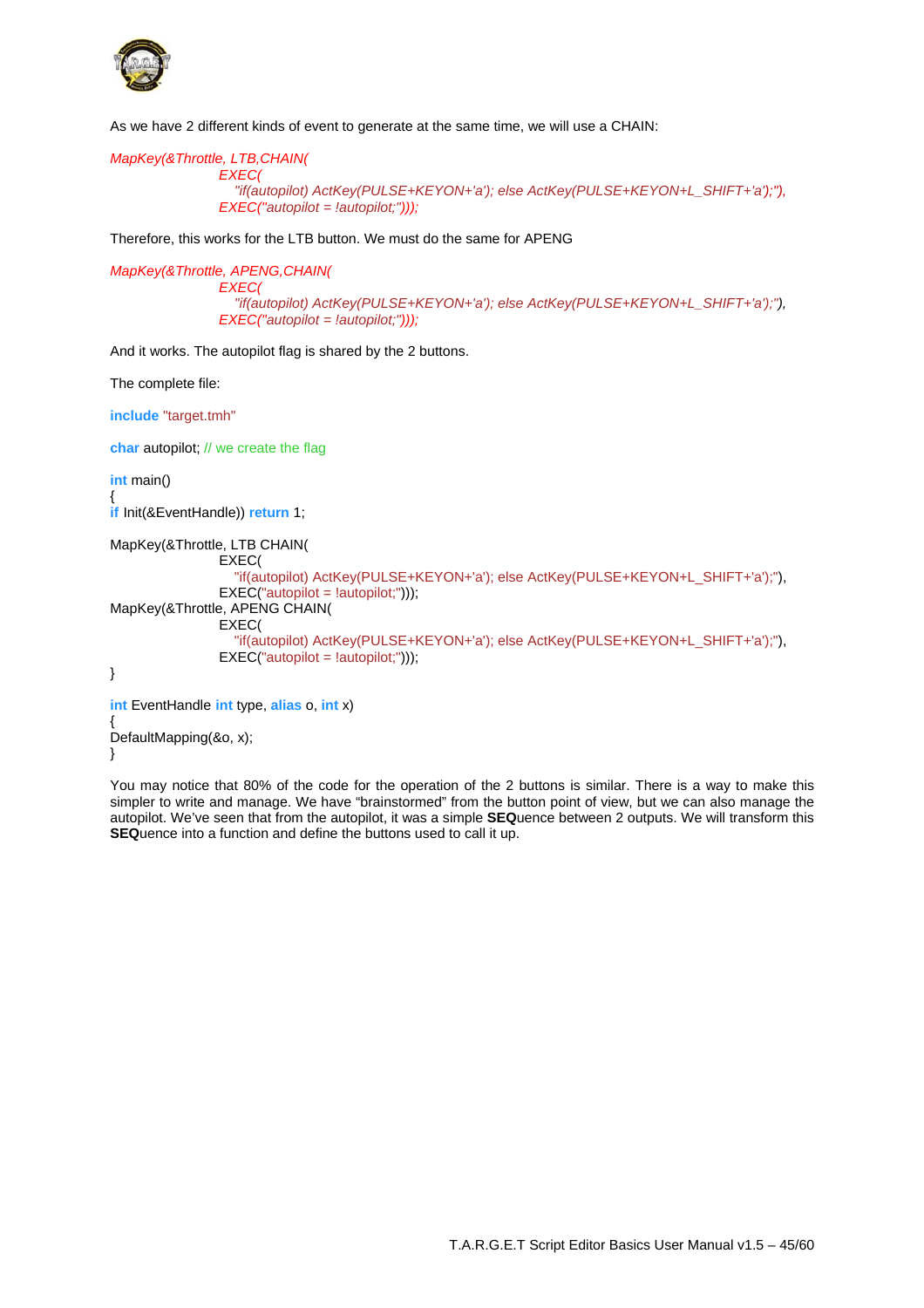

# **Creating your own function**

<span id="page-46-0"></span>Creating a function is a good way to turn complex writing into something simple, or to get around technical limits. But before we create the function, we need to define its role and contents.

Let's start with a simple case.

You've written the following line, and it doesn't work:

*MapKey(&Throttle, CSD, EXEC("SetCustomCurve(&Throttle, SCX, LIST(0,35, 45,50, 55,50, 100,65));"));*

It doesn't work because inside your EXEC(), you have used a LIST statement and this one is simply forbidden in an EXEC.

The solution is to create a function that contains your LIST. Then you will simply call up the function in your EXEC<sub>()</sub>.

Our file uses 2 LISTs, to change the behavior of an axis. We cannot avoid using LISTs, as we are creating custom curves.

So let's create these functions. We will call them "list1" and "list2" The syntax to declare the 2 functions will be the following:

*int list1, list2; //declaring our custom LIST*

*NOTE: Our functions are declared with the int syntax. This one must be placed before the int main(). With one "int", we have introduced 2 different functions. As usual, we've finished the line with a ";".* 

Then we need to define the contents of the functions:

*list1 = LIST(0,30, 45,50, 55,50, 100,70); list2 = LIST(0,35, 45,50, 55,50, 100,65);* 

All we have to do now is call up our list in our EXEC() statement:

*MapKey(&Throttle, CSD, EXEC("SetCustomCurve(&Throttle, SCX, list1);")); MapKey(&Throttle, CSU, EXEC("SetCustomCurve(&Throttle, SCX, list2);"));*

Here is the complete file. If we press CSU and CSD, we will change the sensitivity of the SCX and SCY axes.

**include** "target.tmh"

**int** list1, list2; //declaring our custom LIST

**int** main()

{

**if** Init(&EventHandle)) **return** 1; // declare the event handler, return on error

MapAxis(&Throttle, SCX, DX\_XROT\_AXIS); //mapping axis MapAxis(&Throttle, SCY, DX\_YROT\_AXIS); //mapping axis

list1 = LIST(0,30, 45,50, 55,50, 100,70);//defining list1 list2 = LIST(0,35, 45,50, 55,50, 100,65);//defining list2

MapKey(&Throttle, CSU EXEC("SetCustomCurve(&Throttle, SCX, list1); SetCustomCurve(&Throttle, SCY, list1);"));//changing axis behaviour MapKey(&Throttle, CSD EXEC("SetCustomCurve(&Throttle, SCX, list2); SetCustomCurve(&Throttle, SCY, list2);"));//changing axis behaviour

}

**int** EventHandle **int** type, **alias** o, **int** x) {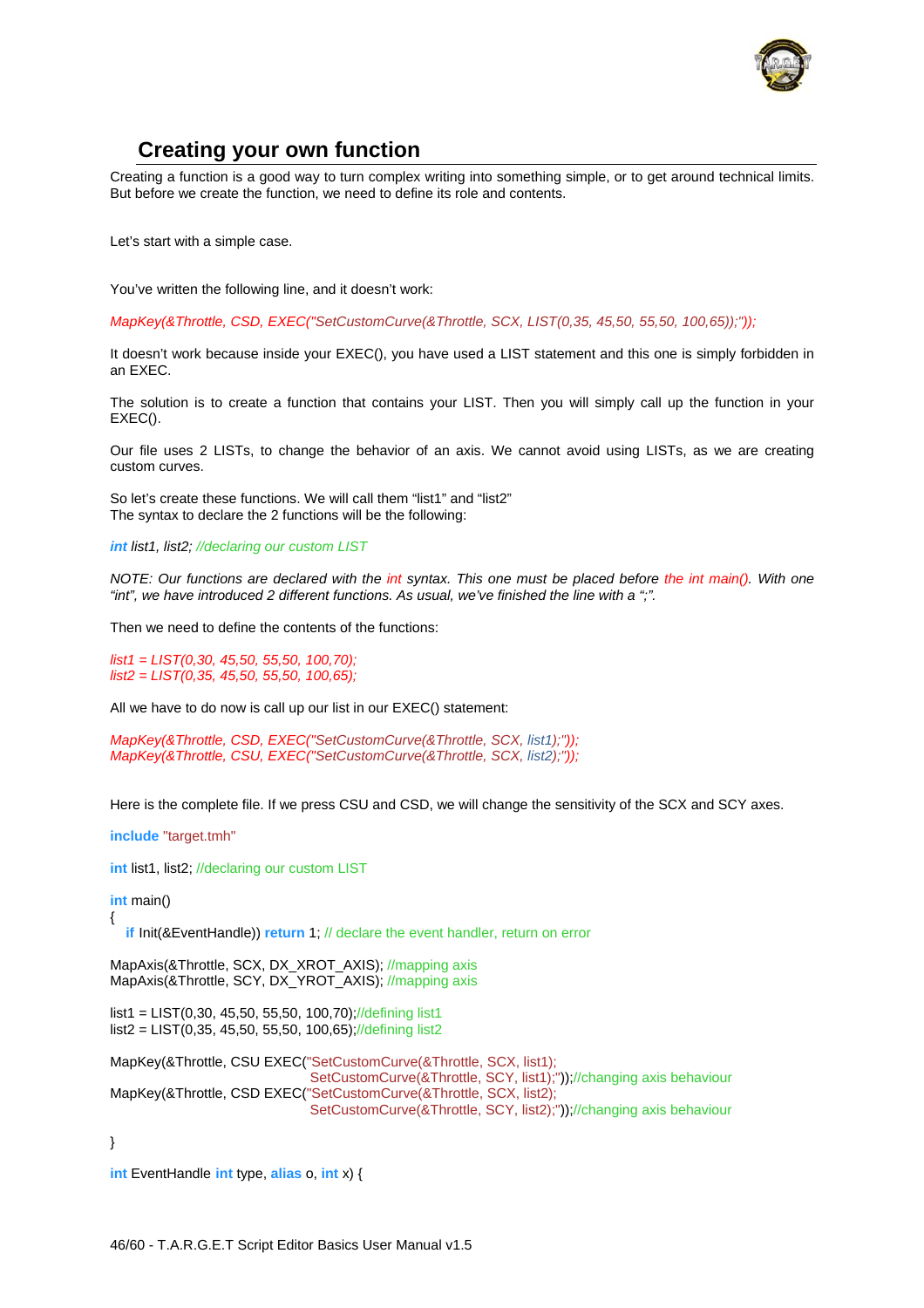

### DefaultMapping(&o, x);

}

You will see that it is not complicated to use a custom function, and it makes things much easier to read. You can also imagine that when something is used in several places in your program, it will sometimes be better to create a function and call it up when you need it.

Let's study another case.

In the DCS Flaming Cliffs 2 software, you cannot create your own chaff and flare program. T.A.R.G.E.T gives you the possibility of generating keystroke outputs. This is how we will create our custom chaff and flare program.

We want to release 4 chaffs and 4 flares 400 milliseconds apart, and we will repeat this program every 4 seconds. We also want the ability to have this program looping automatically. We will use the Joystick HAT4 to manage the chaff and flares.

- H4U will launch the program and loop it until I release the button.
- H4D will launch the program to loop until I order a stop.
- **H4P** will stop the Program.

The interesting point here is that we will use the same program twice. So, rather than write it twice, we will create a function that contains our keystrokes. This way, we will only have to call up the function in H4U and H4D.

For the program, we will use a CHAIN with delays to manage the keystroke outputs. The big difference here is that we will not associate this CHAIN with any MapKey. We will create a function called: Chaff\_Flare\_Program\_1

*Chaff\_Flare\_program\_1 = CHAIN( PULSE+INS,D(400), PULSE+INS,D(400), PULSE+INS,D(400), PULSE+INS,D(400), PULSE+DEL,D(400), PULSE+DEL,D(400), PULSE+DEL,D(400), PULSE+DEL);* 

Now that the program is ready, we need to associate it with our buttons.

We want the function to loop, so we will use REXEC. The program uses 2800 milliseconds, then we want a break of 4 seconds (4000 milliseconds): we must REXECute our function every 4000+2800 = 6800 milliseconds.

For H4U: *MapKey(&Joystick, H4U, REXEC(0, 6800, "ActKey(KEYON+Chaff\_Flare\_program\_1);"));* 

### For H4D:

*MapKey(&Joystick, H4D, REXEC(1, 6800, "ActKey(KEYON+Chaff\_Flare\_program\_1);", RNOSTOP));* 

And to stop the automatic loop:  *MapKey(&Joystick, H4P, EXEC("StopAutoRepeat(0);"));* 

Now, all we have to do is to declare our Function before the *int main ():* 

*int Chaff\_Flare\_program\_1; //we declare our new function*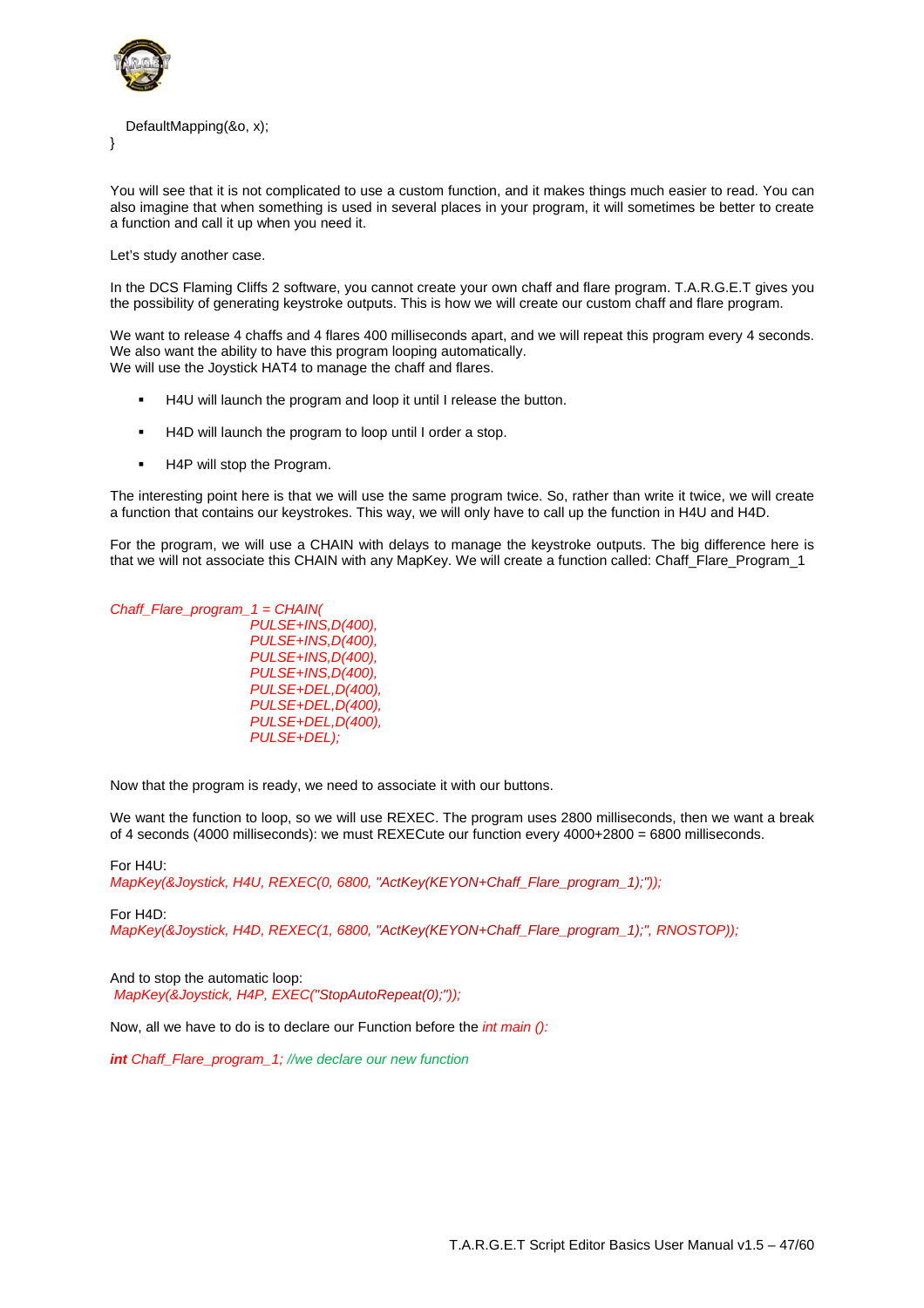

#### And here is the complete file:

**include** "target.tmh" //here we link this file to the file that contains the default Thrustmaster function code

**int** Chaff\_Flare\_program\_1; //we declare our new function

**int** main()

{

**if** Init(&EventHandle)) **return** 1;

 MapKey(&Joystick, H4P, EXEC("StopAutoRepeat(1);")); //stop repeating chaff and flare program 1 MapKey(&Joystick, H4U, REXEC(0, 6800, "ActKey(KEYON+Chaff\_Flare\_program\_1);")); //execute and loop chaff and flare program 1 until I release the button

MapKey(&Joystick, H4D, REXEC(1, 6800, "ActKey(KEYON+Chaff Flare\_program\_1);", RNOSTOP)); //execute and loop chaff and flare program 1

```
 Chaff_Flare_program_1 = CHAIN( 
                      PUI SE+INS, D(400).
                       PULSE+INS,D(400), 
                       PULSE+INS,D(400), 
                      PULSE+INS, D(400),
                       PULSE+DEL,D(400), 
                       PULSE+DEL,D(400), 
                       PULSE+DEL,D(400), 
                       PULSE+DEL); //contents of the chaff and flare program 1
} 
int EventHandle int type, alias o, int x)
{ 
   DefaultMapping(&o, x);
```

```
}
```
This example was a little application, with a simple function. Remember that when things become very complex to write, or repeat several times, it's simply much better to create a function. There is no ultimate function. As things can be done in several ways, the right one to use is the one you like the most.

It's clear that you can optimize things and sometimes divide the number of lines of code by 3. Most of the time, once you've finished writing your file, you will already have new ideas about how to better manage the complex aspects.

Let's try another function and go back to our Flaming Cliffs 2 autopilot management. We did this using a flag, but there may be a function to simplify how we code this.

Somewhere in the autopilot flag program, we have:

```
MapKey(&Throttle, LTB CHAIN(
                 EXEC( 
                    "if(autopilot) ActKey(PULSE+KEYON+'a'); else ActKey(PULSE+KEYON+L_SHIFT+'a');"), 
                EXEC("autoplot = !autoplot;"));
MapKey(&Throttle, APENG CHAIN(
                 EXEC( 
                    "if(autopilot) ActKey(PULSE+KEYON+'a'); else ActKey(PULSE+KEYON+L_SHIFT+'a');"), 
                 EXEC("autopilot = !autopilot;")));
```
We can clearly see that we are writing exactly the same thing twice. This is the ideal case for a function to make things simpler. We have seen that from the Autopilot point of view, the output is a simple sequence of toggling ON and OFF. Our function will manage that toggling using a SEQuence.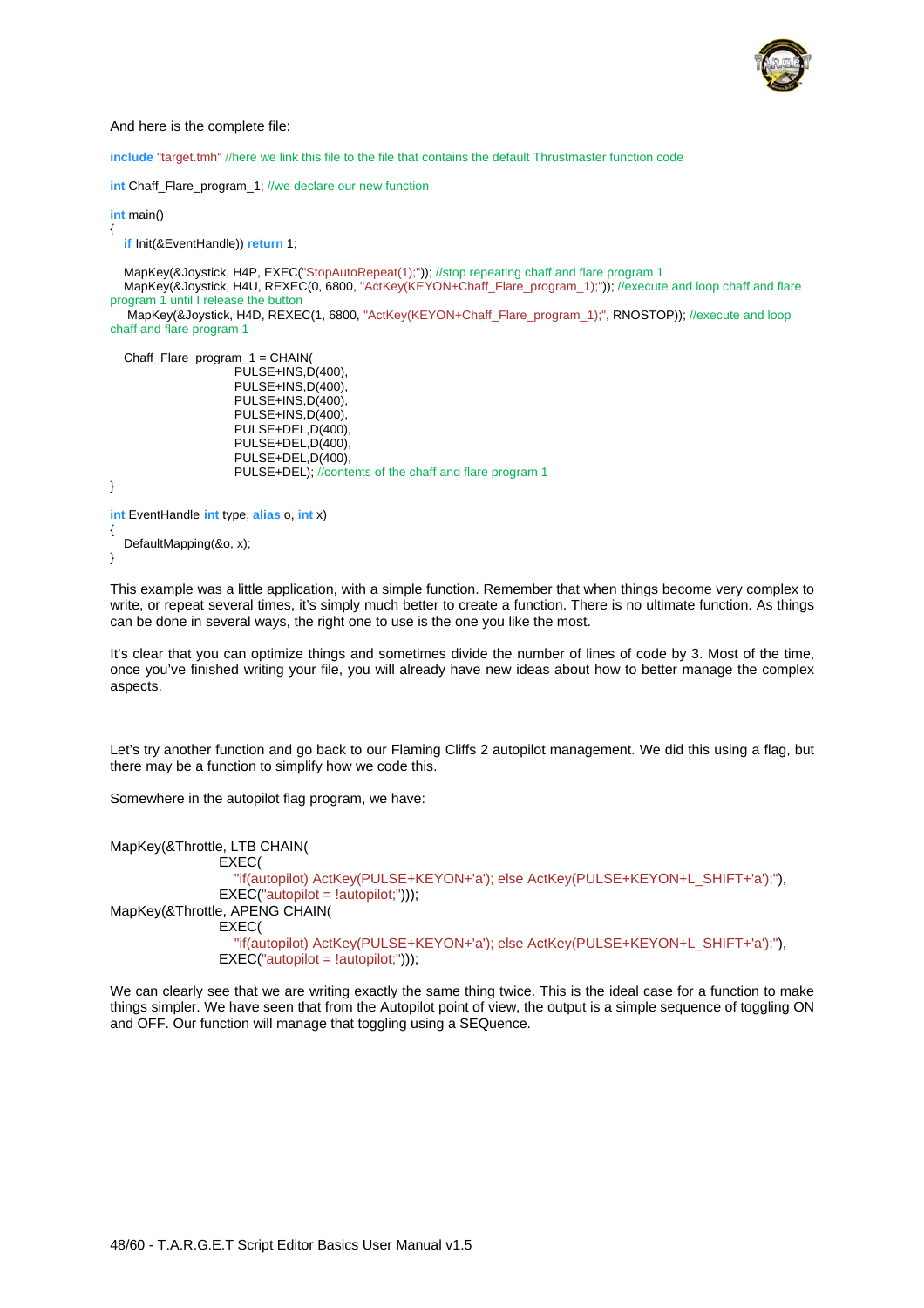

Let's transform the previous program using a function:

*include "target.tmh"*

*int autopilot; // we declare the autopilot function*

*int main() { if(Init(&EventHandle)) return 1;* 

*autopilot = SEQ( EXEC("ActKey(PULSE+KEYON+'a');"), EXEC("ActKey(PULSE+KEYON+L\_SHIFT+'a');") ); //we define the contents of the autopilot function*

*MapKey(&Throttle, LTB, autopilot); //we simply call up our function inside the MapKey MapKey(&Throttle, APENG, autopilot); //we simply call up our function inside the MapKey* 

*} //and that's all! int EventHandle(int type, alias o, int x) { DefaultMapping(&o, x); }* 

Here, we have used a simple function; the result of it is just 2 keystrokes toggling. The content of a function isn't limited to keystrokes; inside it you can use all the operators and C keywords to manage data.

Let's continue to work with that autopilot example.

In DCS Flaming Cliffs 2, we would like to use a realistic way to manage the autopilot for the A-10.

There is a 3-position toggle switch:

- APATH
- APAH
- **APPAT**

And 2 buttons to activate/deactivate the autopilot.

- LTB
- **-** APENG

The 2 buttons must be synchronized, and the "autopilot ON" keystroke depends on the LASTE 3-position toggle switch.

So when we press the LTB or APENG for the first time, we want to generate a keystroke that depends on the LASTE switch position.

There are several ways to manage this:

- Only with logical flags, using one flag for the Autopilot status and one flag for the toggle switch position (playing with 3 values like 1, 2, 3 inside the flag). This is long and boring to write.
- Using flags and a function, flags to manage the toggle switch position and a function to manage autopilot status/keystroke output (we can also do the opposite).
- Using 2 functions, a new function that manages the toggle switch positions called up inside the autopilot function.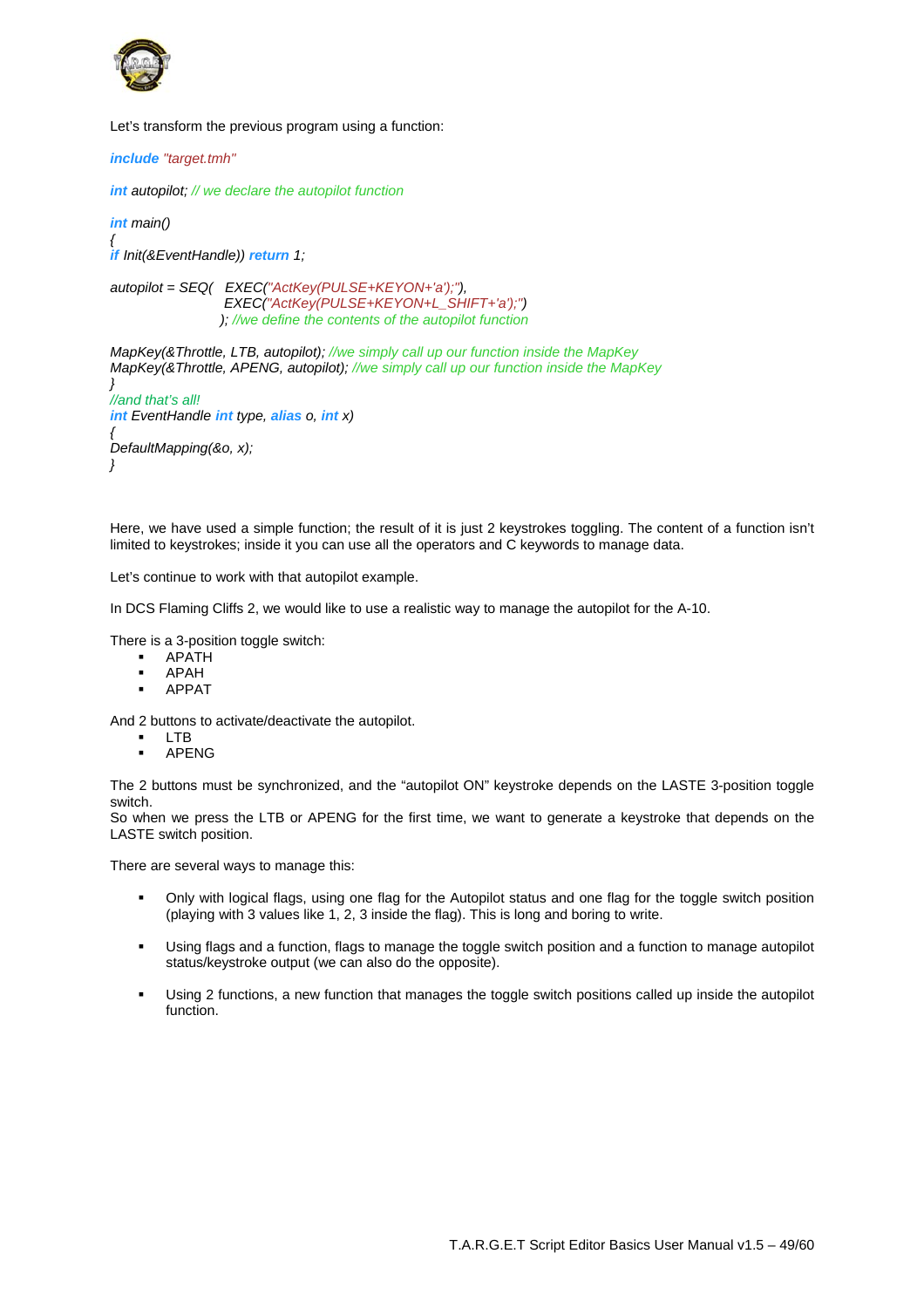

We will keep our toggling SEQuence but the "autopilot ON" keystrokes are going to be replaced by a function linked to the LASTE toggle switch. The result of this function will depend on the LASTE Toggle switch position.

**include** "target.tmh"

**int** main()

{ **if** Init(&EventHandle)) **return** 1;

**int** autopilot = SEQ(EXEC("ap\_ON\_output();"), PULSE+L\_ALT+'9');//defining the autopilot function

MapKey(&Throttle, APENG, autopilot); MapKey(&Throttle, LTB, autopilot); } //notice that the next function is built out of the main program **int** ap\_ON\_output() //naming the function { **if**(Throttle[APPAT]) ActKey(KEYON+PULSE+L\_ALT+'6'); **else if**(Throttle[APALT]) ActKey(KEYON+PULSE+L\_ALT+'4'); **else** ActKey(KEYON+PULSE+L\_ALT+'2'); //if it's not the 2 others, it can only be APAH }

**int** EventHandle **int** type, **alias** o, **int** x) { DefaultMapping(&o, x); }

Let's take care of another setting: the Autopilot Alt mode can use Barometric or Radar. This is chosen according to the position of the RDR ALTM toggle switch. This adds a new variable in our function. We will not create a new function to manage this, but simply use a logic filter inside our function. We only have to use the "&" operator.

```
int apkey() 
{ 
if(Throttle[APPAT]) ActKey(KEYON+PULSE+L_ALT+'6'); 
else if(Throttle[APALT] & Throttle[RDRDIS]) ActKey(KEYON+PULSE+L_ALT+'4'); 
else if (Throttle[APALT] & Throttle[RDRNRM]) ActKey(KEYON+PULSE+L_ALT+'5'); 
else ActKey(KEYON+PULSE+L_ALT+'2'); 
 }
```
For the same function, using macros, things are much easier to read:

**int** apkey()

{ **if**(Throttle[APPAT]) ActKey(KEYON+PULSE+Autopilot\_Route\_following); **else if**(Throttle[APALT] & Throttle[RDRDIS]) ActKey(KEYON+PULSE+Autopilot\_Barometric\_Altitude\_Hold); **else if** (Throttle[APALT] & Throttle[RDRNRM]) ActKey(KEYON+PULSE+Autopilot\_Radar\_Altitude\_Hold); **else** ActKey(KEYON+PULSE+Autopilot\_Altitude\_And\_Roll\_Hold); }

Another example, using more code: an indexed list.

This one is a little bit complicated.

We have a list of 8 flight modes and we want to select them with just 2 buttons. We could cheat using **SEQ**uence; it may make the things very easy to write. But what we want is a little bit more complex. We want to have our list of modes act like a sequence, but with the ability to choose the direction of the **SEQ**uence. For this we need to use a custom function and an index.

We will create a function called listmode that contains the **SEQ**uence. And we will use the index to jump between each event in the **SEQ**uence.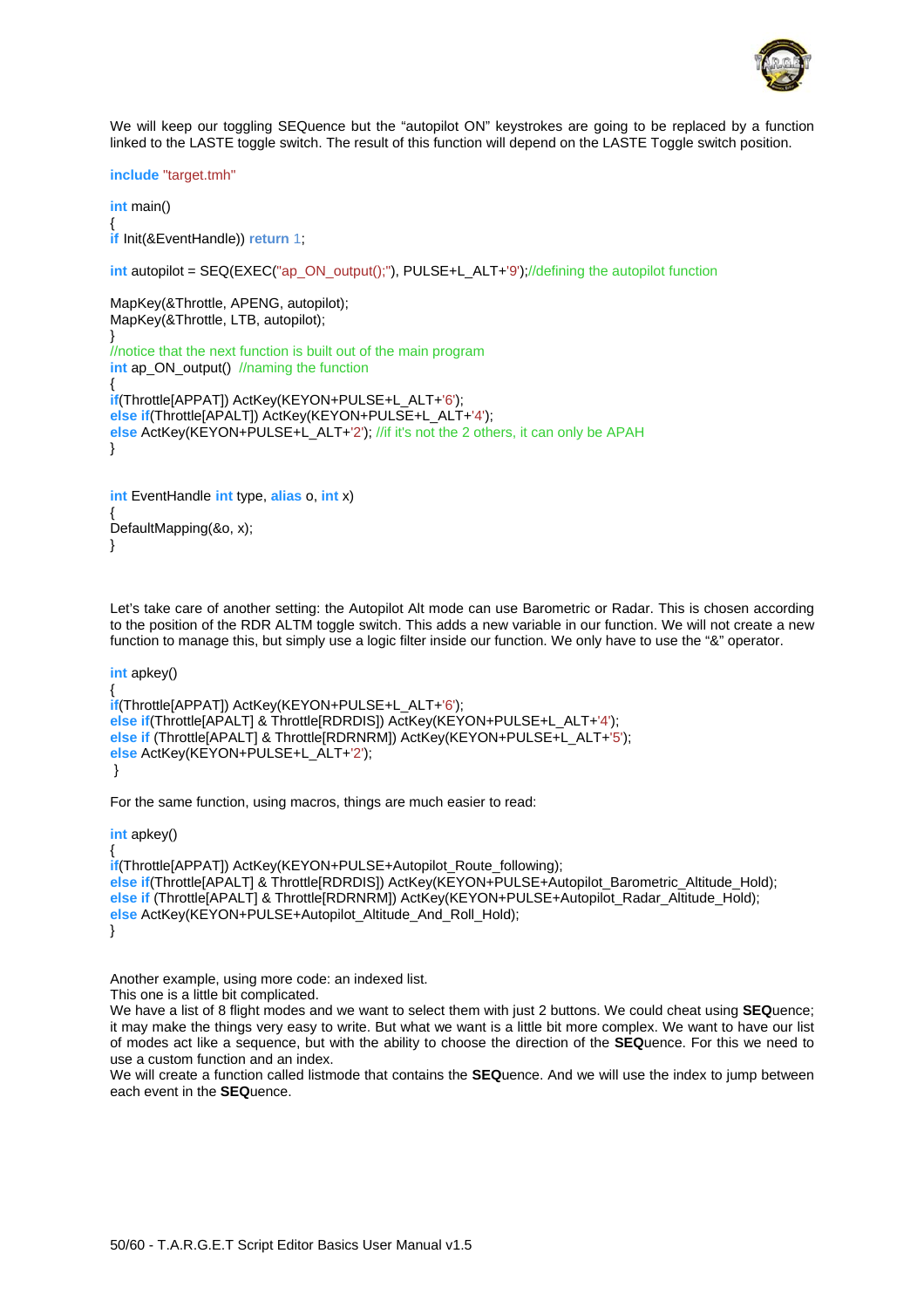

On the buttons used to choose the direction of the **SEQ**uence jump, we will EXEC the index to define the offset value and apply it to the Sequenced function.

Here is the code:

**include** "target.tmh" **include** "FC2\_MIG\_29C\_Macros.ttm"

**int listmode, index; //master modes list function & index** 

**int** main()

{

**if**(Init(&EventHandle)) **return 1**;

listmode = SEQ(\_8\_\_Gunsight\_Reticle\_Switch,

\_7\_\_Air\_To\_Ground\_Mode,

\_6\_\_Longitudinal\_Missile\_Aiming\_Mode,

\_5\_\_Close\_Air\_Combat\_HMD\_Helmet\_Mode,

\_4\_\_Close\_Air\_Combat\_Bore\_Mode,

\_3\_\_Close\_Air\_Combat\_Vertical\_Scan\_Mode,

\_2\_\_Beyond\_Visual\_Range\_Mode,

\_1\_\_Navigation\_Modes);

//China Hat is used for Modes selection--

MapKey(&Throttle, CHF, EXEC("index = (index+1)%8; ActKey(KEYON+PULSE+X(listmode, index));")); // forward MapKey(&Throttle, CHB,EXEC("index = (index+7)%8; ActKey(KEYON+PULSE+X(listmode, index));")); // 7 is 8-1 = backward

}

**int** EventHandle **int** type, **alias** o, **int** x)

DefaultMapping(&o, x);

}

{

Let's break down the contents of the EXEC:

index = (index+1)%8; Here we define the index: we have 8 events in the Listmode **SEQ**uence, so the modulus (%) is 8. We want to offset the index by 1 step, so +1 is our offset value.

ActKey(KEYON+PULSE+X(listmode, index)); After defining the index offset value, we need to apply it. For this we will use X(list, index) function, a special function created to manage SEQ (or CHAIN, or LIST) as an initialized list. X will index this SEQ and will return the corresponding element.

Here X checks the index of the listmode **SEQ**uence. As we've just moved the index by one step, X will send the next event.

For the second line it is exactly the same, except that we add an "almost complete loop" to our sequence.

Our sequenced list has 8 events and returns to event 1 after event 8 has been carried out. So whatever the event, if I add 7, I will go to the previous event.

Example:

I'm on event number 6 of 8: if I add 7 steps, I will go to 8 with 2 steps, and the last 5 steps bring me to event number 5. I was on event 6, I'm now on event 5. This is perfect.

Why not use -1 to return to previous the event? Simply because once you have reached event 1, it cannot move anymore. The sequence is made to loop only when the end of the sequence is reached.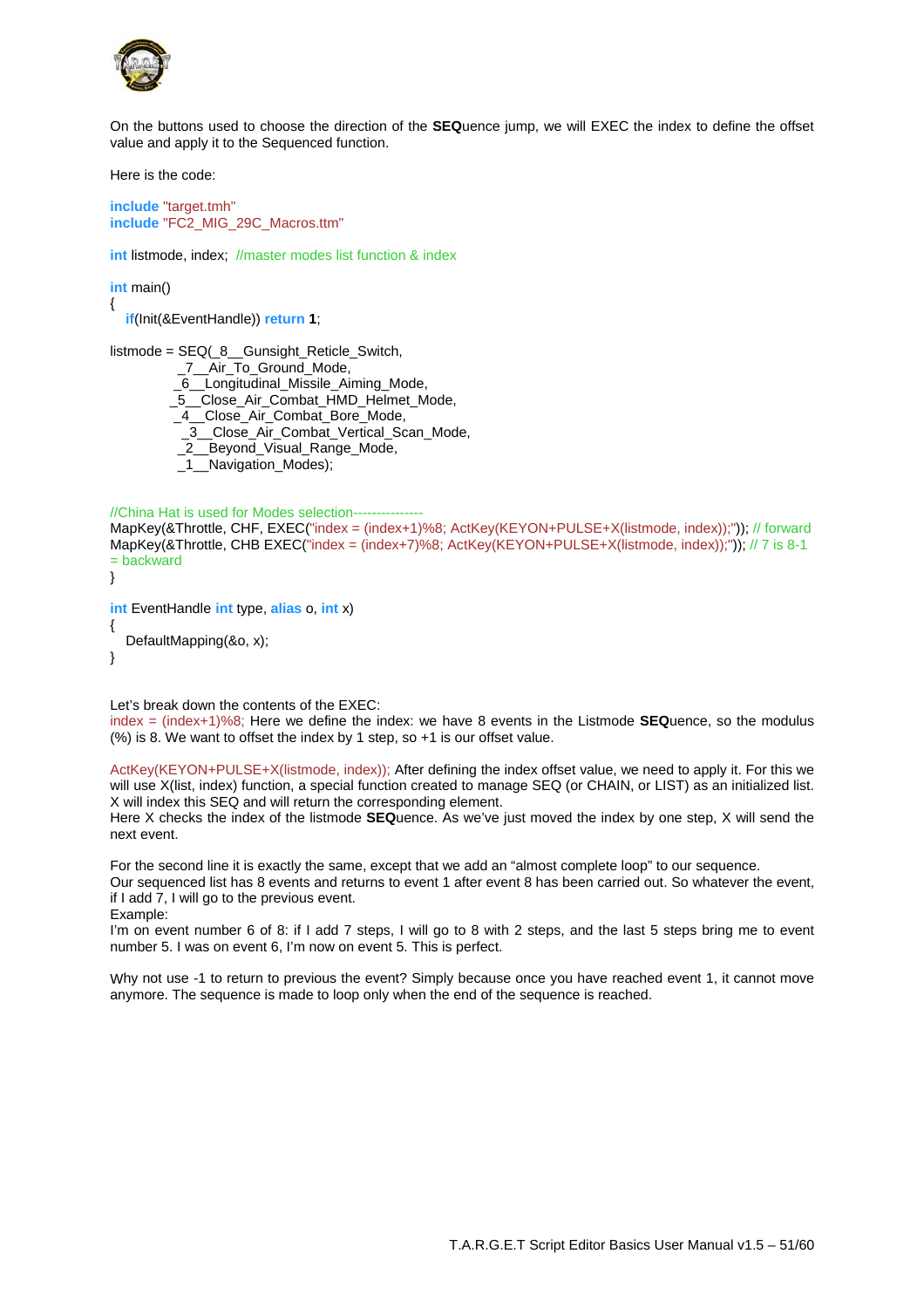

### **Let's start to count**

For some special actions, you may want to count how many times a button or a flag have been used. This is something that's easy to manage:

**include** "target.tmh"

**int** count: // init with value=0

**int** main()

{ **if** Init(&EventHandle)) **return** 1:

MapKey(&Joystick, TG1,  $EXEC("count = count + 1;"))$ ; // add 1 unit to "count"

// if count is greater than 5 hits (6 hits as we start from zero) pulse "d" Key MapKey(&Joystick, S2, EXEC("if (count > 5) ActKey(KEYON+PULSE+'d');"));

MapKey(&Joystick, S3, EXEC("count =  $0;$ ")); //reset the count

}

```
//event handler
int EventHandle int type, alias o, int x)
{ 
DefaultMapping(&o, x); 
}
```
#### **Math exercise**

With the script, you're also able to use some math to correct or solve some issues.

We've seen that the RotateDXAxis parameter was helpful to simulate a rotation of the handle for a center mounted stick. If you use high angles, you may notice that it becomes impossible to reach the corner of the axes' range of values. This can be solved with the scale parameter, but you may have to try several times in order to get the right value. Let's let the script calculate the right scale value for you, depending the virtual rotation you've defined.

```
include "target.tmh"
```
**define** angle -15 //set the virtual rotation angle

**int** main()

{

```
if Init(&EventHandle)) return 1;
 SetKBRate(25, 33);
```
MapAxis(&Joystick, JOYX, DX\_X\_AXIS, AXIS\_NORMAL, MAP\_ABSOLUTE); //map the X axis MapAxis(&Joystick, JOYY, DX\_Y\_AXIS, AXIS\_NORMAL, MAP\_ABSOLUTE); //map the Y axis

SetSCurve(&Joystick, JOYX, 0,0,0,0,ZoomScale angle)); //notice that the scale parameter has been replaced SetSCurve(&Joystick, JOYY, 0,0,0,0,ZoomScale angle)); //notice that the scale parameter has been replaced RotateDXAxis(DX\_X\_AXIS, DX\_Y\_AXIS, angle); //notice that the value has been replaced by our angle

```
} 
float ZoomScale(float ang) 
{ 
  ang = ang * 3.1415926 / 180; // convert angle from degrees into radians
  return 2 / ln(2) * ln(abs(cos(ang) + abs(sin(ang)))); // returns the optimal zoom scale
} 
int EventHandle int type, alias o, int x)
{ 
    DefaultMapping(&o, x); 
}
```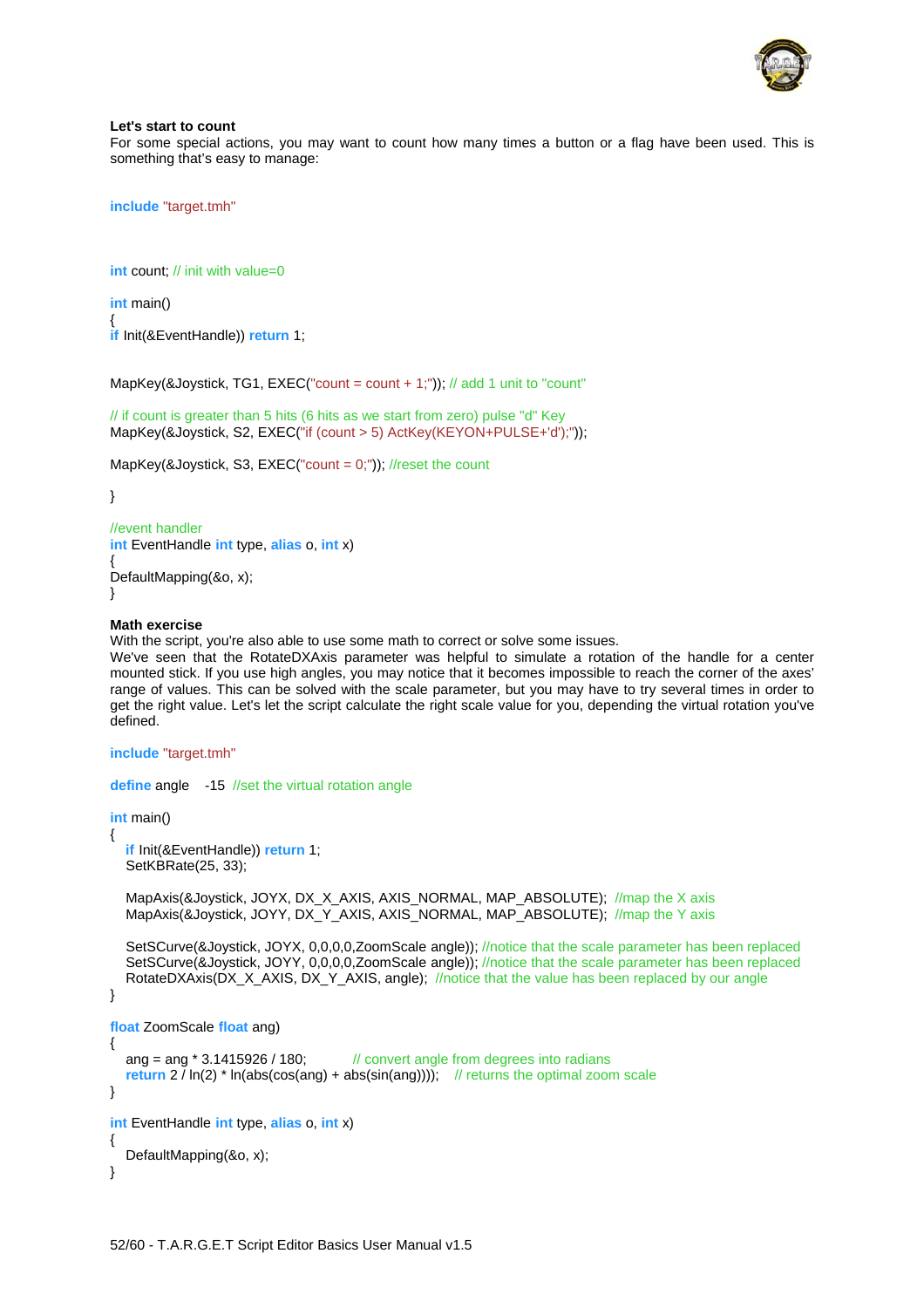

### **The Event Handle**

Some may wonder about the role of the last 4 lines of a script. This function is in fact a loophole for those who want to create things that cannot be done with the current script functions.

In the following example, the user wants to map the Joystick X and Y axes to the mouse, but in polar coordinates (Y axis to be the circle radius, and X axis the angle). In the script, there's no tool to achieve this kind of operation: after all, it's impossible to predict all of the ideas script creators might have. So let's do this in the EventHandle.

**include** "target.tmh"

```
define PI
int main() 
{ 
  if Init(&EventHandle)) return 1;
   //nothing here this time
} 
int EventHandle(int type, alias o, int x) 
{ 
  if(\&o == \& Joystick \&(x == JOYX \mid x == JOYY)) // if the event came from Joystick X or Y axis
   { 
     DXAxis MOUSE_X_AXIS, abs Joystick JOYY]) * sin Joystick JOYX] / AMAXF * PI));
     DXAxis MOUSE_Y_AXIS, Joystick JOYY] * cos Joystick JOYX] / AMAXF * PI));
 } 
   else DefaultMapping(&o, x); 
}
```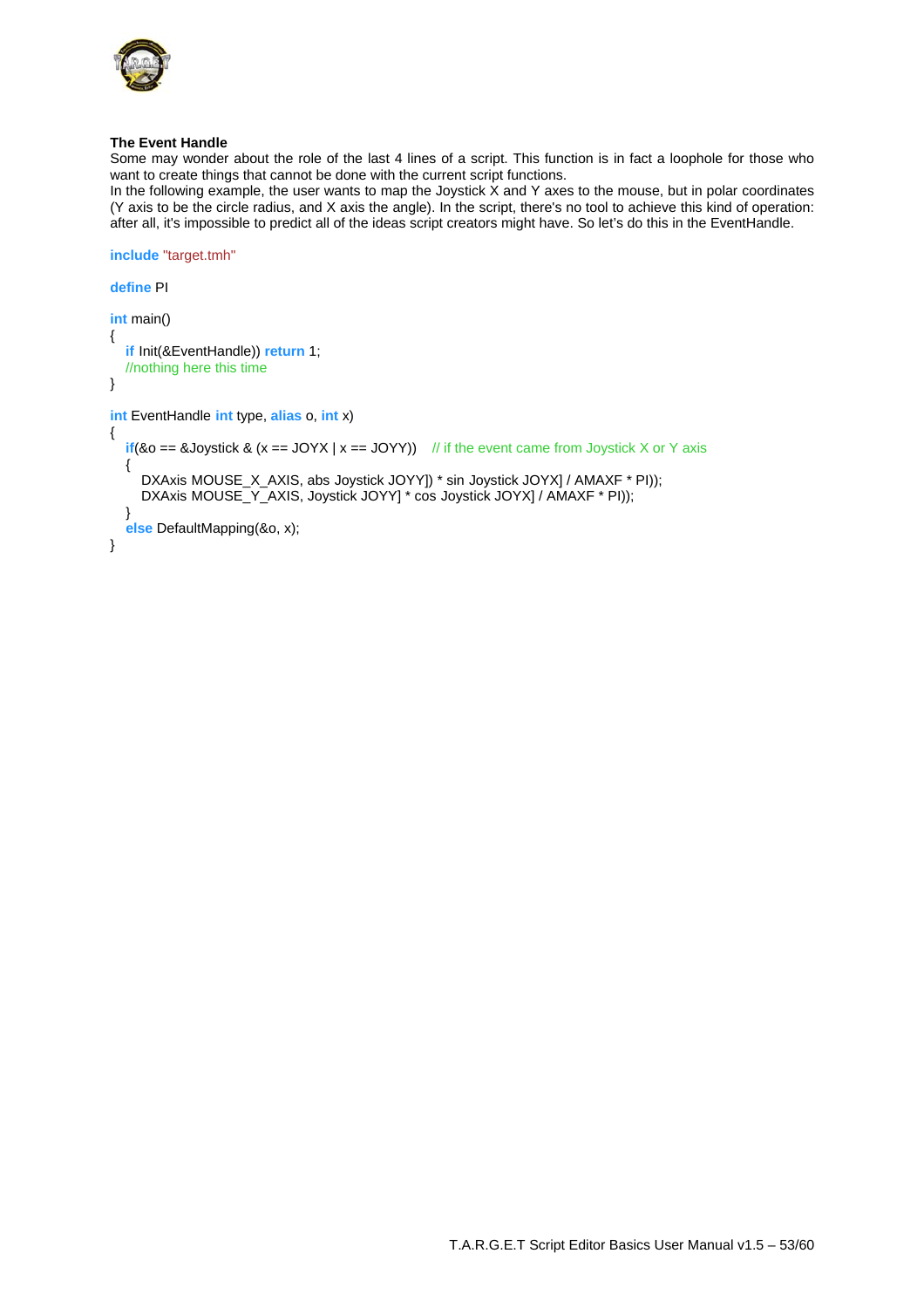

Appendix: USB Keydown and Keyup codes

| Key Name                  | USB HID code         |
|---------------------------|----------------------|
| a A                       | 04                   |
| bB                        | 05                   |
| $\mathtt{c}\ \mathtt{C}$  | 06                   |
| dD                        | 07                   |
| $\mathsf{e}\ \mathsf{E}$  | 08                   |
| fF                        | $\overline{09}$      |
| $g\overline{G}$           | 0A                   |
| h H                       | 0B                   |
| $\overline{11}$           | 0C                   |
| jJ                        | 0D                   |
| kK<br>ΙL                  | 0E<br>0 <sub>F</sub> |
| m M                       | 10                   |
| n N                       | 11                   |
| o O                       | $\overline{12}$      |
| p P                       | 13                   |
| qQ                        | 14                   |
| rR                        | 15                   |
| sS                        | 16                   |
| tT                        | $\overline{17}$      |
| u U                       | 18                   |
| v V                       | 19                   |
| w W                       | 1A                   |
| $\times$ X                | 1B                   |
| y Y                       | 1C                   |
| $\overline{z}$            | 1D                   |
| 1!                        | 1E                   |
| 2@                        | 1F                   |
| 3#                        | 20                   |
| 4\$                       | $\overline{21}$      |
| $5\%$                     | $\overline{22}$      |
| $6^{\wedge}$<br>7 &       | 23                   |
| $8*$                      | 24<br>25             |
| 9(                        | 26                   |
| $\overline{0}$ )          | $\overline{27}$      |
| Return                    | $\overline{28}$      |
| Escape                    | 29                   |
| Backspace                 | 2A                   |
| Tab                       | 2B                   |
| Space                     | 2C                   |
| $\overline{\phantom{a}}$  | 2D                   |
| $= +$                     | 2E                   |
| $\overline{\mathfrak{l}}$ | 2F                   |
| $\vert$ }                 | 30                   |
| ١I                        | 31                   |
| Europe 1 (See notes)      | 32                   |
| $\mathbf{r}$              | 33                   |
| Ξ                         | 34                   |
| $\ddot{\phantom{0}}$      | 35                   |
| , <                       | 36                   |
| $\geq$                    | $\overline{37}$      |
| $\sqrt{?}$                | $\overline{38}$      |
| Caps Lock                 | 39                   |
| F1                        | 3A                   |
| F2                        | 3B                   |
| F <sub>3</sub>            | $3\mathrm{C}$        |
| F4                        | $\overline{3D}$      |
| F5                        | 3E                   |
| F6                        | 3F                   |
| F7                        | 40                   |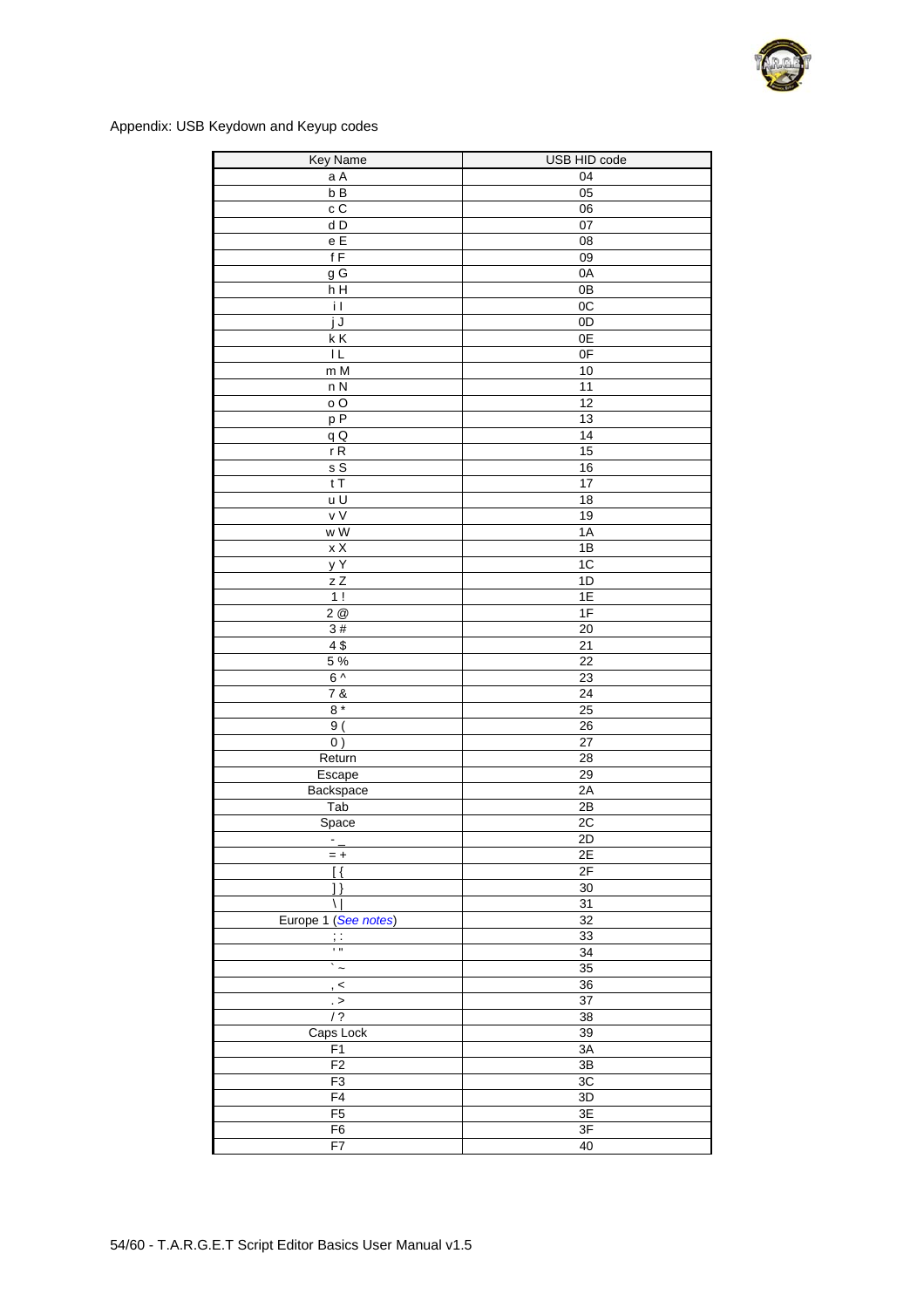

| F8                         | 41               |
|----------------------------|------------------|
| F <sub>9</sub>             | 42               |
| F <sub>10</sub>            | 43               |
| F11                        | 44               |
|                            |                  |
| F <sub>12</sub>            | 45               |
| Print Screen               | 46               |
| Scroll Lock                | 47               |
| Break (Ctrl-Pause)         | 48               |
| Pause                      | 48               |
| Insert                     | 49               |
| Home                       | 4A               |
|                            | 4B               |
| Page Up                    |                  |
| Delete                     | 4C               |
| End                        | 4D               |
| Page Down                  | 4E               |
| <b>Right Arrow</b>         | 4F               |
| Left Arrow                 | 50               |
| Down Arrow                 | 51               |
| Up Arrow                   | 52               |
| Num Lock                   | 53               |
|                            |                  |
| Keypad /                   | 54               |
| Keypad*                    | 55               |
| Keypad -                   | 56               |
| Keypad +                   | 57               |
| Keypad Enter               | 58               |
| Keypad 1 End               | 59               |
| Keypad 2 Down              | 5A               |
| Keypad 3 PageDn            | 5B               |
|                            |                  |
| Keypad 4 Left              | 5C               |
| Keypad 5                   | 5D               |
| Keypad 6 Right             | 5E               |
| Keypad 7 Home              | 5F               |
| Keypad 8 Up                | 60               |
| Keypad 9 PageUp            | 61               |
| Keypad 0 Insert            | 62               |
| Keypad . Delete            | 63               |
| Europe 2 (See notes)       | 64               |
|                            |                  |
| $Keypad =$                 | 67               |
| F <sub>13</sub>            | 68               |
| F14                        | 69               |
| F <sub>15</sub>            | 6A               |
| F <sub>16</sub>            | 6B               |
| F <sub>17</sub>            | 6C               |
| F18                        | 6D               |
| F19                        | 6E               |
| F20                        | 6F               |
|                            |                  |
| F21                        | 70               |
| F22                        | 71               |
| F <sub>23</sub>            | 72               |
| F24                        | $\overline{73}$  |
| <b>Keyboard Execute</b>    | 74               |
| Keyboard Help              | 75               |
| Keyboard Menu              | 76               |
| <b>Keyboard Select</b>     | 77               |
|                            |                  |
| Keyboard Stop              | 78               |
| Keyboard Again             | 79               |
| Keyboard Undo              | 7A               |
| Keyboard Cut               | $\overline{7B}$  |
| <b>Keyboard Copy</b>       | $\overline{7C}$  |
| <b>Keyboard Paste</b>      | $\overline{7D}$  |
| <b>Keyboard Find</b>       | 7E               |
| <b>Keyboard Mute</b>       | $\overline{7}$ F |
| Keyboard Volume Up         | 80               |
|                            |                  |
| Keyboard Volume Dn         | 81               |
| Keyboard Locking Caps Lock | 82               |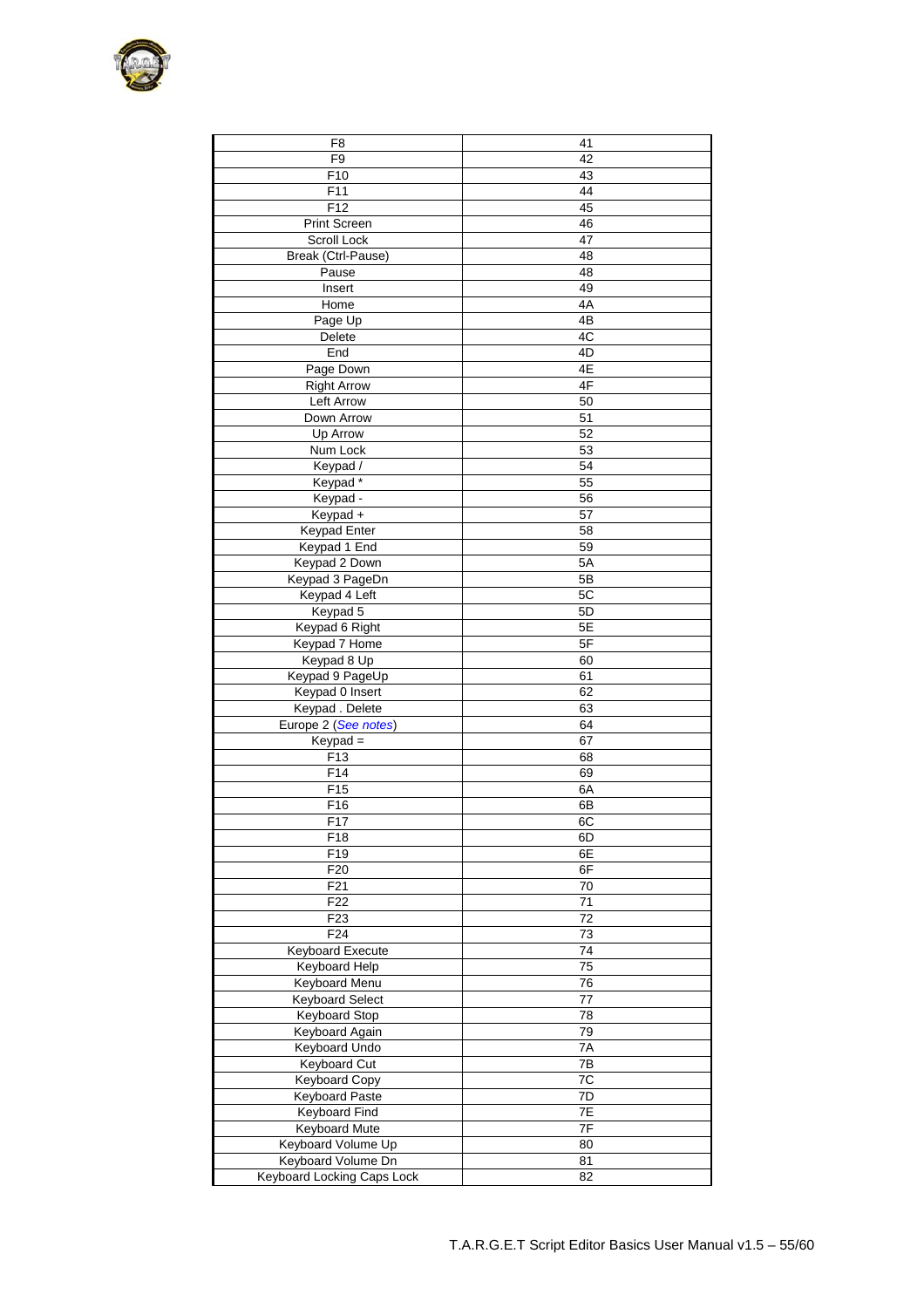| Keyboard Locking Num Lock    | 83             |
|------------------------------|----------------|
| Keyboard Locking Scroll Lock | 84             |
| Keypad,                      |                |
| (Brazilian Keypad.)          | 85             |
| Keyboard Equal Sign          | 86             |
| Keyboard Int'l 1             |                |
| (Ro)                         | 87             |
| Keyboard Intl'2              |                |
| (Katakana/Hiragana)          | 88             |
| Keyboard Int'l 2             |                |
| ¥ (Yen)                      | 89             |
| Keyboard Int'l 4             | 8A             |
| (Henkan)                     |                |
| Keyboard Int'l 5             | 8Β             |
| (Muhenkan)                   |                |
| Keyboard Int'l 6             | 8C             |
| (PC9800 Keypad,)             |                |
| Keyboard Int'l 7             | 8D             |
| Keyboard Int'l 8             | 8E             |
| Keyboard Int'l 9             | 8F             |
| Keyboard Lang 1              | 90             |
| (Hanguel/English)            |                |
| Keyboard Lang 2              | 91             |
| (Hanja)                      |                |
| Keyboard Lang 3              | 92             |
| (Katakana)                   |                |
| Keyboard Lang 4              | 93             |
| (Hiragana)                   |                |
| Keyboard Lang 5              | 94             |
| (Zenkaku/Hankaku)            |                |
| Keyboard Lang 6              | 95             |
| Keyboard Lang 7              | 96             |
| Keyboard Lang 8              | 97             |
| Keyboard Lang 9              | 98             |
| Keyboard Alternate Erase     | 99             |
| Keyboard SysReq/Attention    | <b>9A</b>      |
| <b>Keyboard Cancel</b>       | 9Β             |
| <b>Keyboard Clear</b>        | 9C             |
| <b>Keyboard Prior</b>        | 9D             |
| <b>Keyboard Return</b>       | 9Ε             |
| Keyboard Separator           | 9F             |
|                              |                |
| Keyboard Out                 | A <sub>0</sub> |
| <b>Keyboard Oper</b>         | Α1             |
| Keyboard Clear/Again         | A <sub>2</sub> |
| <b>Keyboard CrSel/Props</b>  | АЗ             |
| Keyboard ExSel               | A4             |
| Left Control                 | E0             |
| Left Shift                   | E1             |
| Left Alt                     | E <sub>2</sub> |
| Left GUI                     | E <sub>3</sub> |
| <b>Right Control</b>         | E4             |
| <b>Right Shift</b>           | E <sub>5</sub> |
| <b>Right Alt</b>             | E <sub>6</sub> |
|                              |                |
| Right GUI                    | E7             |

### *NOTES:*

*These keys have various positions depending upon the region for which the keyboard is manufactured. Europe 1 is typically in the AT-101 Key Position 42, next to the Enter key. Europe 2 is typically in the AT-101 Key Position 45, between the Left Shift and Z keys.*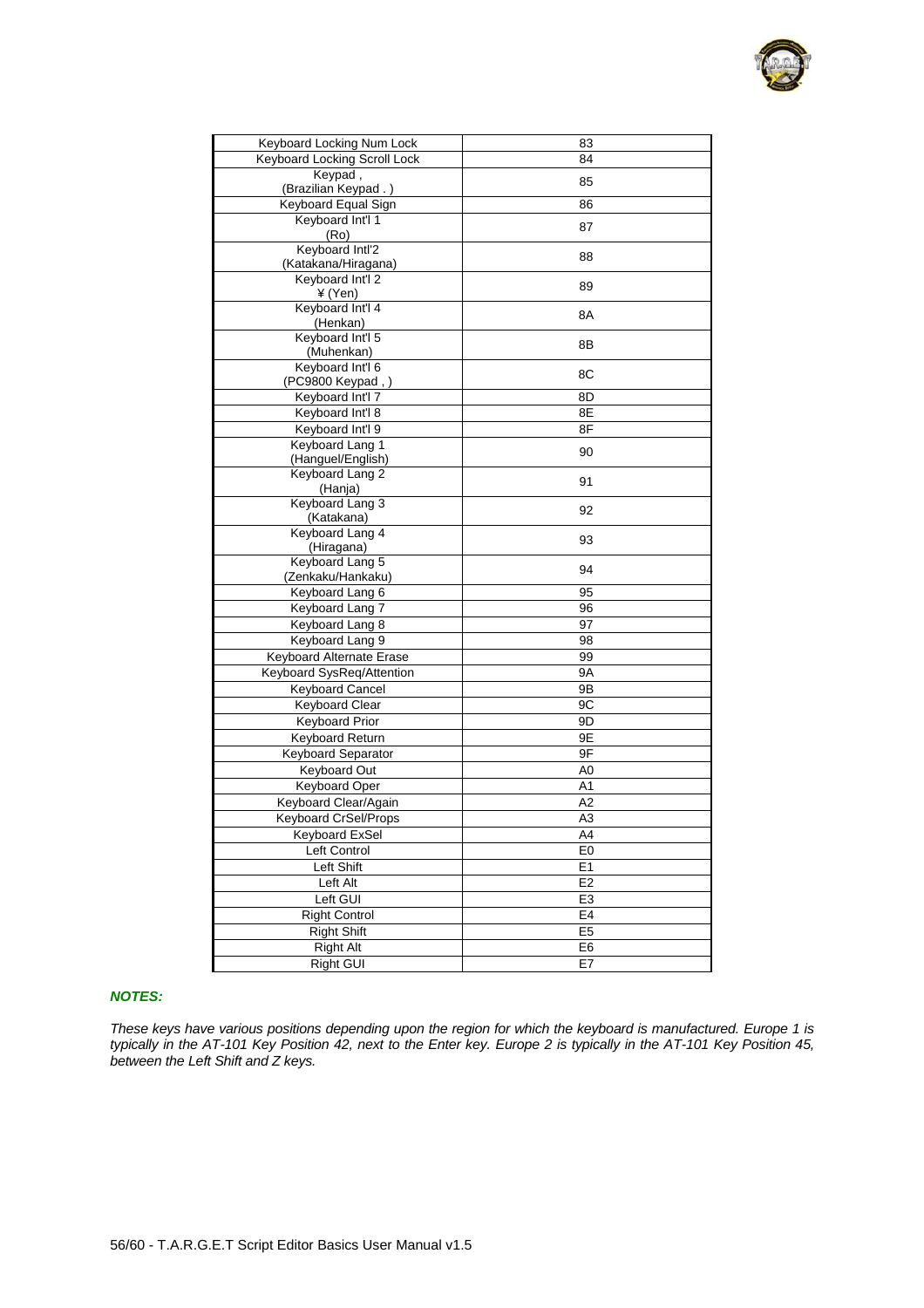

In order to continue to improve its T.A.R.G.E.T. software, Thrustmaster invites you to report any bugs related to use of the interface or the software's functionalities, via a dedicated space at:

### http://target-bugtracker.thrustmaster.com.

**Attention:** this space is reserved for reporting bugs in the T.A.R.G.E.T. software only, and must not be used for reporting hardware problems under any circumstances (should you experience any problems with your hardware, please contact Thrustmaster Technical Support). Questions regarding other software such as games, or operating systems which Thrustmaster has indicated are not supported, are not accepted at this space either.

#### **TECHNICAL SUPPORT**

If you encounter a problem with your product, please go to http://ts.thrustmaster.com and click **Technical Support**. From there you will be able to access various utilities (Frequently Asked Questions (FAQ), the latest versions of drivers and software) that may help to resolve your problem. If the problem persists, you can contact the Thrustmaster products technical support service ("Technical Support"):

### By email:

In order to take advantage of technical support by email, you must first register online. The information you provide will help the agents to resolve your problem more quickly. Click **Registration** on the left-hand side of the Technical Support page and follow the on-screen instructions. If you have already registered, fill in the **Username** and **Password** fields and then click **Login**.

#### By telephone:

#### **ENGLISH**

| <b>United Kingdom</b> | 08450800942<br>Charged at local rate | Monday to Saturday from 8 a.m. to 7 p.m.                                                                                                                                                                    |
|-----------------------|--------------------------------------|-------------------------------------------------------------------------------------------------------------------------------------------------------------------------------------------------------------|
| <b>United States</b>  | 1-866-889-5036<br>Free               | Monday to Friday from 9 a.m. to 8 p.m.<br>Saturday from 8 a.m. to 2 p.m.<br>(Eastern Standard Time)<br>Monday to Friday from 6 a.m. to 5 p.m.<br>Saturday from 5 a.m. to 11 a.m.<br>(Pacific Standard Time) |
| Canada                | 1-866-889-2181<br>Free               | Monday to Friday from 9 a.m. to 8 p.m.<br>Saturday from 8 a.m. to 2 p.m.<br>(Eastern Standard Time)<br>Monday to Friday from 6 a.m. to 5 p.m.<br>Saturday from 5 a.m. to 11 a.m.<br>(Pacific Standard Time) |
| <b>Denmark</b>        | 80887690<br>Free                     | Monday to Saturday from 9 a.m. to 8 p.m.<br>(English)                                                                                                                                                       |
| Sweden                | 0200884567<br>Free                   | Monday to Saturday from 9 a.m. to 8 p.m.<br>(English)                                                                                                                                                       |
| <b>Finland</b>        | 0800 913060<br>Free                  | Monday to Saturday from 10 a.m. to 9 p.m.<br>(English)                                                                                                                                                      |

*Hours of operation and telephone numbers are subject to change. Please visit http://ts.thrustmaster.com for the most up-to-date Technical Support contact information.*

### **FRANÇAIS**

| Canada          | 1-866-889-2181<br>Gratuit                                                          | Du lundi au samedi de 7h à 14h<br>(Heure de l'Est)<br>Du lundi au samedi de 4h à 11h<br>(Heure du Pacifique) |
|-----------------|------------------------------------------------------------------------------------|--------------------------------------------------------------------------------------------------------------|
| France          | 02 99 93 21 33<br>Numéro fixe France Telecom non surtaxé.<br>Tarif selon opérateur | Du lundi au samedi de 9h à 20h                                                                               |
| <b>Suisse</b>   | 0842 000 022<br>Tarif d'une communication locale                                   | Du lundi au samedi de 9h à 20h                                                                               |
| <b>Belgique</b> | 078 16 60 56<br>Tarif d'une communication nationale                                | Du lundi au samedi de 9h à 20h                                                                               |
| Luxembourg      | 80028612<br>Gratuit                                                                | Du lundi au samedi de 9h à 20h                                                                               |

*Horaires et numéros de téléphone susceptibles de changer. Veuillez consulter http://ts.thrustmaster.com pour obtenir une liste à jour.*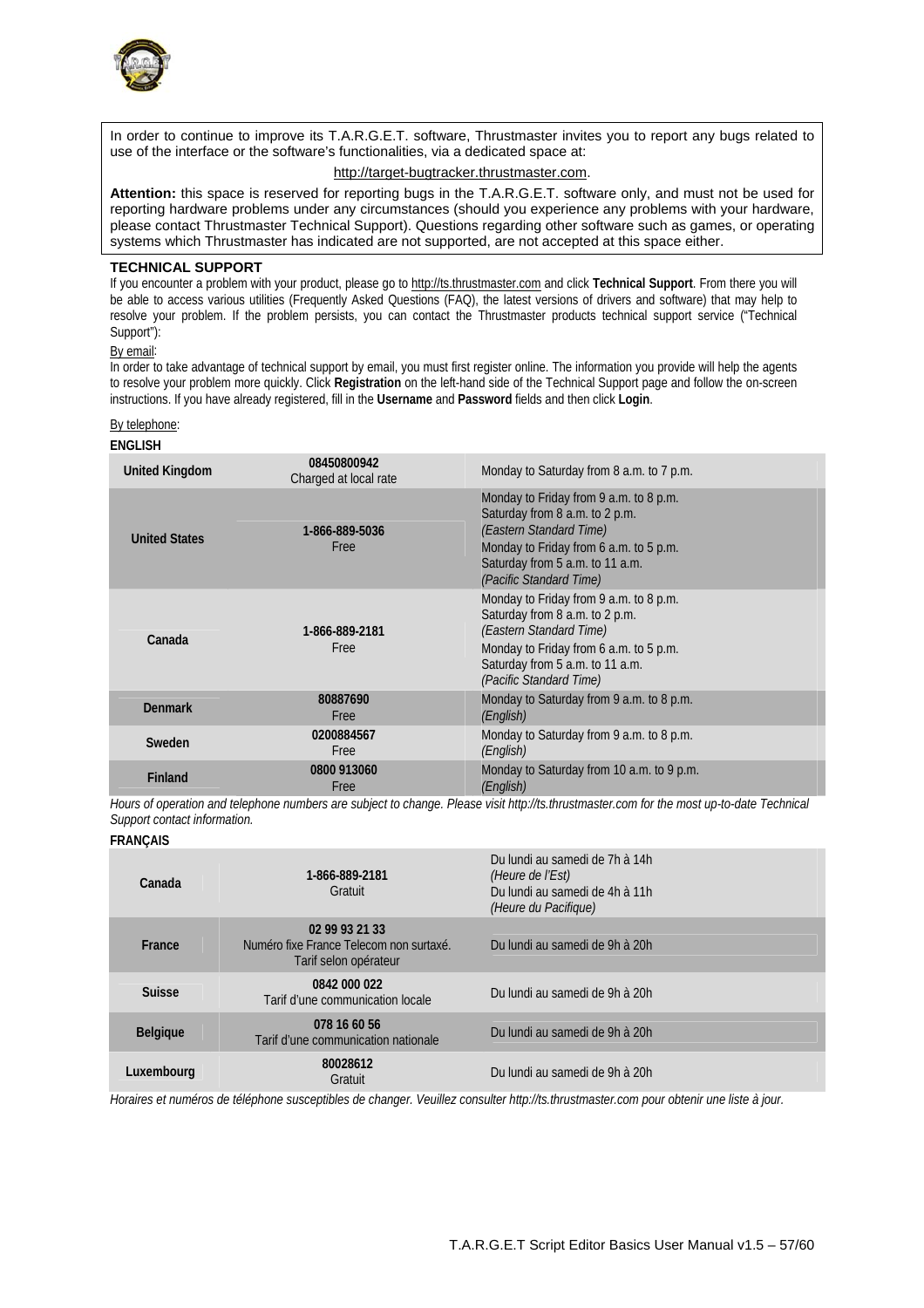

### **DEUTSCH**

| <b>Deutschland</b> | 08000 00 1445<br><b>Kostenlos</b>             | Montag bis Freitag 9:00 bis 20:00 Uhr<br>Samstag 9:00 bis 13:00 Uhr und 14:00 bis 18:00 Uhr |
|--------------------|-----------------------------------------------|---------------------------------------------------------------------------------------------|
| Österreich         | 0810 10 1809<br>Zum Preis eines Ortsgesprächs | Montag bis Freitag 9:00 bis 20:00 Uhr<br>Samstag 9:00 bis 13:00 Uhr und 14:00 bis 18:00 Uhr |
| <b>Schweiz</b>     | 0842 000 022<br>Zum Preis eines Ortsgesprächs | Montag bis Freitag 9:00 bis 20:00 Uhr<br>Samstag 9:00 bis 13:00 Uhr und 14:00 bis 18:00 Uhr |
| Luxemburg          | 80028612<br><b>Kostenlos</b>                  | Montag bis Freitag 9:00 bis 20:00 Uhr<br>Samstag 9:00 bis 13:00 Uhr und 14:00 bis 18:00 Uhr |
|                    |                                               |                                                                                             |

*Geschäftszeiten und Telefonnummern können sich ändern. Bitte besuchen Sie für die aktuellen Kontaktinformationen des Technischen Supports http://ts.thrustmaster.com.* 

### **NEDERLANDS**

| <b>Belgie</b>    | 078 16 60 56<br>Kosten van interlokaal gesprek | Van maandag t/m vrijdag van 9:00 tot 13:00 en van 14:00 tot 18:00                                                                            |
|------------------|------------------------------------------------|----------------------------------------------------------------------------------------------------------------------------------------------|
| <b>Nederland</b> | 0900 0400 118<br>Kosten van lokaal gesprek     | Van maandag t/m vrijdag van 9:00 tot 13:00 en van 14:00 tot 18:00<br>(Nederlands)<br>Van maandag t/m zaterdag van 9:00 tot 20:00<br>(Engels) |

*Bedrijfsuren en telefoonnummers kunnen gewijzigd worden. Ga naar http://ts.thrustmaster.com voor de actuele contactgegevens van Technical Support.* 

### **ITALIANO**

| <b>Italia</b> | 848999817<br>costo chiamata locale <sup>*</sup> | Lun - Ven: 9:00-13:00 e 14:00-18:00 |  |
|---------------|-------------------------------------------------|-------------------------------------|--|
|               |                                                 |                                     |  |

\*costo massimo alla riposta de 0.1 Euro

*Gli orari di reperibilità e i numeri telefonici sono soggetti a modifiche. Per conoscere le informazioni più aggiornate su come contattare il Servizio di Assistenza Tecnica, ti preghiamo di visitare il sito http://ts.thrustmaster.com.* 

### **ESPAÑOL**

| España | 901988060<br>Precio de una llamada telefónica local | De lunes a viernes de 9:00 a 19:00 |  |
|--------|-----------------------------------------------------|------------------------------------|--|
|        |                                                     |                                    |  |

Las horas de funcionamiento y los números de teléfono pueden cambiar. En http://ts.thrustmaster.com se puede obtener la información de *contacto de Soporte técnico más actualizada.*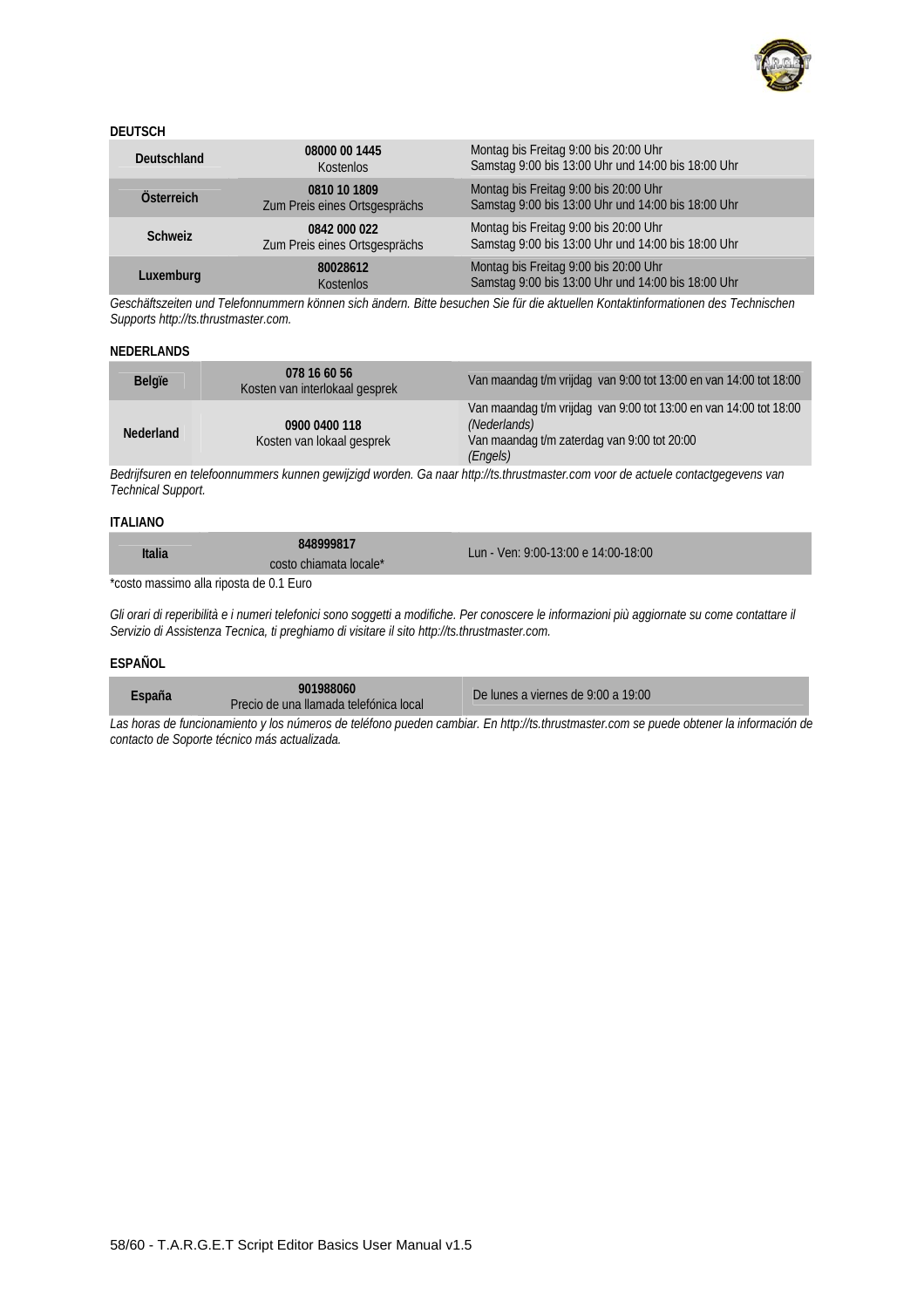

### **WARRANTY INFORMATION**

Worldwide, Guillemot Corporation S.A. ("Guillemot") warrants to the consumer that this Thrustmaster product will be free from material defects and manufacturing flaws for a period of two (2) years from the original date of purchase. Should the product appear to be defective during the warranty period, immediately contact Technical Support, who will indicate the procedure to follow. If the defect is confirmed, the product must be returned to its place of purchase (or any other location indicated by Technical Support).

Within the context of this warranty, the consumer's defective product will, at Technical Support's option, be either repaired or replaced. Where authorized by applicable law, the full liability of Guillemot and its subsidiaries (including for indirect damages) is limited to the repair or replacement of the Thrustmaster product. The consumer's legal rights with respect to legislation applicable to the sale of consumer goods are not affected by this warranty.

This warranty shall not apply: (1) if the product has been modified, opened, altered, or has suffered damage as a result of inappropriate or abusive use, negligence, an accident, normal wear, or any other cause not related to a material defect or manufacturing flaw; (2) in the event of failure to comply with the instructions provided by Technical Support; (3) to software not published by Guillemot, said software being subject to a specific warranty provided by its publisher.

#### **Additional warranty provisions**

In the United States of America and in Canada, this warranty is limited to the product's internal mechanism and external housing. Any applicable implied warranties, including warranties of merchantability and fitness for a particular purpose, are hereby limited to two (2) years from the date of purchase and are subject to the conditions set forth in this limited warranty. In no event shall Guillemot Corporation S.A. or its affiliates be liable for consequential or incidental damage resulting from the breach of any express or implied warranties. Some States/Provinces do not allow limitation on how long an implied warranty lasts or exclusion or limitation of incidental/consequential damages, so the above limitation may not apply to you. This warranty gives you specific legal rights, and you may also have other legal rights which vary from State to State or Province to Province.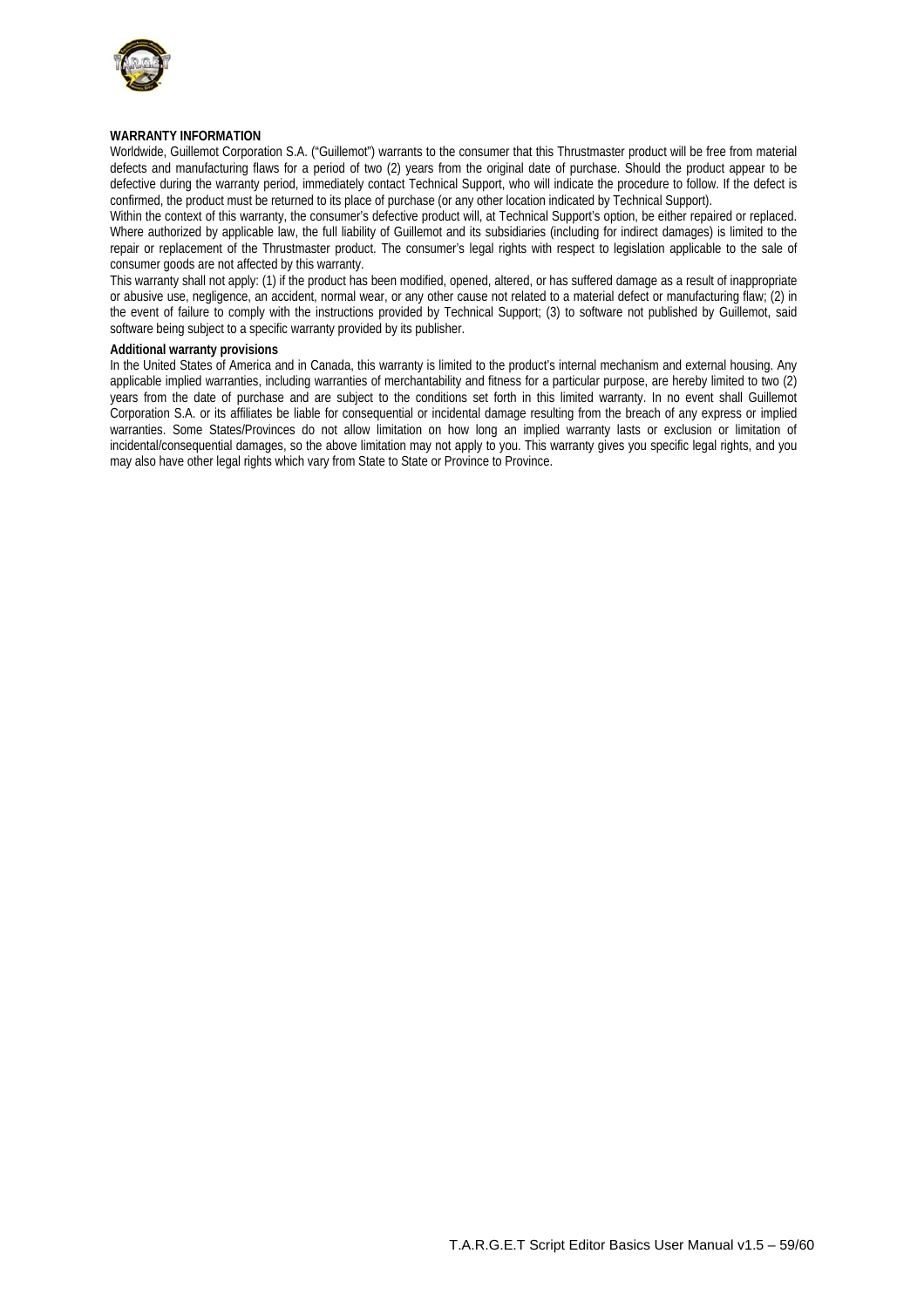

### **End User License Agreement**

IMPORTANT: Please read the following End User License Agreement before using the device. The term "Software" refers to all executable programs, managers, libraries, data files and to any documentation relating to the programs, as well as the complete operating system included in the product. The Software is licensed, and not sold, to the User, exclusively for use complying with the terms of this License Agreement. You hereby accept and agree to abide by the Terms & Conditions of this License Agreement. If you disagree with the Terms & Conditions of this License Agreement, please do not use the Software.

The Software is protected by international copyright laws and agreements, as well as other international laws and agreements relating to intellectual property.

The Software (excluding the software sub-applications) remains the property of Guillemot Corporation S.A. All rights reserved. Guillemot Corporation S.A. grants only a limited and non-exclusive right to use the Software.

**Guillemot Corporation S.A. reserves the right to cancel this License Agreement in the event of failure to abide by its Terms & Conditions.** 

#### **License granted:**

- 1. The license is granted to the original Buyer alone. Guillemot Corporation S.A. remains the sole owner and holder of the Software (excluding the software sub-applications), and reserves all rights that are not expressly granted by this License Agreement. The User is not allowed to sub-license the rights granted by this License Agreement. The User is allowed to transfer this License, provided that the original Buyer retains no part of the Software and that the Transferee reads and accepts the Terms & Conditions of this License Agreement
- 2. The Buyer may only use the software on one computer at a time. The machine-readable part of the Software may be copied to another computer, provided that the Software is deleted from the first computer and that it is impossible to use the Software on several computers at the same time.
- 3. The Buyer hereby acknowledges and accepts the copyright belonging to Guillemot Corporation S.A. The copyright shall in no event be removed from the Software, nor from any documentation, whether printed or electronic, provided with the Software.
- 4. The License grants the User the right to perform one (1) copy of the machine-readable part of the Software for archival purposes, provided that the User also copies Software's copyright.
- 5. Except within the limits expressly allowed by this License Agreement, the Buyer may not agree or allow any third party to agree to: grant a sublicense; provide or divulge the Software to other third parties; allow use of the Software on several computers at a time; perform alterations or copies of any kind; reverse engineer, decompile or modify the Software in any way or attempt to obtain information relating to the Software that is not accessible to the User; perform copies or translations of the User Manual.

#### **Warranty limitation:**

The Software is provided "as is", with no guarantee whatsoever from Guillemot Corporation S.A. regarding its use and/or performance. Guillemot Corporation S.A. does not guarantee that the operation of the Software will be free from interruptions or errors. The use or the performance of the Software remain under the Buyer's entire responsibility, and Guillemot Corporation S.A. can provide no guarantee of any kind with regard to the performance and results obtained by the Buyer while using the Software. No guarantee of any kind, whether explicit or implied, is offered by Guillemot Corporation S.A. with regard to the non-violation of third party rights, the merchantability or the adequacy of the Software to a specific use.

In no event shall Guillemot Corporation S.A.'s liability be engaged in the event of damages of any kind arising from the use or the incapacity to use the Software.

#### **Applicable law:**

The Terms & Conditions of this License Agreement are subject to French Law.

### **COPYRIGHT**

© 2010 Guillemot Corporation S.A. All rights reserved. Thrustmaster® is a registered trademark of Guillemot Corporation S.A.

T.A.R.G.E.T is a trademark of Guillemot Corporation S.A. All other trademarks and brand names are hereby acknowledged and are property of their respective owners. Illustrations not binding. Contents, designs and specifications are subject to change without notice and may vary from one country to another. Made in China.

#### **ENVIRONMENTAL PROTECTION RECOMMENDATION**



At the end of its working life, this product should not be disposed of with standard household waste, but rather dropped off at a collection point for the disposal of Waste Electrical and Electronic Equipment (WEEE) for recycling.

This is confirmed by the symbol found on the product, user manual or packaging.

Depending on their characteristics, the materials may be recycled. Through recycling and other forms of processing Waste Electrical and Electronic Equipment, you can make a significant contribution towards helping to protect the environment. Please contact your local authorities for information on the collection point nearest you.

 $\epsilon$ 

Reference: 5075862 *www.thrustmaster.com*